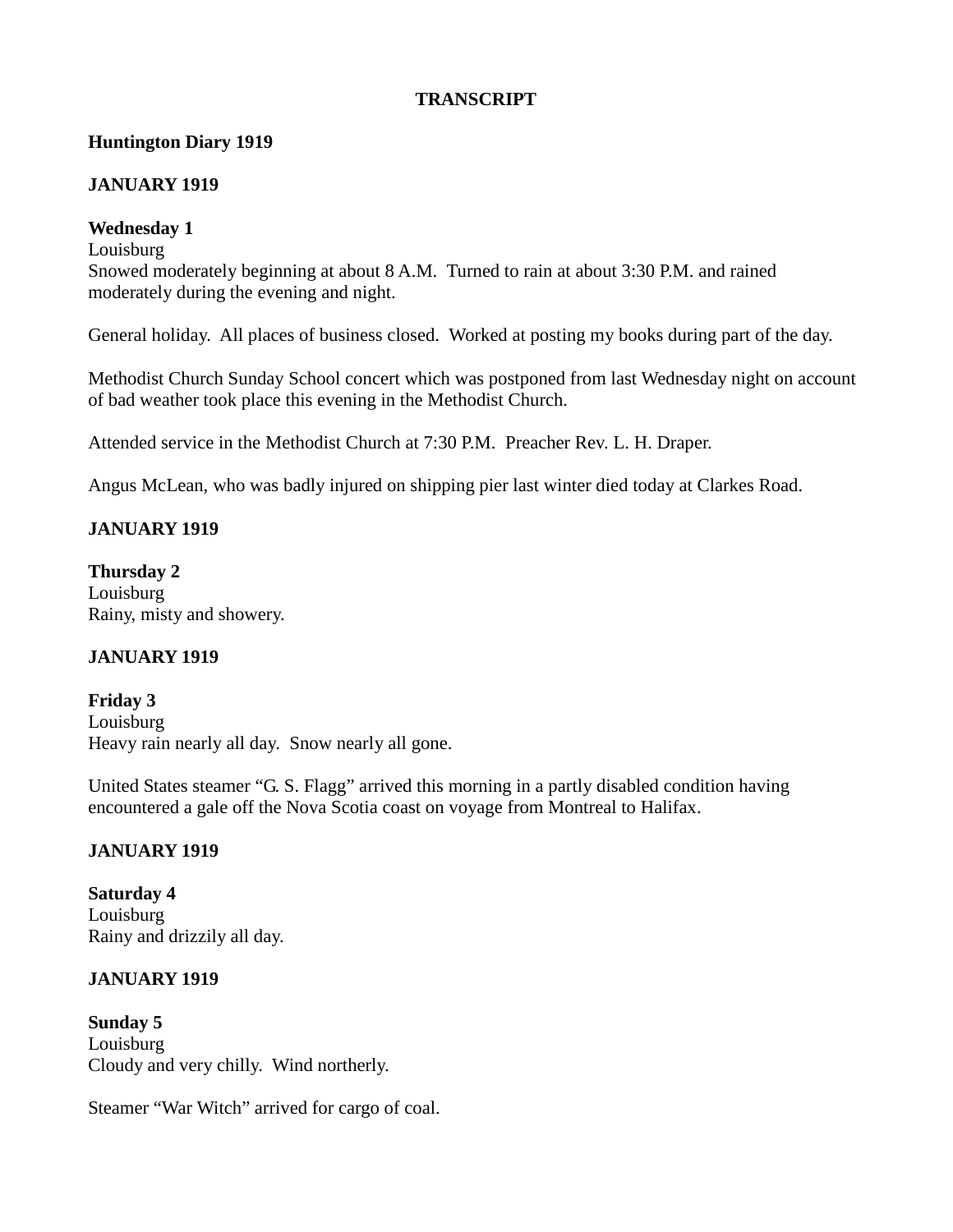Death of Edmund Muggah, S & L Railway engineer at Sydney. Mr. Muggah, the oldest engineer on the road, was stricken with paralysis at Louisburg round house on last Monday afternoon. In company with Wm. Phalen, visited waterfront in the afternoon. Returning at about 3 P.M. after which I visited Marine Hospital and remained there until church time.

Attended service in the Methodist Church at 11 A.M. and 7 P.M. Preacher Rev. Joseph Hale. Used the new Methodist Hymnal for the first time today.

### **JANUARY 1919**

### **Monday 6**

Louisburg

Cloudy. Very chilly and raw. Begun to snow at about 3 P.M. and continued moderately during the evening. Snow fall about 2 inches. Wind north east.

Death of ex-president, Theodore Roosevelt.

"Week of Prayer" Union services of the Methodist and Presbyterian Churches began at 7:30 this evening in the Presbyterian Church.

#### **JANUARY 1919**

#### **Tuesday 7**

Louisburg Fine and cloudy. Cold at night. Min. temperature about 16 above zero.

Steamer "Cohan" arrived here in the morning from Halifax and proceeded to Sydney to load sulphate of ammonia for Barbados.

Attended "Week of Prayer" service in the Methodist Church at 7:30 P.M. Choir practice at close of the service.

#### **JANUARY 1919**

#### **Wednesday 8**

Louisburg Cloudy and mild. Wind south-west. Rained during the evening.

United States naval tug "Iroquois" arrived to tow United States steamer "G. S. Flagg" to Halifax which arrived here on last Friday morning after being partly disabled on voyage from Montreal to Halifax.

#### **JANUARY 1919**

#### **Thursday 9**

#### **Louisburg**

Fine. Clear in forenoon. Cloudy in the afternoon. Mild. Heavy rain during the night. Wind south-west changing to easterly during the night.

Steamer "War Witch" sailed with cargo of coal.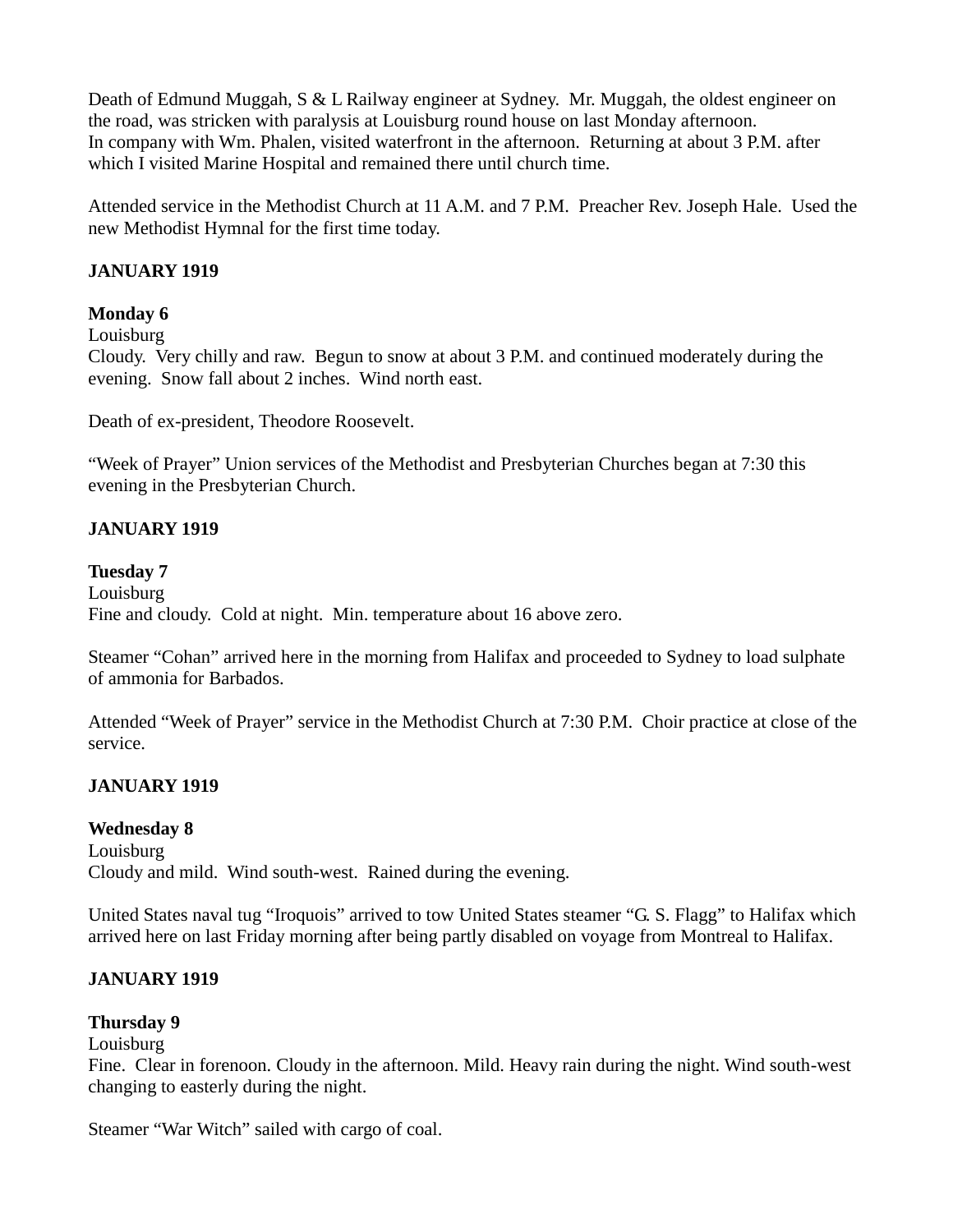United States steamer "G. S. Flagg"(partially [sic] disabled) sailed for Halifax in the afternoon in tow of United States naval tug "Iroquois".

Attended "Week of Prayer" service in the Methodist Church at 7:30 P.M. Service conducted by Rev. Joseph Hale and Rev. D. A. McMillan.

### **JANUARY 1919**

### **Friday 10**

Louisburg

Fine. Partly clear and mild in the forenoon with occasional snow squalls. Turned cold at about noon. Temperature falling to about 12 above zero in the evening. Strong westerly and north west wind. Streets bare except for a little ice.

Attended Band practice at 9:30 P.M.

### **JANUARY 1919**

### **Saturday 11**

Louisburg

Fine and mild in the morning. Heavy snow squalls beginning at about 10 A.M. and continuing at intervals throughout the day. Temperature dropped rapidly reaching the zero mark at midnight. Wind south west in the morning changing to north west and increasing to moderate gale. Snow fall about 3 inches.

Barge in tow of tug "Cruizer" arrived in the morning for cargo of coal.

Word received that steamer "Castilia" was in a sinking condition about 60 miles off Canso. Steamers rushing to her assistance. Tug "Cruizer", Capt. Dan Harris sailed in the evening from here to search for the distressed boat.

# **JANUARY 1919**

### **Sunday 12**

Louisburg

Fine. Partly clear and very cold. Temperature ranging from below zero in the morning to about 12 above in the evening. Harbour and ocean covered with vapor. Strong north west wind.

Rev. Joseph Hale (Methodist) and Rev. D. A. McMillan (Presbyterian) exchanged pulpits during the morning.

Attended service in the Methodist Church at 11 A.M. and 7 P.M. Preacher Rev. D. A. McMillan.

# **JANUARY 1919**

# **Monday 13**

Louisburg

Fine. Clear and cold. Temperature ranging from about 8 to 20 above zero. Fresh north west wind.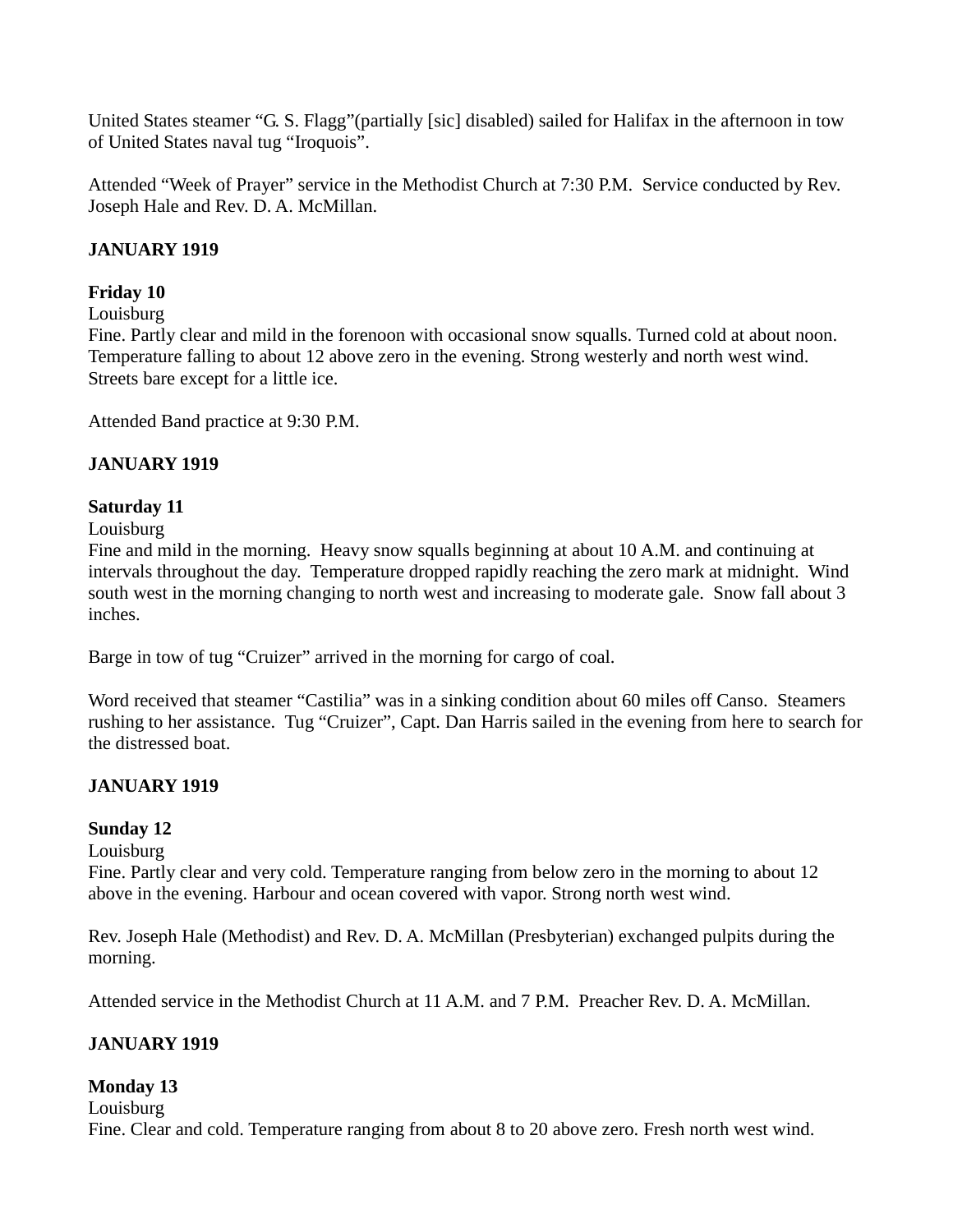Government steamer "Lady Laurier" and Patrol boat "Stadacona" arrived. Both of these steamers had been out searching for the disabled steamer "Castilia" reported in distress on last Saturday.

### **JANUARY 1919**

# **Tuesday 14**

Louisburg Fine. Cloudy and mild. Foggy in the afternoon and evening.

Barge in tow of tug "Cruizer" sailed for Halifax.

# **JANUARY 1919**

# **Wednesday 15**

Louisburg

Cloudy. Light snow squalls and drizzily in the morning. Rained moderately the remainder of the day. Mild and foggy.

Steamer "Aranmore" arrived.

Steamer "Rossana B" arrived from St. John's Nfld.

Attended choir practice in the Methodist church at 9 P.M.

### **JANUARY 1919**

**Thursday 16** Louisburg Fine and clear. Moderately cold. Wind north west.

Steamer "Cape Breton" arrived for cargo of coal.

Attended funeral of the late Mrs. Catherine Kennedy on arrival of morning train. Interment in Roman Catholic cemetery.

Methodist Tea and Fancy sale in Masonic hall in the evening. Was present for a short time and had tea.

### **JANUARY 1919**

**Friday 17** Louisburg Fine, clear and moderately cold. An ideal day. Wind north west.

Government steamer "Lady Laurier" arrived at noon from Sydney.

Government steamer "Aranmore" sailed during the night.

Attended Band practice at 9:30 P.M.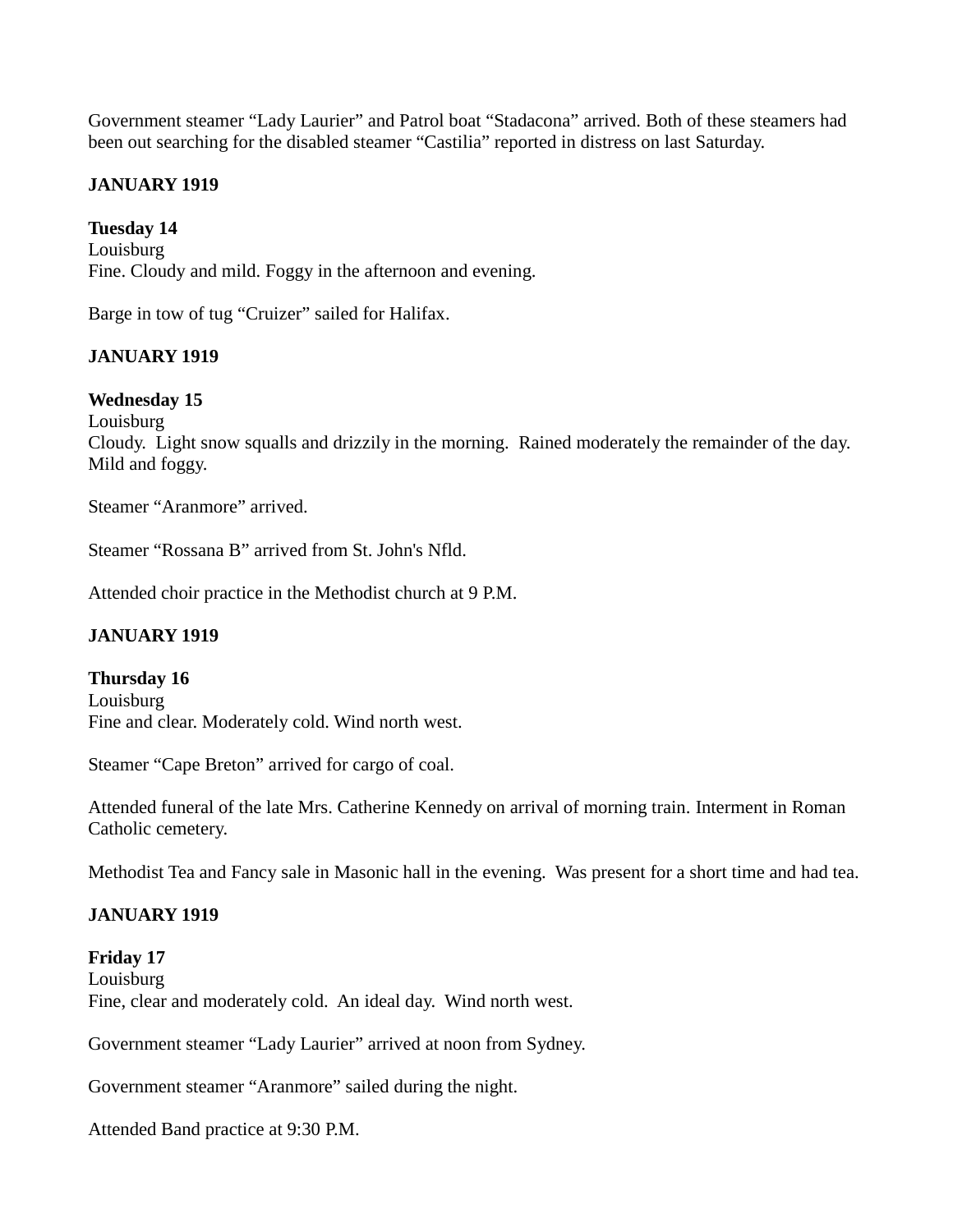### **JANUARY 1919**

#### **Saturday 18**

**Louisburg** Cloudy and mild. Light south east and east wind. Begun to snow at about 11:30 P.M.

### **JANUARY 1919**

**Sunday 19** Louisburg Snowed about 3 inches in the early morning. Fine and cloudy during the day. Mild. Wind north-east.

Steamer "Nevada" arrived during the night for cargo of coal.

Steamers "War Horus" and "War Karma" arrived.

Attended service in the Methodist Church at 11 A.M. and 7 P.M. Preacher Rev. Joseph Hale.

### **JANUARY 1919**

**Monday 20** Louisburg Fine and cloudy. Wind northerly. Moderately cold.

#### **JANUARY 1919**

**Tuesday 21** Louisburg Fine and moderately cold. Partly cloudy. Wind northerly.

Steamer "Nevada" sailed with cargo of coal.

### **JANUARY 1919**

### **Wednesday 22**

**Louisburg** 

Fine and clear. Cold in the morning and moderating during the day. Light north west wind. An ideal winter day.

French steamer "Propatria" arrived.

Barge in tow of tug "Mulgrave" arrived for cargo of coal.

Attended choir practice in the Methodist church at 9 P.M.

### **JANUARY 1919**

**Thursday 23**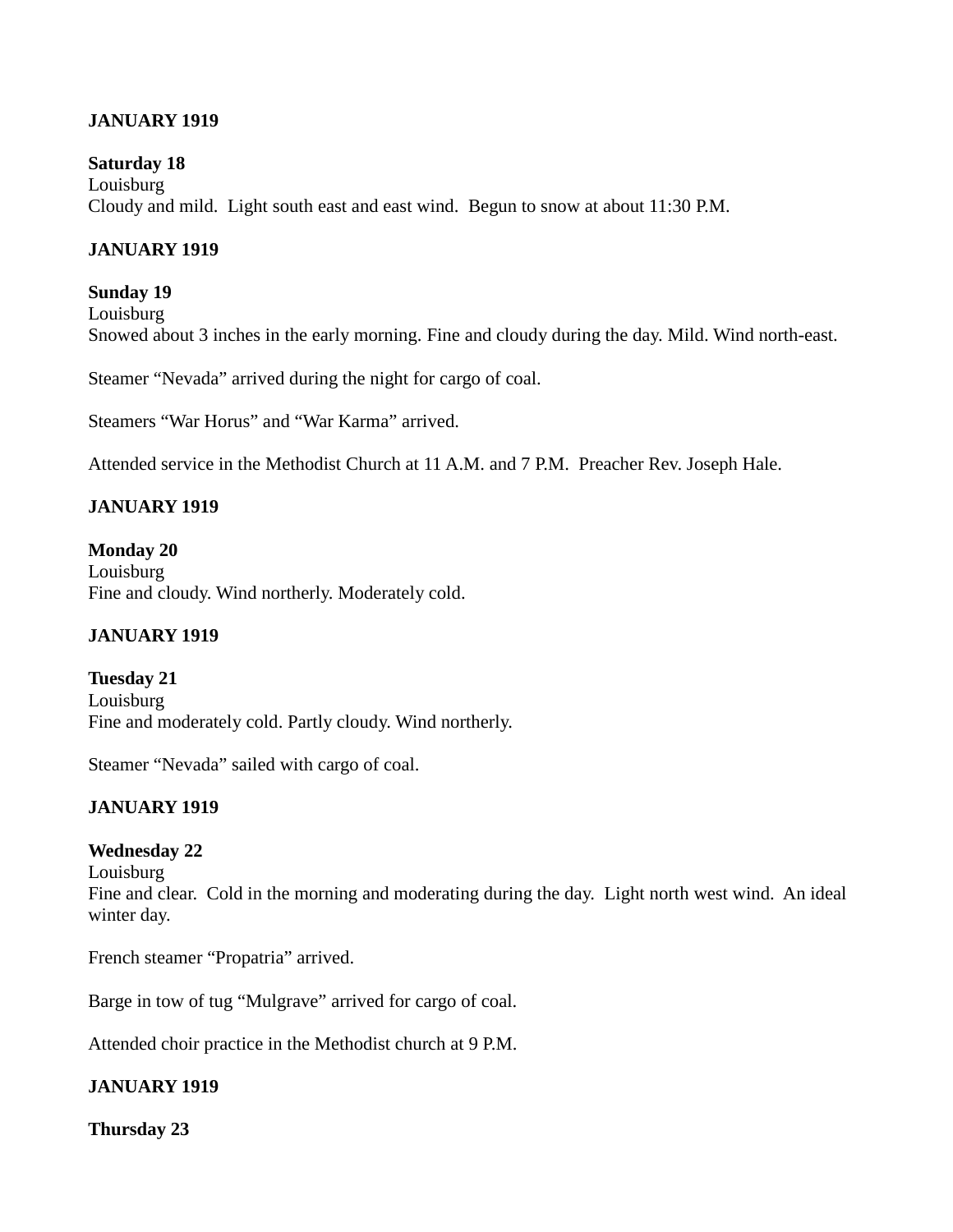**Louisburg** Fine, cloudy and mild. Wind south west. Steamer "Corunna" arrived for cargo of coal.

### **JANUARY 1919**

### **Friday 24**

Louisburg

Cloudy and mild. Begun to rain at about 1 P.M. and continued for the greater part of the afternoon and evening. Wind easterly.

### **JANUARY 1919**

### **Saturday 25**

Louisburg

Showery and drizzily during the forenoon. Snow squalls in the afternoon and evening. Wind south changing to south west and west.

### **JANUARY 1919**

#### **Sunday 26**

Louisburg Fine, cloudy and chilly. Wind south-west.

After church service in the evening, visited Methodist Parsonage with members of the choir.

In the afternoon in company with John A. McDonald and Everett Skinner, attended the funeral of the Late Mrs. William Matheson at Old Town. Service conducted by Rev. D. A. McMillan. Interment in Presbyterian Cemetery, Clarkes Road.

Attended service in the Methodist Church at 11 A.M. and 7 P.M. Preacher, Rev. Joseph Hale.

### **JANUARY 1919**

#### **Monday 27**

Louisburg Fine, clear and very mild. Thawing nearly all day. Ideal weather.

Steamer "Sheba" arrived.

#### **JANUARY 1919**

### **Tuesday 28**

Louisburg Fine. Partly clear. Moderately cold. Wind northerly.

Nominations of candidates for Mayor and Councillors for Town of Louisburg. The following nominations were filed for Mayor; W. E. McAlpine, for councillors: A. A. Martell, William W. Dickson, Jeremiah Smith and A. W. Stacey.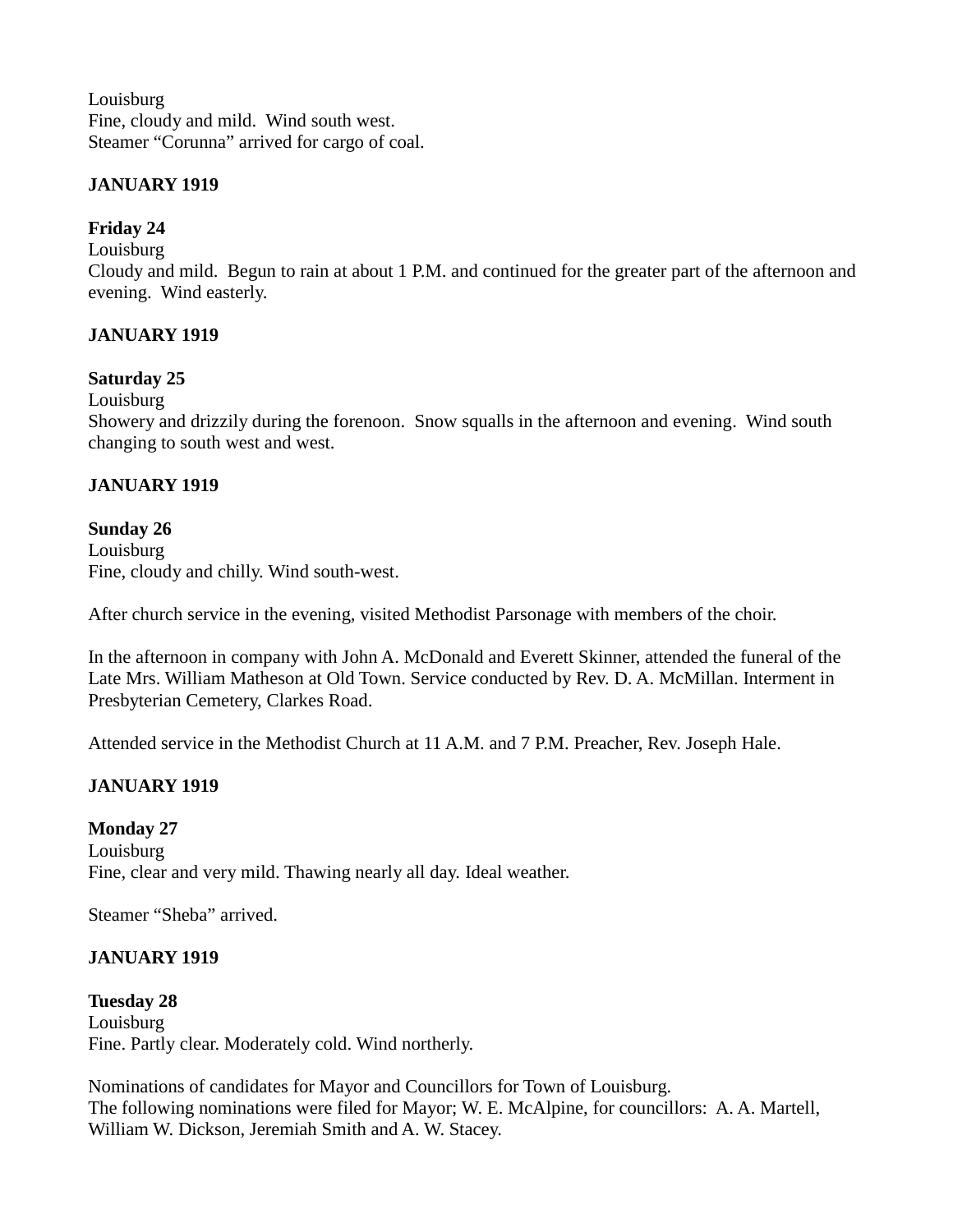Attended Box Social and Dance in Masonic hall given by C. M. R. A.

### **JANUARY 1919**

**Wednesday 29** Louisburg Fine, cloudy and moderately cold.

Steamers "War Karma" and "Troja" arrived for cargoes of coal.

Steamer "Nevada" arrived during the night.

# **JANUARY 1919**

**Thursday 30** Louisburg Fine, clear and moderately cold. Wind north west.

White Star Line steamer "Cufie" (4 masted) arrived in the morning for bunker coal, anchored in upper harbour. Docked at about 4 P.M. The "Cufie" is 475 feet long, net tonnage 5445 and at present commanded by Capt. Jones.

Death of Richard O'Toole aged 5 years, son of Mrs. Joseph O'Toole.

### **JANUARY 1919**

### **Friday 31**

Louisburg

Fine, clear and mild. Thawing in the sun. Wind north west.

Steamer "Corunna" arrived for cargo of coal.

Barge in tow of tug "Mulgrave" arrived in the afternoon for cargo of coal.

Steamer "Turret Cape" arrived during the night to load cargo of steel products.

Funeral of the late Richard O'Toole in the afternoon.

### **FEBRUARY 1919**

### **Saturday 1**

Louisburg Fine, clear and mild. Light north-west wind. Thawing in the sun. Cloudy in the evening.

Steamer "Maskinouge" arrived.

White Star Line steamer "Cufie" sailed.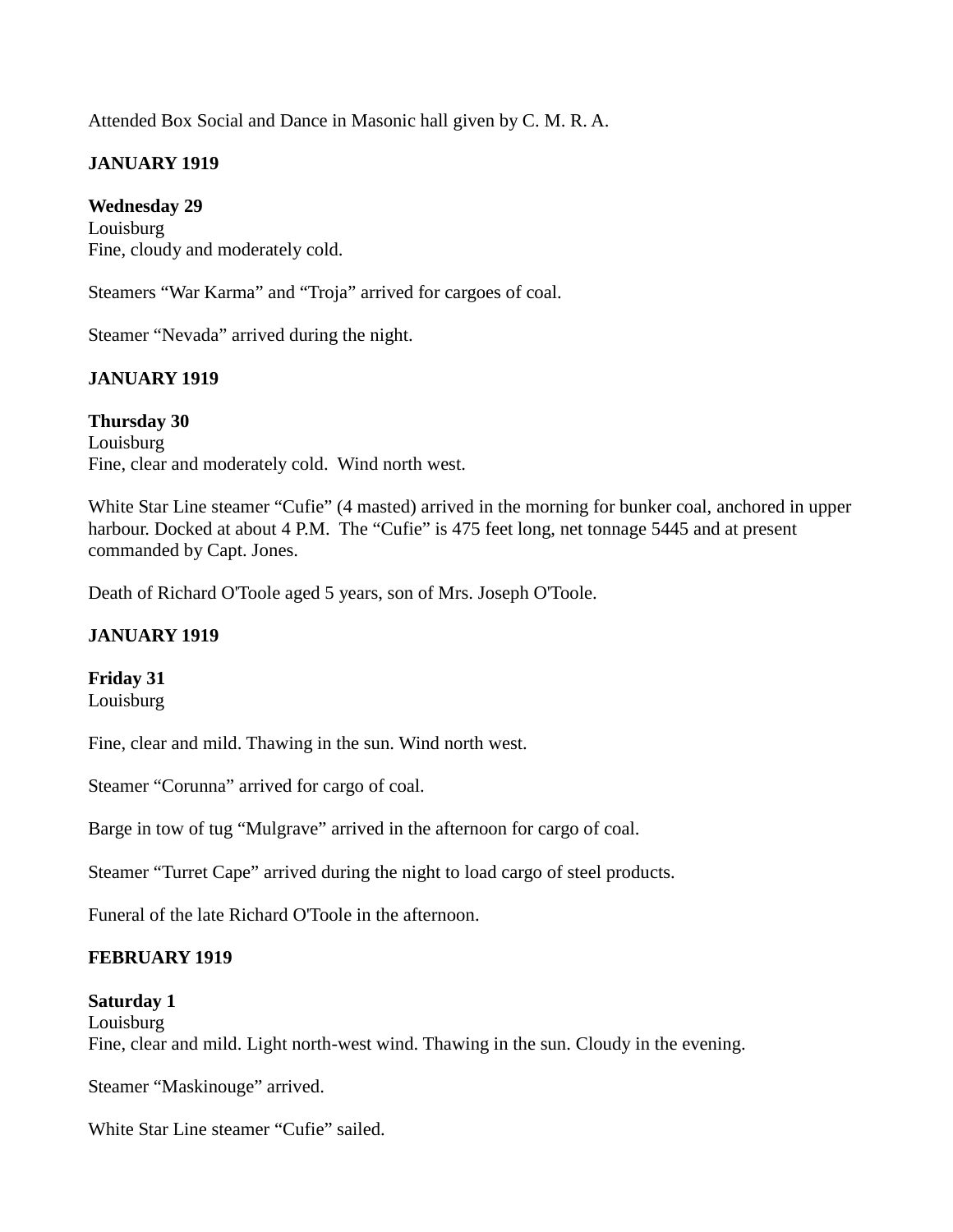Steamer "Corunna" and Barge in town of tug "Mulgrave" sailed with cargoes of coal.

Dominion Coal Company's tug "Douglas H. Thomas" arrived from Sydney to attend to the docking of the coal company's steamers during the winter.

Steamer "Turret Cape" docked and proceeded to discharge ballast preparatory to loading cargo of steel products.

### **FEBRUARY 1919**

### **Sunday 2**

Louisburg

Cloudy, calm and mild. Light snow squalls in the afternoon and evening. Light west and north west wind.

Steamer "War Horus" arrived for cargo of coal.

Attended service in the Methodist Church at 11 A.M. and 7 P.M. Preacher Rev. Joseph Hale.

### **FEBRUARY 1919**

#### **Monday 3**

Louisburg Fine and mild. Clear in the forenoon. Partly cloudy in the afternoon. Wind northerly.

Steamer "Seal" arrived in the early morning.

Steamer "War Horus" sailed with cargo of coal

Social held in Peter's hall in the evening by members of Presbyterian congregation to welcome soldiers from this town who have returned from the war.

### **FEBRUARY 1919**

#### **Tuesday 4**

Louisburg Fine, clear and moderately cold. Wind north west.

Steamers "Stanley" and "Bender" arrived for bunker coal.

Steamer "Corunna' arrived for cargo of coal.

Town Elections Result as follows: Mayor, W. E. McAlpine, acclamation. Councillors: A. A. Martell 204 Jerimiah Smith 196 William W. Dickson 170 A. W. Stacey 82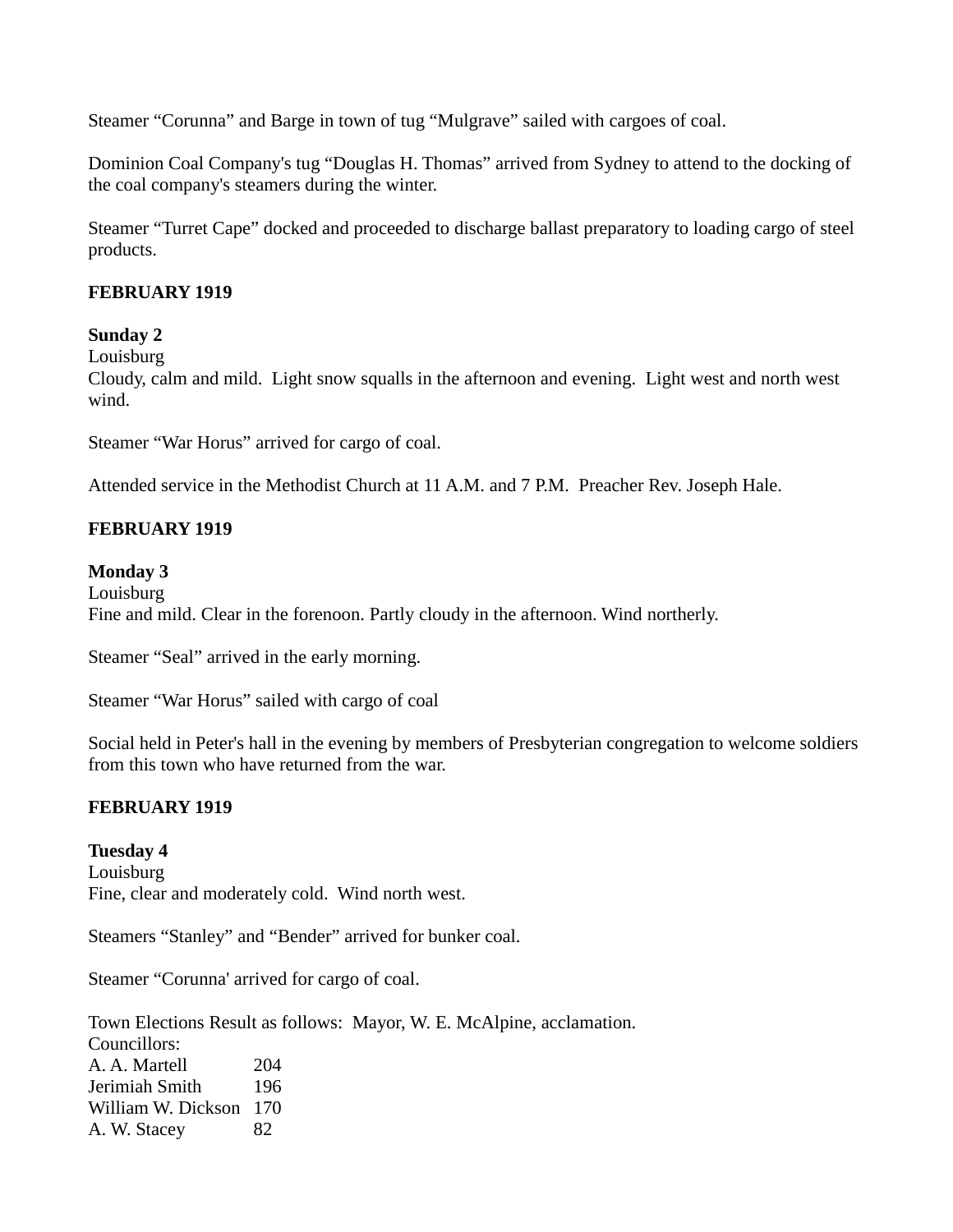### First three elected.

Meeting held in Parish Hall in the evening by two Salvation Army officers to make arrangement for "Salvation Army Collecting Drive" to raise money to be used in connection with their social work among returned soldiers. Band in attendance. Was present.

### **FEBRUARY 1919**

### **Wednesday 5**

Louisburg Fine, clear and mild. Thawing in the streets. Wind northerly. Ideal weather.

# **FEBRUARY 1919**

# **Thursday 6**

Louisburg

Fine, clear and mild. Thawing. Wind northerly. Snowed moderately during the night beginning at about 8 P.M.

Steamer "Sheba" arrived for cargo of freight for Newfoundland.

Barge in tow of tug "Mulgrave" arrived for cargo of coal.

Attended Band practice at 9:30 P.M. First general practice of the Band with the lady members present. Lady members having previously received instructions apart from the regular practice. Seven lady members present tonight.

### **FEBRUARY 1919**

### **Friday 7**

Louisburg

Snowed moderately in the morning. Snow fall including last night about 2 inches. Not enough snow for sleighing. Wheels in use on the streets. Cloudy and mild throughout the day. Light northerly wind.

Steamer "Nevada" arrived for cargo of coal.

Steamer "Sheba" at wharf loading general cargo for St. John's Nfld.

Barge in town of tug "Cruizer" arrived for cargo of coal.

# **FEBRUARY 1919**

### **Saturday 8**

**Louisburg** Cloudy and mild. Occasional light snow squalls. Light south west wind.

Steamers "Cape Breton" and "Corunna" arrived for cargoes of coal.

Steamer "Nevada" sailed with cargo of coal.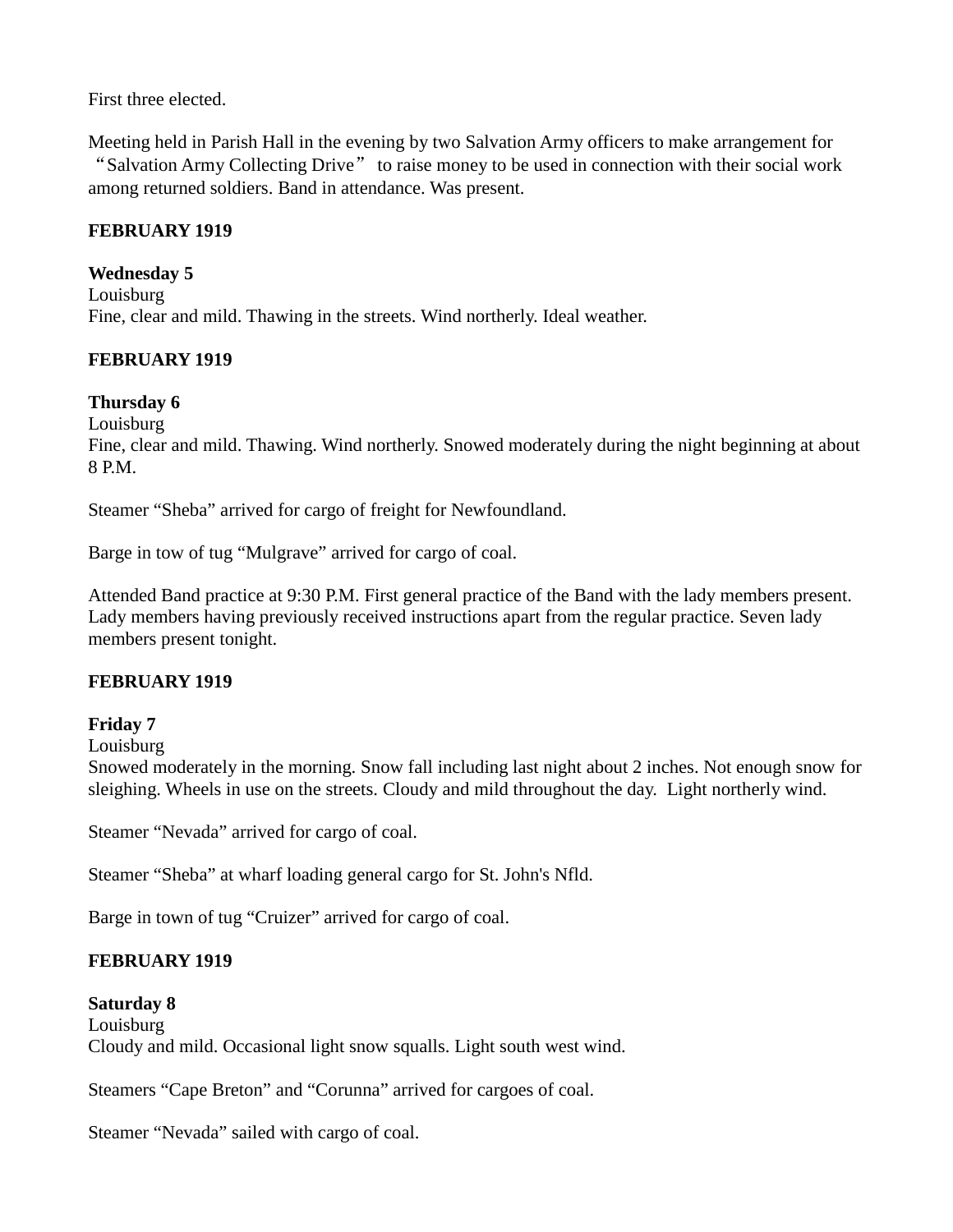Steamer "Turret Cape" sailed for France with cargo of steel products.

Barge in tow of tug "Cruizer" sailed for Halifax.

# **FEBRUARY 1919**

# **Sunday 9**

Louisburg Fine, cloudy and mild. Moderately cold at night. Light northerly wind.

Steamer "War Karma" arrived for cargo of coal.

Went for a walk to Havenside and Light house in the afternoon at about 5 P.M.

Attended service in the Methodist church at 11 A.M and 7 P.M. Preacher Rev. Joseph Hale. After evening choir met for practice at Mrs. Z. W. Townsends.

# **FEBRUARY 1919**

# **Monday 10**

Louisburg Cloudy. Snowed moderately in the afternoon. Moderately cold at night. Wind east and north-east.

Nfld steamer "Meigle" arrived to load freight for Nfld.

# **FEBRUARY 1919**

# **Tuesday, 11**

**Louisburg** 

Fine and partly clear in the forenoon. Snow squalls and very blustery in the afternoon and evening. Very disagreeable. Strong north east wind changing to about north and increasing to a gale. Moderately cold. Min. temperature about 20 above zero.

Attended Band practice at 9:30 P.M.

# **FEBRUARY 1919**

**Wednesday 12** Louisburg Fine. Moderately cold.

Reid Nfld steamer "Kyle" arrived in the afternoon with passengers and freight. First trip to this port this season.

Attended choir practice at the Methodist parsonage at 9 P.M.

# **FEBRUARY 1919**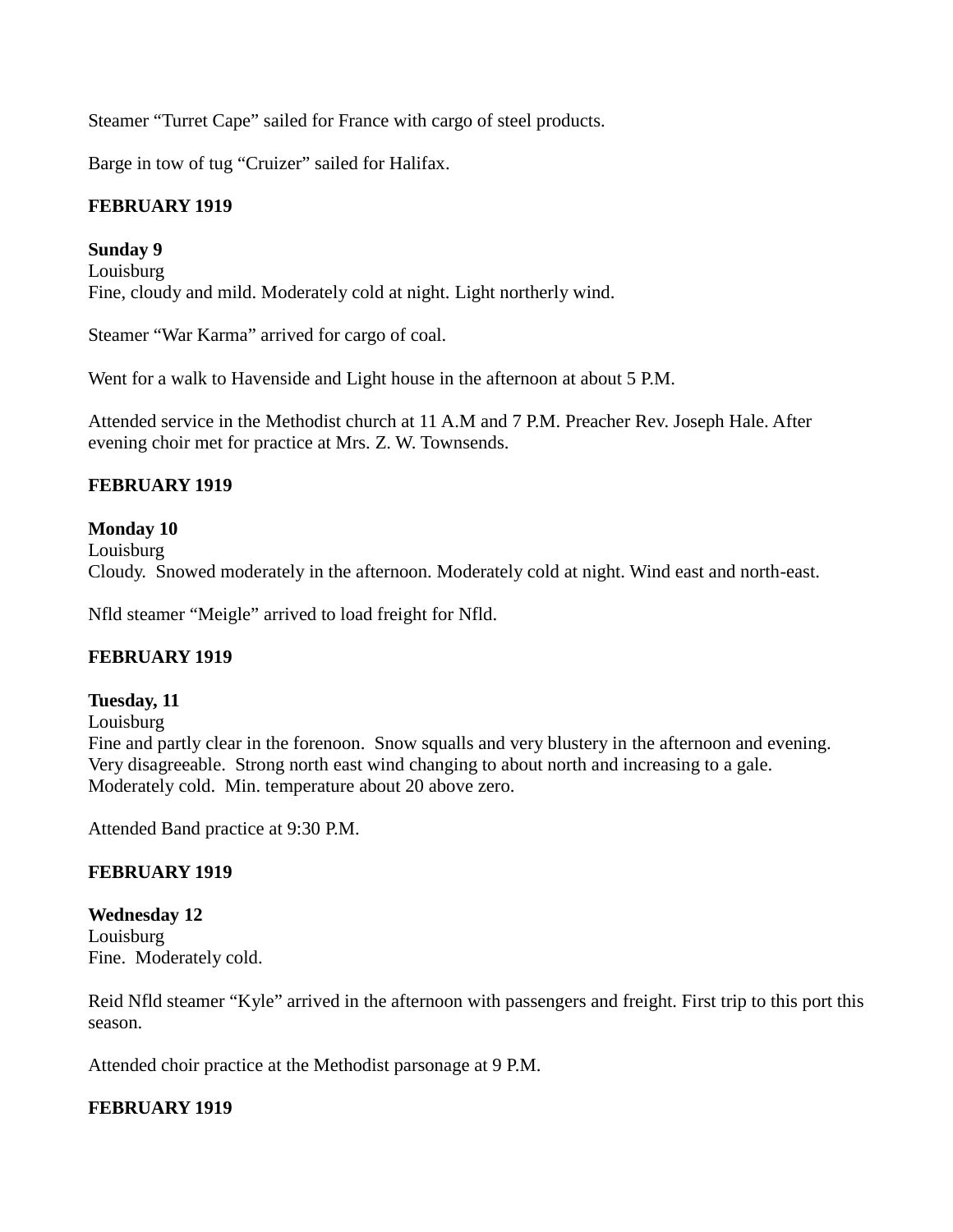**Thursday 13** Louisburg Fine and moderately cold.

Reid Nfld steamer "Kyle" sailed for St. John's, Nfld with passengers and freight.

Attended "Birthday Party" at the Methodist Parsonage in the evening.

# **FEBRUARY 1919**

### **Friday 14**

Louisburg Fine, clear and mild. A perfect day followed by an ideal night. Light north-west wind.

Steamer "War Karma" arrived for cargo of coal

Tug "Cruizer" with Barge in tow sailed for Halifax.

Barge "King Malcolm' in tow of tug "Mulgrave" sailed for Halifax coal laden.

Death of Edith Frances Comeau, year old daughter of Frank and Mrs. Comeau.

Attended Band practice at 9:30 P.M.

### **FEBRUARY 1919**

### **Saturday 15**

**Louisburg** 

Cloudy in the morning. Begun to snow shortly before noon. Snowed moderately during the greater part of the afternoon. Misty and drizzily during the evening and night. Wind easterly.

Steamer "War Horus" arrived for coal cargo.

Reid Nfld steamer "Sagona" arrived in the evening. First trip to this port this season.

Tug "Mulgrave" and Barge "King Malcolm" wrecked while trying to enter Beaver harbour on voyage from this port to Halifax. Total loss. Crew saved.

### **FEBRUARY 1919**

### **Sunday 16**

**Louisburg** 

Cloudy and mild. Misty in the evening. Light north east wind. Snowed in the early morning. Snow fall including yesterday's storm about 5 inches. Harbour blocked with drift ice, first of the season.

Visited the water front in the afternoon in company with James Crowdis.

Steamers in port as follows: Government steamers "Montcalm", "Sagona", "War Horus".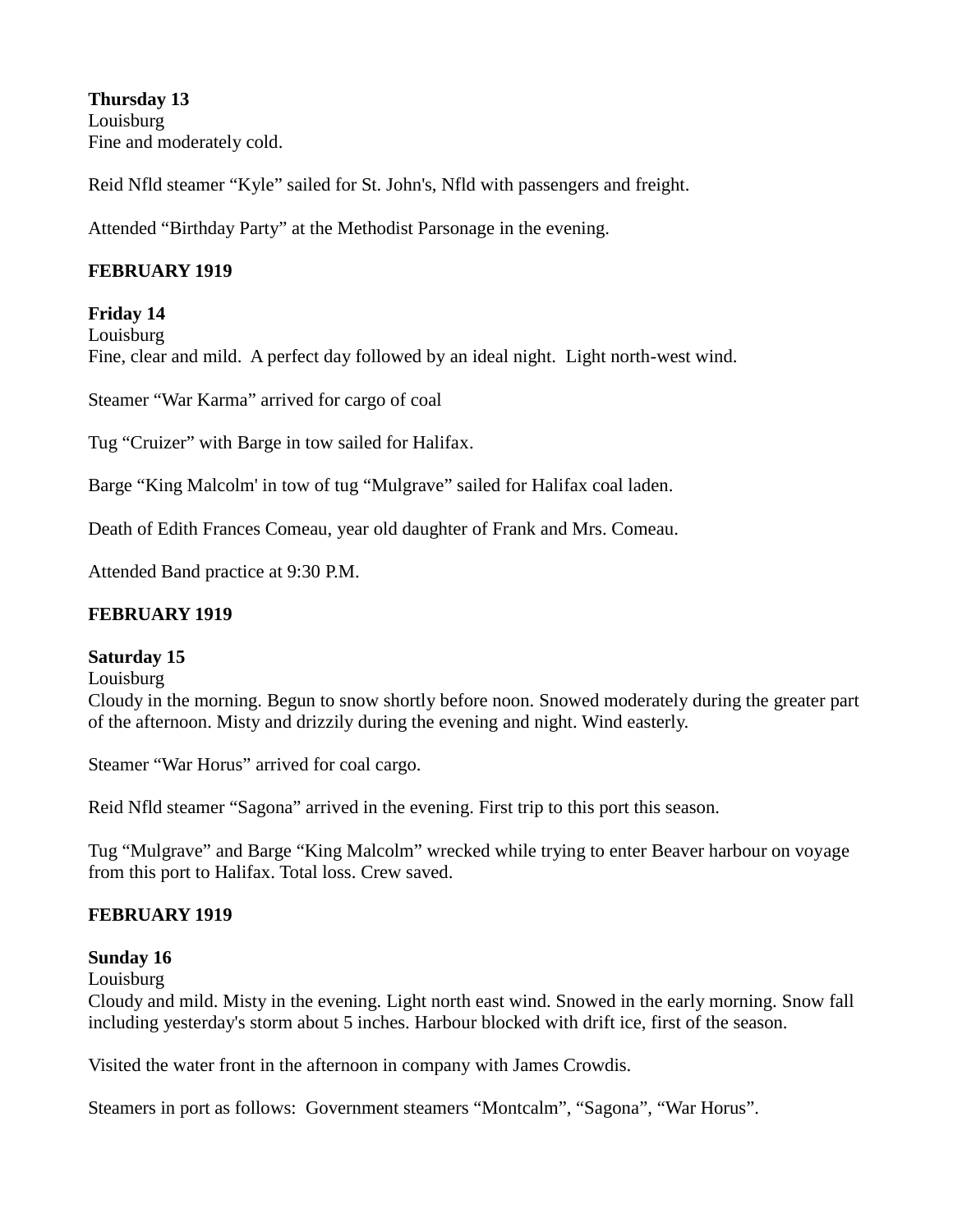Funeral of the Late Edith Comeau in the afternoon.

Attended service in the Methodist Church at 11 A.M. and 7 P.M. Preacher Rev. Joseph Hale.

### **FEBRUARY 1919**

### **Monday 17**

Louisburg

Cloudy. Light snow squalls. Mild. Partly clear in the afternoon. Light northerly wind. Drift ice that blocked the harbour and coast yesterday moved off during the day.

Steamers "Eagle", "Partia", "Nevada" and Reid Nfld steamer "Meigle" arrived.

Reid Nfld steamer "Sagona" sailed.

Death of Sir Wilfred Laurier at his home at Ottawa, aged 78 years.

# **FEBRUARY 1919**

**Tuesday 18** Louisburg Fine, cloudy and mild. Light snow squalls. Good sleighing.

Steamer "Corunna" arrived for cargo of coal.

Reid Nfld steamer "Kyle" sailed for Nfld with passengers and freight.

Death of Mrs. David Townsend.

# **FEBRUARY 1919**

**Wednesday 19 Louisburg** 

Fine, cloudy and mild. Thawing all day. Wind north east.

Steamer "War Karma" arrived for cargo of coal.

Steamer "Corunna" sailed with cargo of coal.

Attempted assassination of Premier Clemenceau in Paris, France. Premier wounded in the shoulder.

### **FEBRUARY 1919**

**Thursday 20 Louisburg** Fine, cloudy and chilly. Wind north.

Steamer "Meigle" arrived for cargo of freight.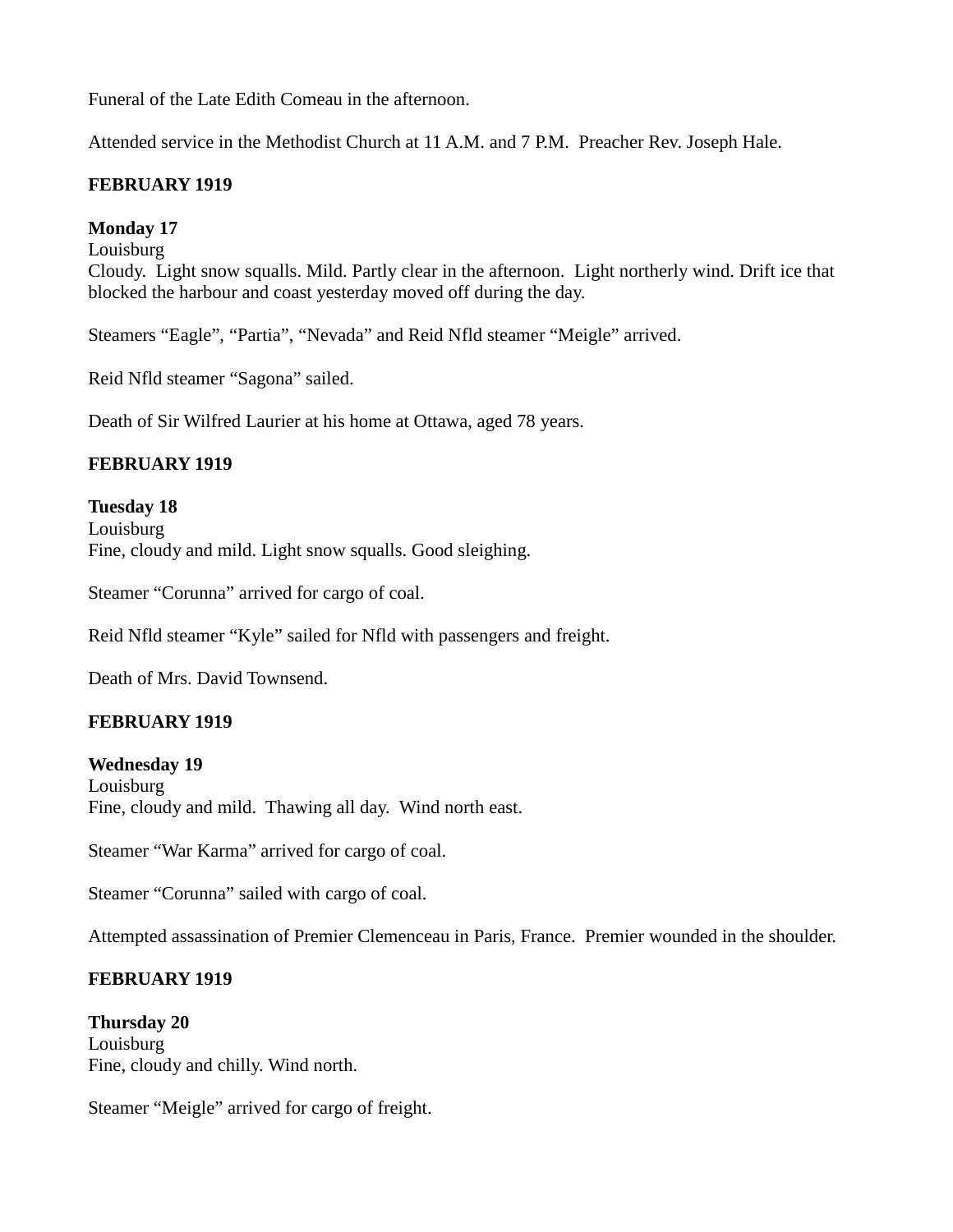Canadian Parliament opened at Ottawa.

Attended funeral of the late Mrs. David Townsend at 2:30 P.M. Service held in English Church by Rev. Mr. Draper. Interment in English Church cemetery.

# **FEBRUARY 1919**

**Friday 21** Louisburg Fine, cloudy, mild and calm.

Steamers "War Witch", "Corunna" arrived for cargoes of coal.

Reid Nfld steamers "Sagona" and "Kyle" arrived with passengers and freight.

Steamer "Meigle" sailed for Nfld.

Attended Band practice at 9:30 P.M.

### **FEBRUARY 1919**

### **Saturday 22**

**Louisburg** Fine, clear and mild. Thawing. A perfect day.

Barge in tow of tug "Cruizer" arrived for cargo of coal.

Funeral of the late Sir Wilfred Laurier at Ottawa, Canada.

### **FEBRUARY 1919**

#### **Sunday 23**

Louisburg

Fine, cloudy and chilly. Wind south-east changing to east in the evening. Loose drift ice off the coast. Upper harbour partly filled with loose ice.

Steamer "War Karma" arrived for cargo of coal.

Visited water front and went for a walk to Havenside in the afternoon.

Attended service in the Methodist Church at 11 A.M. and 7 P.M. Preacher Rev. Joseph Hale.

### **FEBRUARY 1919**

### **Monday 24**

Louisburg

Stormy, drizzily and misty in the forenoon. Finer in the afternoon. Misty at night. Wind east, north east changing to southerly in the afternoon. Harbour filled with drift ice during the day.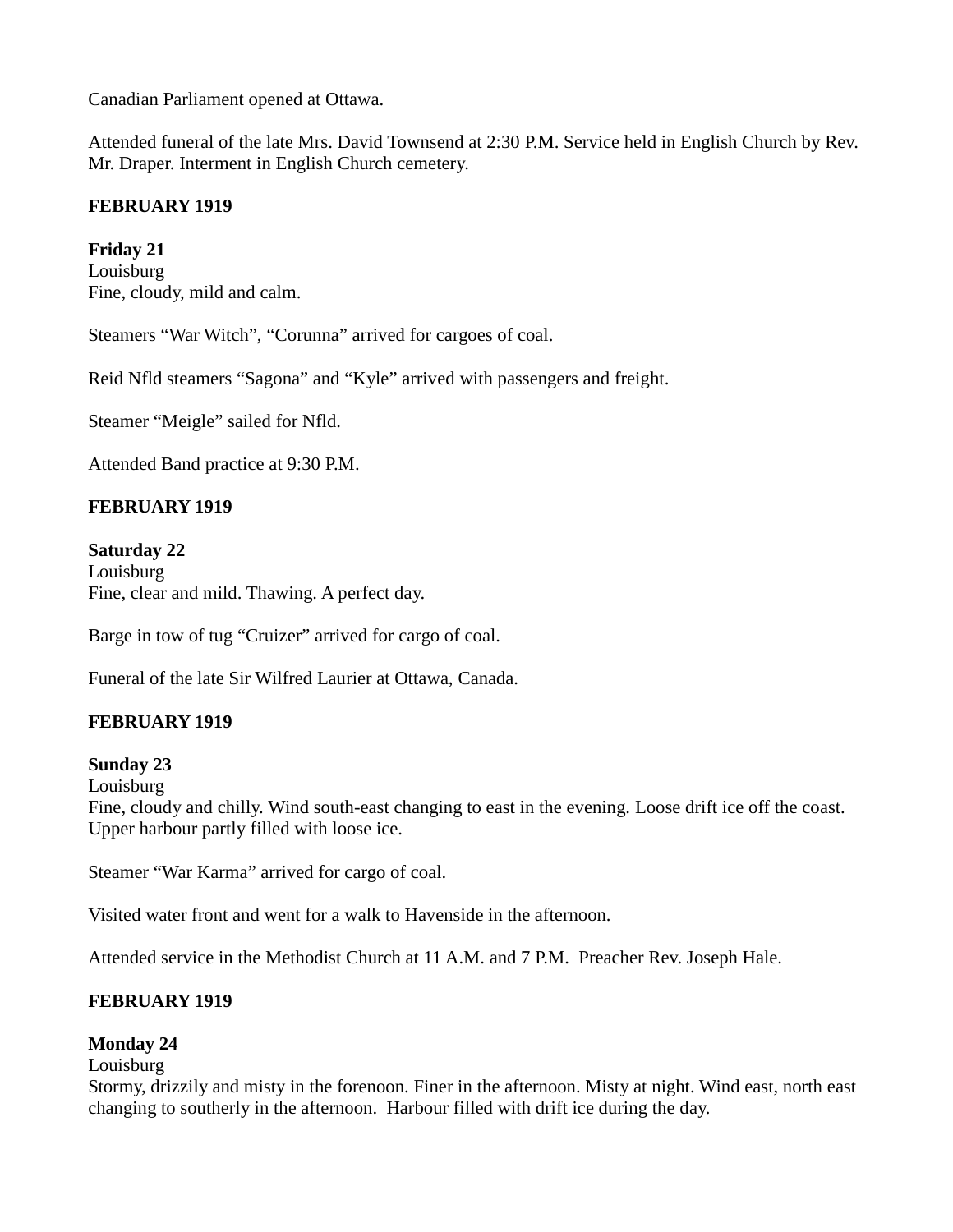# **FEBRUARY 1919**

### **Tuesday 25**

Louisburg

Fine, cloudy and mild. Partly clear in the afternoon. Wind northerly. Harbour blocked with ice which moved off slowly during the day.

Reid Nfld steamer arrived in the forenoon with passengers from Placentia, Nfld. Sailed in the evening.

Reid Nfld steamer "Sagona" arrived in the afternoon with passengers from Port Au Basques, Nfld.

# **FEBRUARY 1919**

# **Wednesday 26**

**Louisburg** Cloudy, fine and mild. Light southerly wind. Harbour full of loose ice. Snow storm during the night.

Steamers "Corunna" and "Nevada" arrived for cargoes of coal.

Reid Nfld steamer "Sagona" sailed for Nfld.

Marriage of A. A. Martell and Miss Weir Munroe.

Attended choir practice in the Methodist Church at 9 P.M.

### **FEBRUARY 1919**

### **Thursday 27**

Louisburg

Fine, clear and moderately cold. Fresh north west wind. Min. temperature at night about 10 above zero. Snow fall last night about 5 inches.

Nova Scotia Legislature opened at Halifax.

# **FEBRUARY 1919**

**Friday 28** Louisburg Fine, clear and cold. Fresh north west wind. Min temperature about 12 above zero. Excellent sleighing.

Reid Nfld steamer "Kyle" arrived in the early morning from Nfld with passengers and freight.

# **MARCH 1919**

# **Saturday 1**

Louisburg

Fine and clear. Moderately cold in the morning. Mild during the rest of the day. Light variable winds. A perfect day.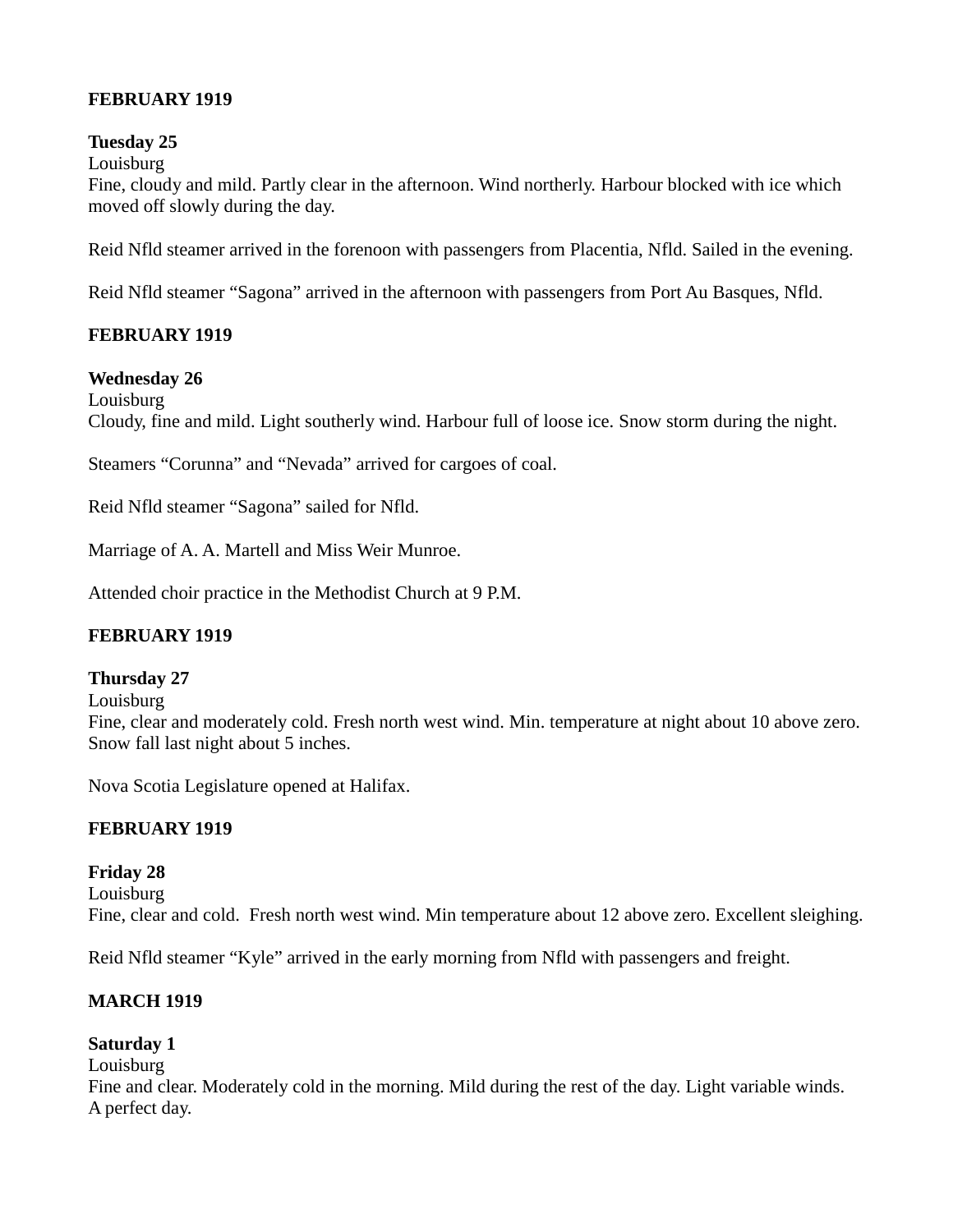Reid Nfld steamer "Kyle" sailed for Nfld with passengers and freight.

Steamer "Corunna" arrived in the evening and loaded cargo of coal.

Death of Gertrude Lamont during the night.

# **MARCH 1919**

### **Sunday 2**

**Louisburg** 

Rained heavily in the early morning. Stopped raining at about 9 A.M. Cloudy and mild during the remainder of the day. Harbour and coast blocked with drift ice. Streets very wet and slushy.

Attended service in the Methodist Church at 11 A.M. and 7 P.M. Preacher Rev. Joseph Hale.

# **MARCH 1919**

# **Monday 3**

Louisburg Fine, cloudy and mild. Harbour and coast blocked with drift ice.

# **MARCH 1919**

# **Tuesday 4**

**Louisburg** Fine, clear and mild. Light north-east wind. Harbour and coast clear of drift ice.

Steamers "Sheba", "War Karma" and "Troja" arrived.

Tug "Cruizer" with Barge in tow arrived.

Steamers "Nevada" and "Corunna" sailed with cargoes of coal.

Steamer "War Horus" arrived during the night for cargo.

Attended funeral of the Late Gertrude Lamont at 10 A.M. Interment in Roman Catholic cemetery.

# **MARCH 1919**

### **Wednesday 5**

Louisburg Fine and mild. Partly clear. Light wind. Foggy at night.

Reid Nfld steamer "Sagona" sailed in the early morning for Nfld with passengers and freight.

Steamer "Sable I." arrived and bunkered.

Attended choir practice in the Methodist Church at 9 P.M.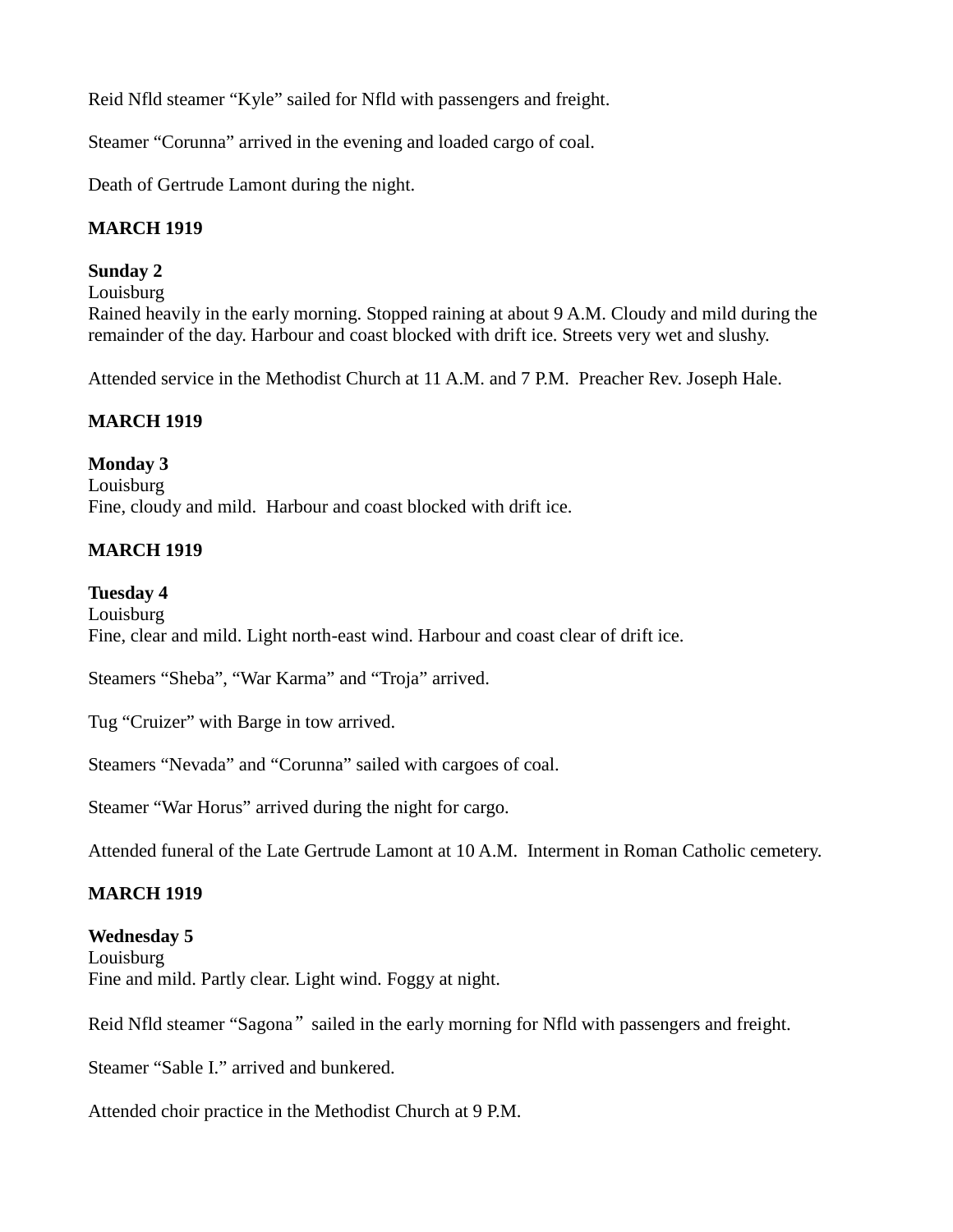# **MARCH 1919**

### **Thursday 6**

Louisburg Rained heavily in the morning. Stopped raining at about noon. Fine and mild in the afternoon. Moderately cold at night. Streets almost bare. Not enough snow for sleighing around town.

Steamer "Corunna" arrived for cargo of coal.

Private Joseph Magee arrived home from overseas. Having served in France for about two years in the Canadian forces.

# **MARCH 1919**

### **Friday 7**

Louisburg

Fine, cloudy and moderately cold. Streets almost entirely bare. Good sleighing on the country roads.

Privates Wilson Hickman and Murdock Kerr arrived home on morning train from overseas. Having served with the Canadian forces in France.

### **MARCH 1919**

**Saturday 8** Louisburg Fine, clear and moderately cold. Wind northerly.

Steamer "War Witch" arrived for cargo of coal.

Privates Malcolm McLeod, Malcolm McAskill and James Pope arrived home after serving overseas in the Canadian forces.

### **MARCH 1919**

### **Sunday 9**

Louisburg

Fine and clear in the forenoon. Cloudy and chilly in the afternoon and evening. Wind south west changing to south east during the night and increasing to a moderate gale before midnight.

Reid Nfld steamer "Kyle" arrived in the early morning with passengers from Placentia, Nfld.

Steamers "Corunna", "Nevada" and "Cape Breton" arrived for cargoes of coal.

Special train from Sydney at 10:30 A.M. with passengers and baggage for steamer "Kyle".

Attended service in the Methodist Church at 11 A.M. and 7 P.M. Preacher Rev. Joseph Hale.

### **MARCH 1919**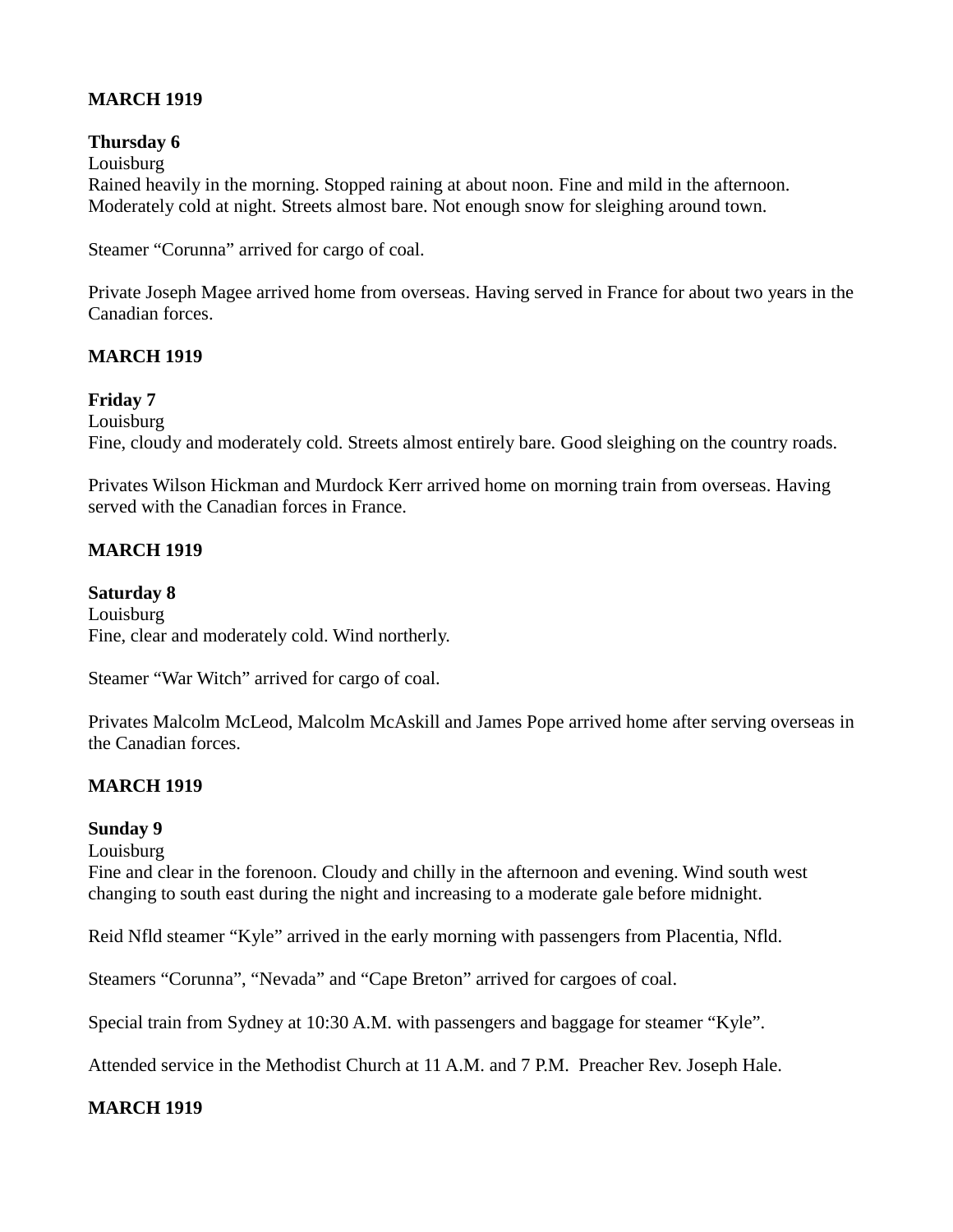# **Monday 10**

Louisburg

Snow, hail and rain in the early morning beginning at about 1 A.M. accompanied by heavy gale of wind. Stopped raining at about 7 A.M. Cloudy and foggy in the forenoon. Partly clear and mild in the afternoon. Harbour and coast blocked with drift ice. Wind south west.

Reid Nfld steamer attempted to sail for Nfld but could not force herself through the ice and had to return to her dock.

Pte. Gordon Townsend arrived home from overseas.

# **MARCH 1919**

### **Tuesday 11**

**Louisburg** 

Fine, clear and moderately cold. Wind north west blowing a gale. Upper harbour and coast clear of ice. Lower harbour and docks blocked.

Reid Nfld steamer "Kyle" sailed in the early morning for Nfld with about 80 passengers.

Steamer "War Witch" sailed with cargo of coal.

### **MARCH 1919**

**Wednesday 12** Louisburg Fine, clear and moderately cold. Light wind.

Steamer "War Horus" and Barge in tow of tug "Cruizer" arrived during the night for cargoes of coal.

Attended choir practice in the Methodist Church at 9 P.M.

# **MARCH 1919**

### **Thursday 13**

Louisburg

Snow squalls in the morning beginning at about 7 o'clock. Stopped snowing at about 9:30. Fine until shortly afternoon. Heavy snow squalls and gale in the afternoon. Heavy wind during the night. Wind south west in the morning changing to north west at about noon.

Steamer "War Horus" sailed with cargo of coal.

Nfld steamer "Meigle" arrived during the night.

# **MARCH 1919**

### **Friday 14** Louisburg Fine, clear and cold. Strong north west wind. Min. temperature about 15 above zero.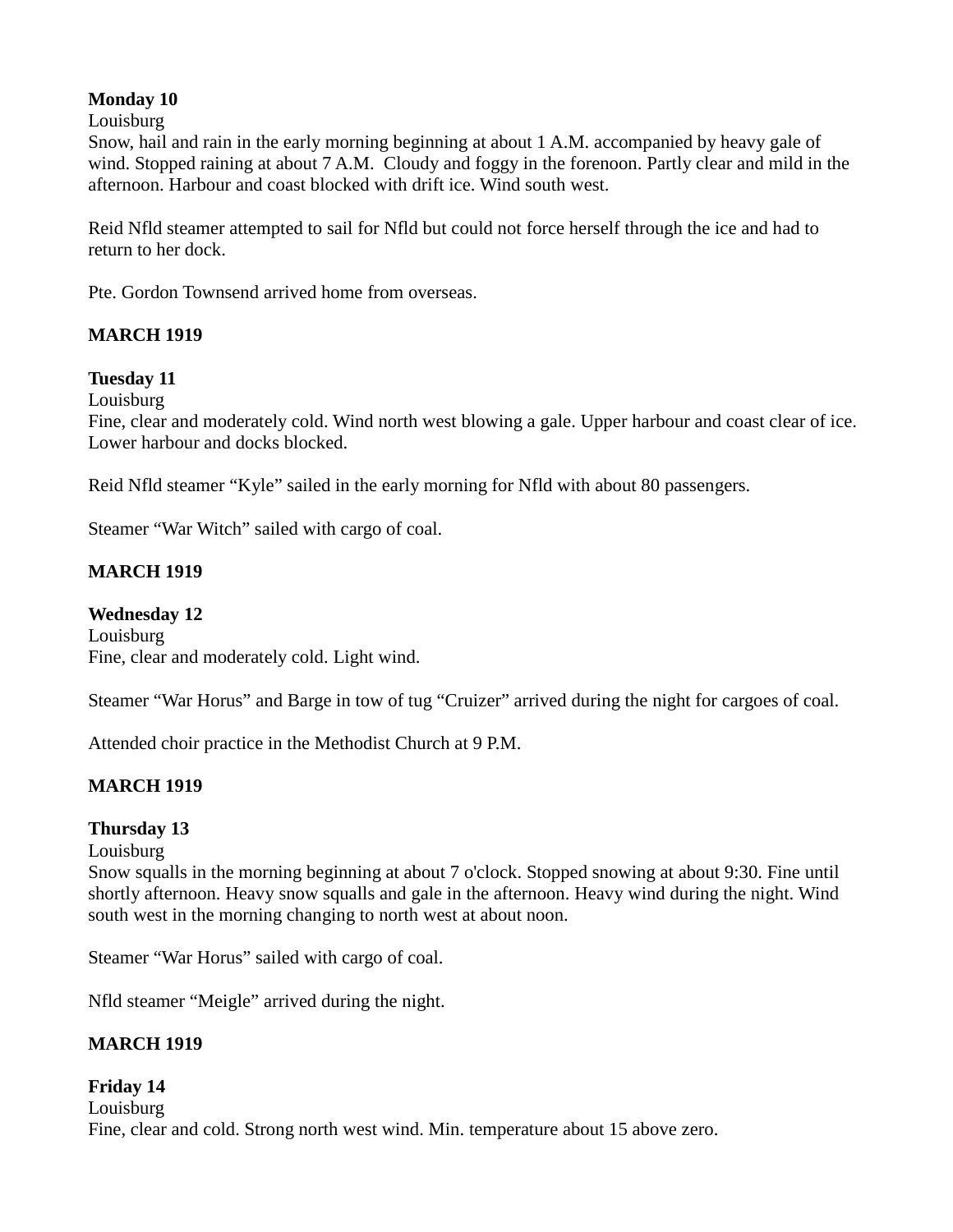Steamer "Corunna" arrived in the evening for cargo of coal.

Steamer "Troji" arrived during the night for cargo of coal.

# **MARCH 1919**

# **Saturday 15**

Louisburg Fine, clear and cold. Fresh northerly wind. Min. temperature about 12 above zero.

Steamer "Corunna" sailed with cargo of coal.

# **MARCH 1919**

# **Sunday 16**

Louisburg Fine, clear and moderately cold. Min. temperature about 12 above zero. Wind north and north east.

Steamer "War Karma" arrived for cargo of coal.

Steamer "La Canadienne" arrived from Halifax on way to Nfld.

Steamer "Corunna" sailed with cargo of coal.

Visited the water front in the afternoon.

Attended service in the Methodist Church at 11 A.M. and 7 P.M. Preacher Rev. Joseph Hale.

### **MARCH 1919**

### **Monday 17**

Louisburg

Fine, clear and very chilly. Cold in the morning. Harbour all frozen over with thin sheet of ice. Cloudy in the evening. Wind south west.

Steamer "Melville" arrived for bunker coal.

Steamer "War Karma" sailed in the evening with cargo of coal.

Steamer "Nevada" arrived for cargo of coal.

### **MARCH 1919**

**Tuesday 18** Louisburg Fine, cloudy and chilly. Light southerly wind.

Steamer "Troja" wrecked on Old Proprietor Ledge near Grand Manan. Likely total loss. Crew saved.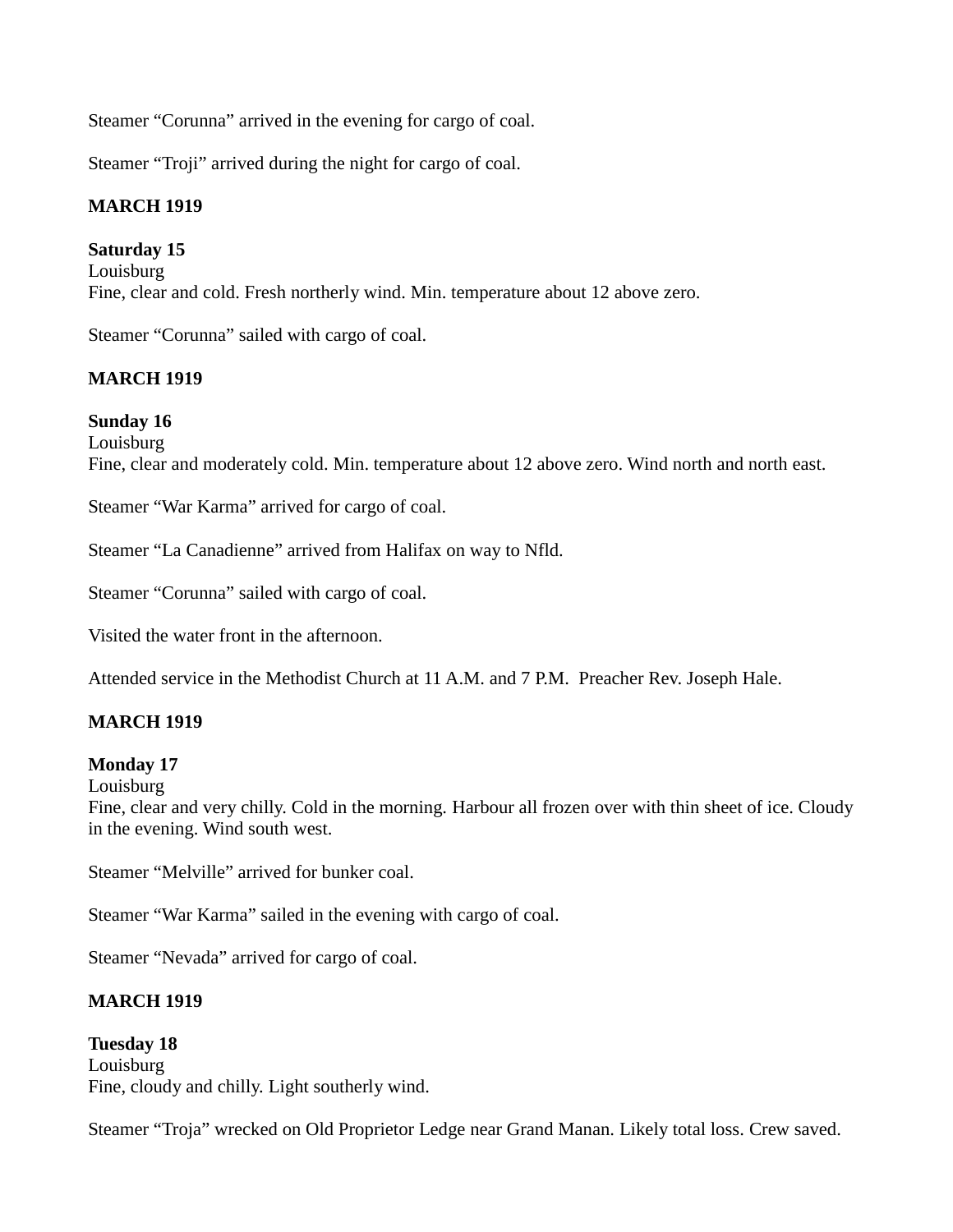"Troja" was commanded by Capt. John Cain R. N. and bound to St. John, N.B. from Louisburg with cargo of coal.

# **MARCH 1919**

# **Wednesday 19**

Louisburg Fine, cloudy and chilly.

Attended choir practice in the Methodist church at 9 P.M.

# **MARCH 1919**

# **Thursday 20**

**Louisburg** Cloudy and chilly. Misty and drizzily part of the day. Rain during the night. Wind north east.

# **MARCH 1919**

# **Friday 21**

#### Louisburg

Cloudy, foggy, drizzily and showery. Heavy rain during the night. Wind north east. Mouth of harbour and coast blocked with drift ice.

### **MARCH 1919**

### **Saturday 22**

#### **Louisburg**

Cloudy, rainy, misty and foggy. Very heavy during the evening and night. Wind easterly. Mouth of harbour blocked with drift ice.

### **MARCH 1919**

### **Sunday 23**

**Louisburg** Cloudy, foggy, drizzily and showery. Wind easterly. Upper harbour and coast blocked with drift ice.

Attended service in the Methodist Church at 11 A.M. and 7 P.M. Preacher Rev. Joseph Hale.

### **MARCH 1919**

# **Monday 24**

Louisburg

Cloudy and drizzily. Wind north east and north increasing to a strong breeze in the evening. Drift ice which has blocked the harbour and coast for the last five or six days, moved off and cleared the entrance to the harbour.

Steamer "Nevada" sailed with cargo of coal but returned to port on account of meeting drift ice off the coast.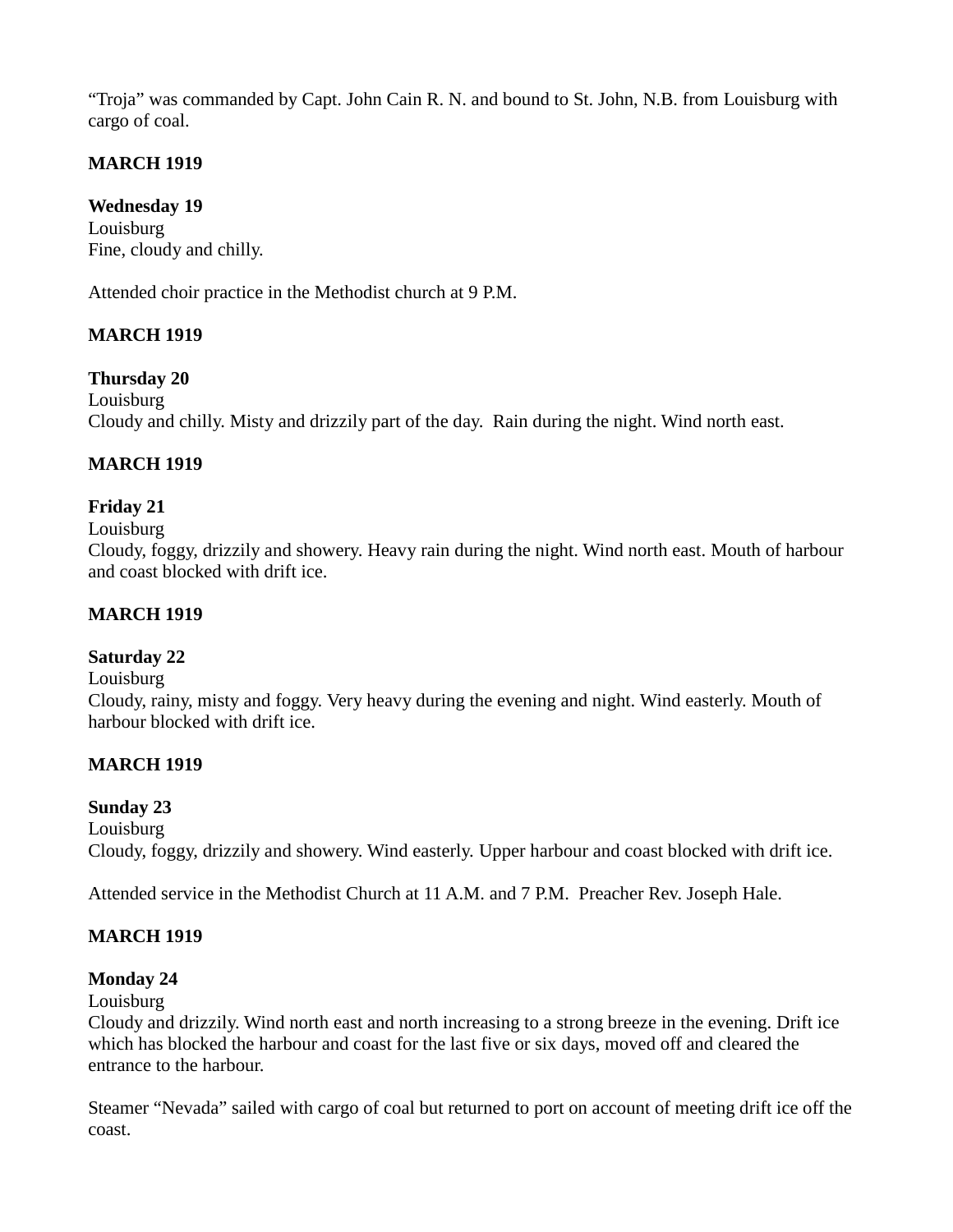### **MARCH 1919**

### **Tuesday 25**

**Louisburg** 

Cloudy with snow squalls. North, north east wind developing into a gale during the afternoon and night. Very disagreeable.

Steamer "Nevada" sailed coal laden.

Steamer "Corunna" arrived for cargo of coal.

Attended Band practice at 9:30 P.M.

### **MARCH 1919**

#### **Wednesday 26**

**Louisburg** 

Clear, very chilly and raw. Heavy gale which began yesterday continued unabated throughout the day. Moderated in the evening. Wind north, north east.

Steamer "War Karma" arrived for cargo of coal.

Steamer "Corunna" sailed with cargo of coal.

Steamer "War Witch" arrived for cargo of coal.

Attended choir practice in the Methodist Church at 9 P.M.

### **MARCH 1919**

#### **Thursday 27**

**Louisburg** Fine, clear, mild and calm. Light south west wind in the afternoon. Drift ice in sight off the coast.

Barge in tow of tug "Cruizer" arrived for cargo of coal.

### **MARCH 1919**

#### **Friday 28**

Louisburg

Fine and mild. Partly cloudy. Light south-east wind. Harbour and coast blocked with drift ice in the evening.

Reid Nfld steamer "Sagona" arrived from Nfld in the morning with passengers.

About 100 Nfld Naval men arrived on morning train from Sydney to take passage on steamer "Sagona" for Nfld.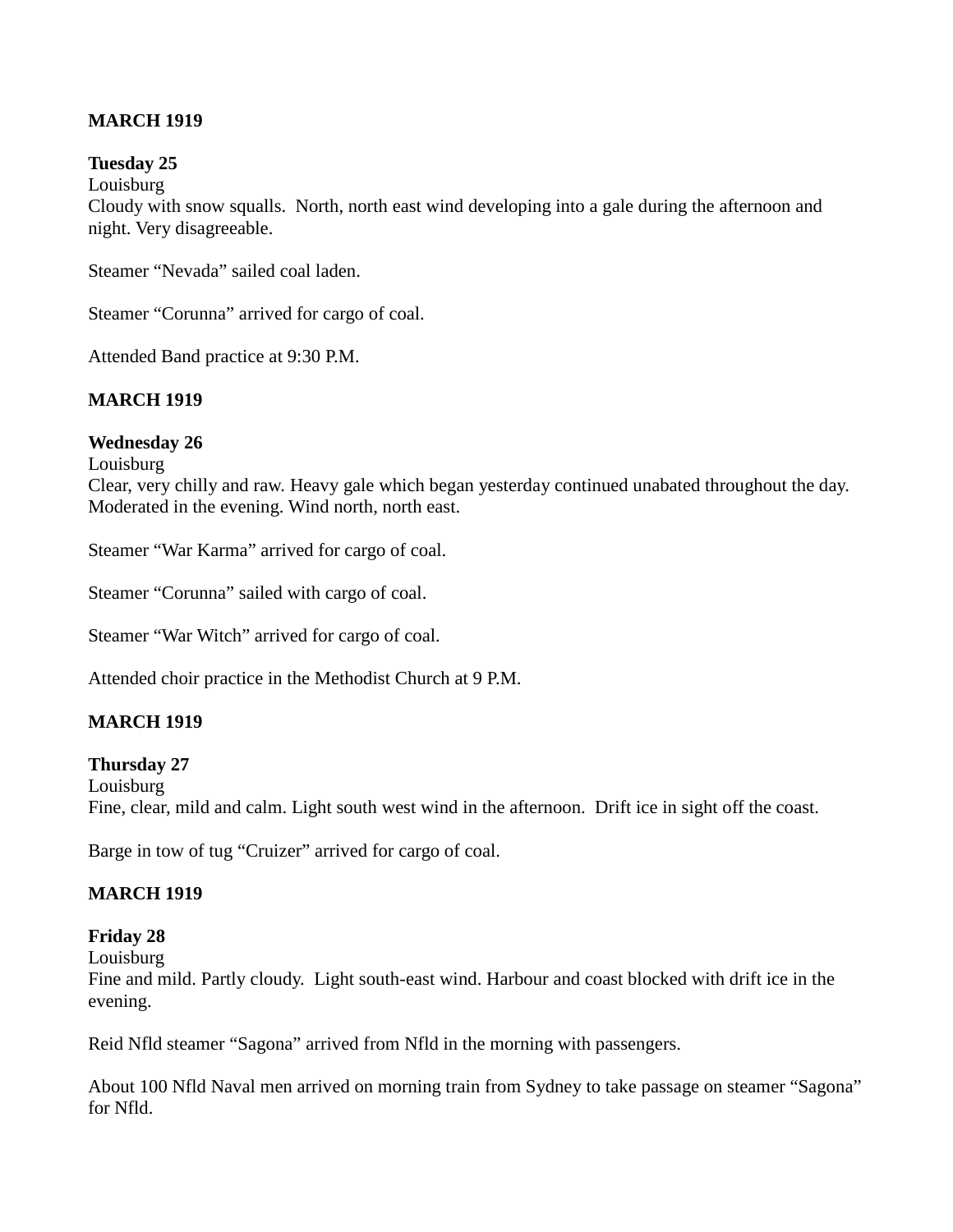Steamer "La Canadienne" which has been here since the 16<sup>th</sup> inst. on her way to Nfld sailed today but had to return to port on account of meeting drift ice.

### **MARCH 1919**

# **Saturday 29**

Louisburg

Cloudy, foggy, misty and showery. Rain during the night. Wind easterly. Harbour and coast blocked with drift ice.

# **MARCH 1919**

### **Sunday 30**

Louisburg

Cloudy and foggy in the morning. Cleared in the afternoon. Calm and mild. Harbour partly blocked with drift ice.

Reid Nfld "Sagonna" which arrived here on last Friday, sailed at about 3:30 P.M. for Placentia, Nfld with about 100 Nfld Naval men who had served in the British Navy during the war.

Steamer "Hochelaga", Capt Tudor arrived at about 4 P.M. and anchored in the upper harbour.

Attended service in the Methodist Church at 11 A.M. and 7 P.M. Preacher Rev. Joseph Hale.

### **MARCH 1919**

### **Monday 31**

**Louisburg** 

Snow squalls in the early morning. Fine and mild and partly cloudy during the day. Drift ice in the upper harbour.

Steamer "La Canadienne" which had been here since Mch 16<sup>th</sup>, sailed for Nfld.

Government steamer "Stanley" arrived at noon from Halifax on her way to the Magdelene Islands.

Steamer "Hochelaga" discharging ballast at freight wharf.

### **APRIL 1919**

### **Tuesday 1**

Louisburg

Fine, cloudy and mild. Foggy part of the day. Light southerly wind. Drift ice in lower harbour. Upper harbour and coast clear. Snowed about 4 inches during the night.

Attended Band practice at 9:30 P.M.

### **APRIL 1919**

**Wednesday 2**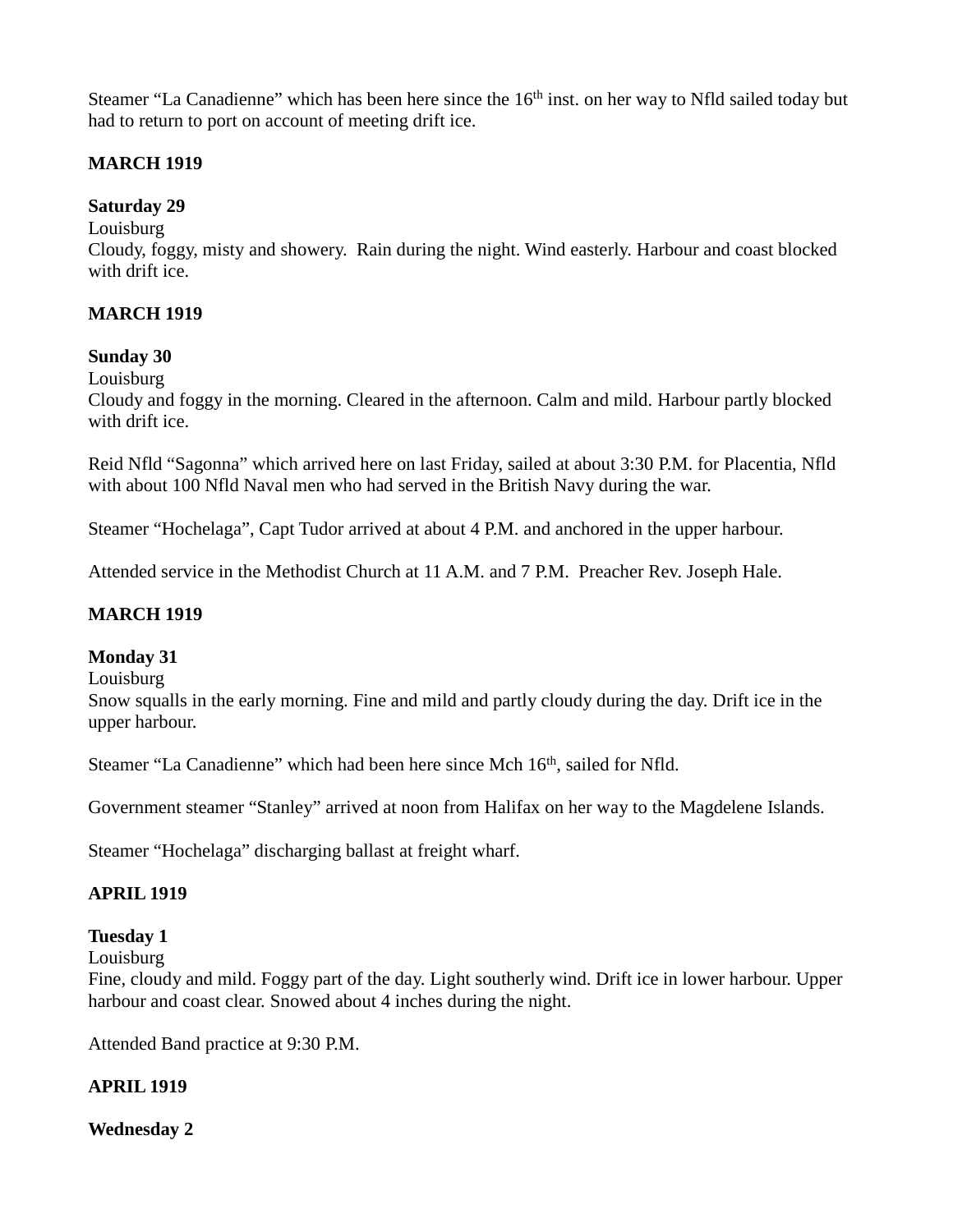Louisburg Fine, partly clear and mild. Streets very slushy.

Steamers "Lingan", "War Horus" and "War Karma" arrived.

Death of William Matheson. Mr. Matheson drove from his home at Old Town to the railway station and appeared to be in his usual health. On his return he called into Peters Bros. Shop and while there took a weak turn and died in a few minutes.

Attended choir practice in the Methodist Church at 9 P.M.

# **APRIL 1919**

**Thursday 3 Louisburg** Fine and mild. Partly clear. Wind south west.

Steamer "War Karma" sailed with cargo of coal.

Steamer "War Witch" arrived in the evening for cargo of coal.

Went to R. McLean's (Marine Hospital) shortly after 9 P.M. to practice songs.

# **APRIL 1919**

### **Friday 4**

Louisburg Fine. Partly cloudy. Wind north west.

Steamer "Hochelaga" sailed with cargo of coal.

Steamers "Corunna" and "Nevada" arrived in the early part of the night for cargoes of coal.

Government steamer "Stanley" arrived from Magdelene Islands.

Death of Mrs. William Wilcox at Havenside, aged about 88 years.

Funeral of the Late William Matheson at 1 P.M.

# **APRIL 1919**

# **Saturday 5**

**Louisburg** 

Fine. Clear in the forenoon. Cloudy in the afternoon and evening. Wind westerly changing to south east in the afternoon. Considerable quantity of loose ice in the harbour.

Barge in tow of tug "Cruizer" arrived for cargo of coal.

Boiler explosion on board "S. S. Cape Breton" off Cape Spear, Nfld. Chief engineer, Charles B.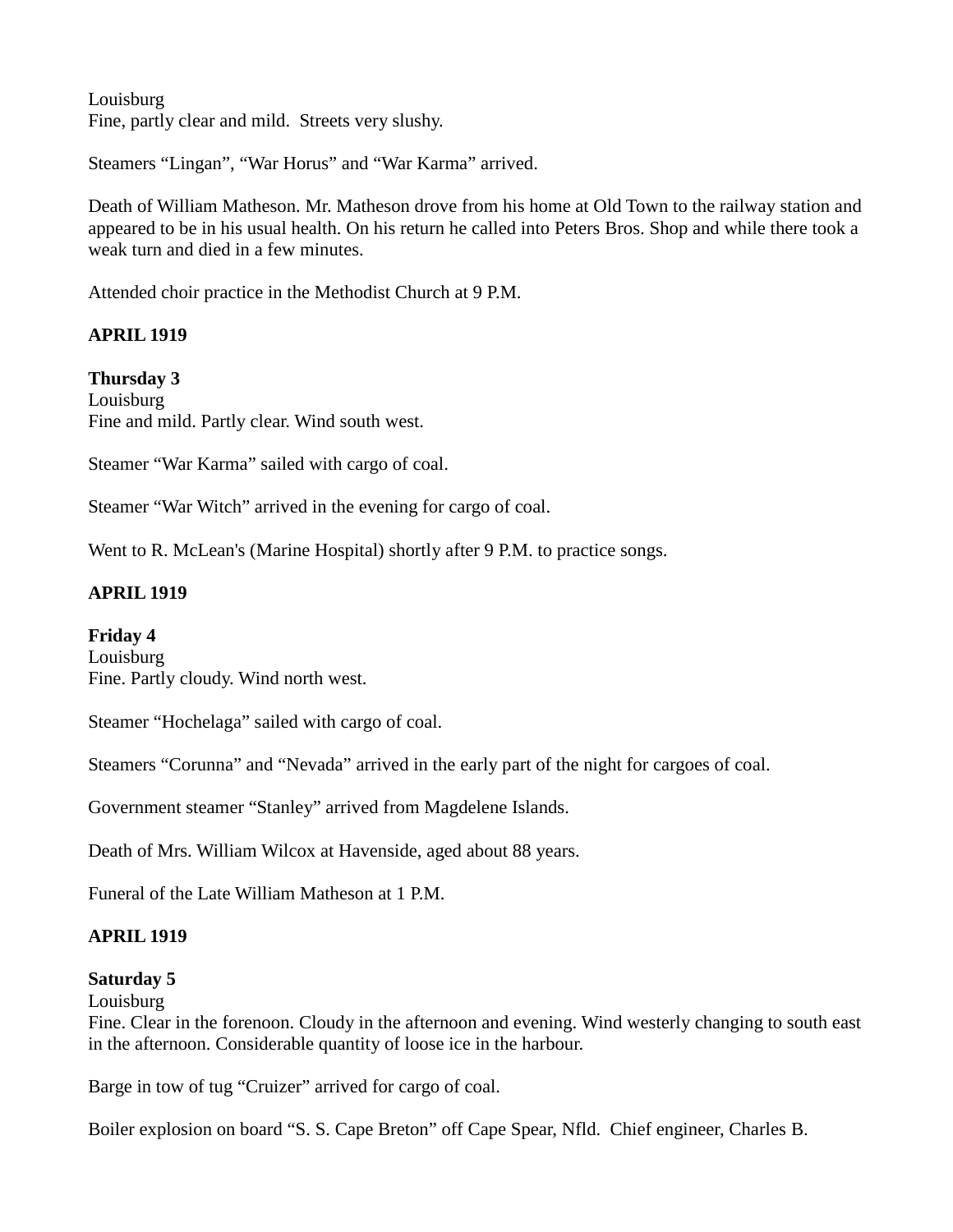McArthur, Donkeyman McDonald and two Chinese firemen killed. Second engineer W. Scott, severely scalded, died after reaching the hospital at St. John's.

Funeral of the Late Mrs. William Wilcox in the afternoon. Interment in Big Lorraine cemetery.

# **APRIL 1919**

### **Sunday 6**

Louisburg Rained moderately nearly all day. Wind north east.

Daylight saving time adopted by the Dominion Coal Company on all branches of their plant. No action yet taken by the Town in respect to a change of time.

Spent part of the afternoon and had tea at R. McLean's (Marine Hospital).

Attended service in the Methodist Church at 11 A.M. and 7 P.M. Preacher Rev. Joseph Hale.

### **APRIL 1919**

### **Monday 7**

Louisburg Fine, clear and mild.

Steamers "Sheba" and "War Karma" arrived for cargoes of coal.

### **APRIL 1919**

**Tuesday 8** Louisburg Fine. Partly clear. Chilly. Wind northerly.

Attended Band practice at 9:30 P.M.

### **APRIL 1919**

**Wednesday 9 Louisburg** Fine. Partly clear. Chilly and raw. Strong northerly wind.

Reid Nfld steamer "Kyle" arrived at about 1 P.M. from Nfld with passengers and freight.

The bodies of the two engineers, Charles McArthur and W. Scott, who were killed on board "S. S. Cape Breton" by a boiler explosion on last Saturday, arrived on "S. S. Kyle" enroute to their former homes at Pictou and Guysboro repsectively.

Steamer "War Witch" arrived.

Attended choir practice in the Methodist church at 9 P.M.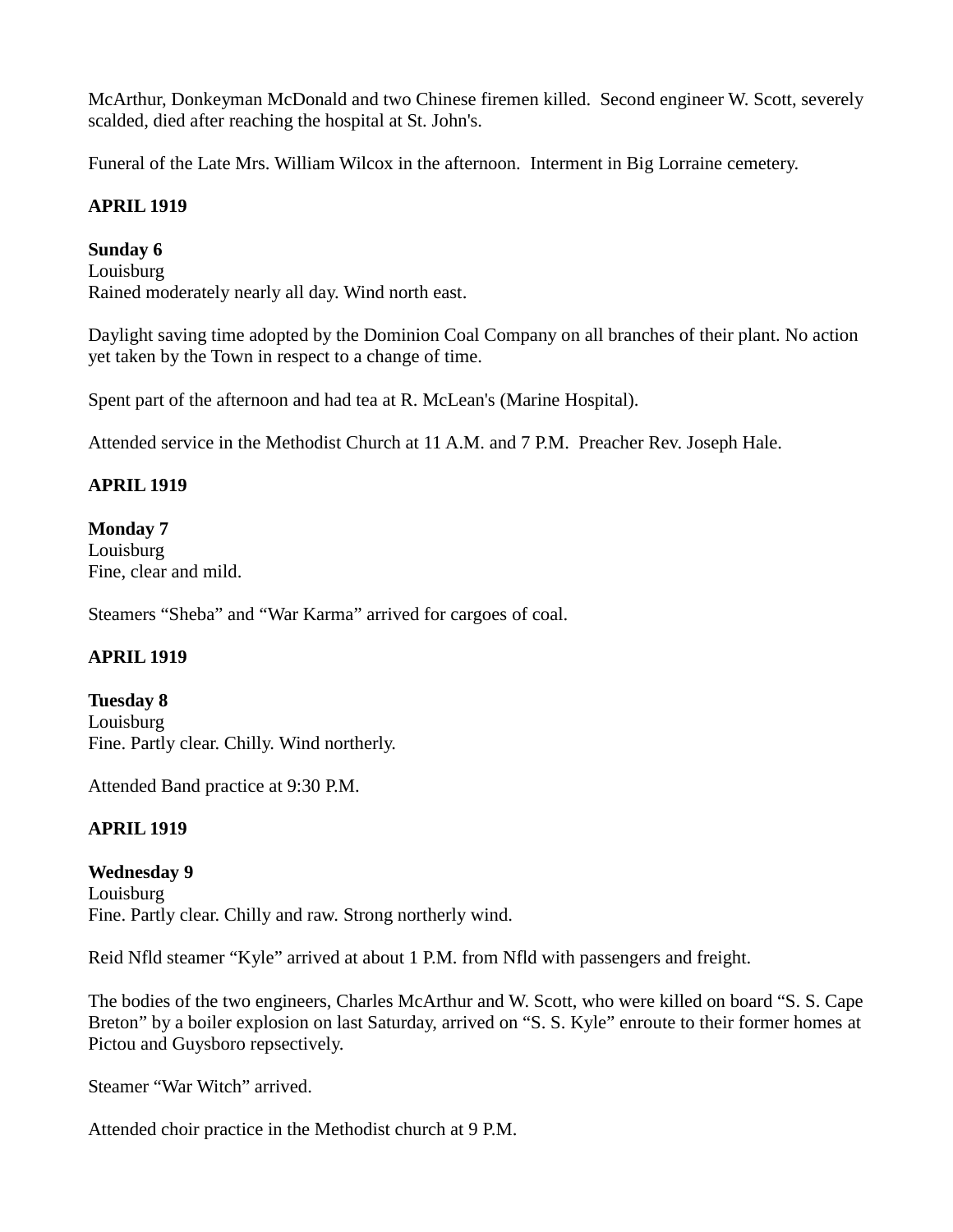### **APRIL 1919**

### **Thursday 10**

Louisburg

Fine, clear and cool. Wind northerly in the morning changing to east and south west. Drift ice in sight off the coast.

Reid Nfld steamer "Kyle" sailed for Nfld with passengers and freight. Among the passengers for Nfld were quite a number of newspaper and camera men enroute to the scene of the start of the transatlantic airship flight which takes place shortly.

Attended Band business meeting at 9:30 P.M. Band decided to order uniforms and awarded the contract for same to the Crown Tailoring Co.

### **APRIL 1919**

### **Friday 11**

Louisburg

Snowed moderately in the morning until about 10 A.M. Turned to rain and rained moderately nearly all day. Wind south west.

Reid Nfld steamer "Meigle" arrived.

United States steamer "Syanmore" arrived.

Daylight saving time adopted by the Town clocks. Shifted ahead one hour at midnight last night.

### **APRIL 1919**

### **Saturday 12**

Louisburg Cloudy and foggy. Rained moderately during the afternoon and night. Wind south west.

Steamer "War Horus" arrived for cargo of coal.

### **APRIL 1919**

**Sunday 13 Louisburg** Cloudy, foggy and nasty. Moderately warm. Light southerly wind.

Reid Nfld steamer "Meigle" sailed for Nfld.

Steamer "War Karma" arrived for cargo of coal.

Steamer "Nevada" arrived.

Attended service in the Methodist Church at 11 A.M. and 7 P.M. Preacher Rev. Joseph Hale.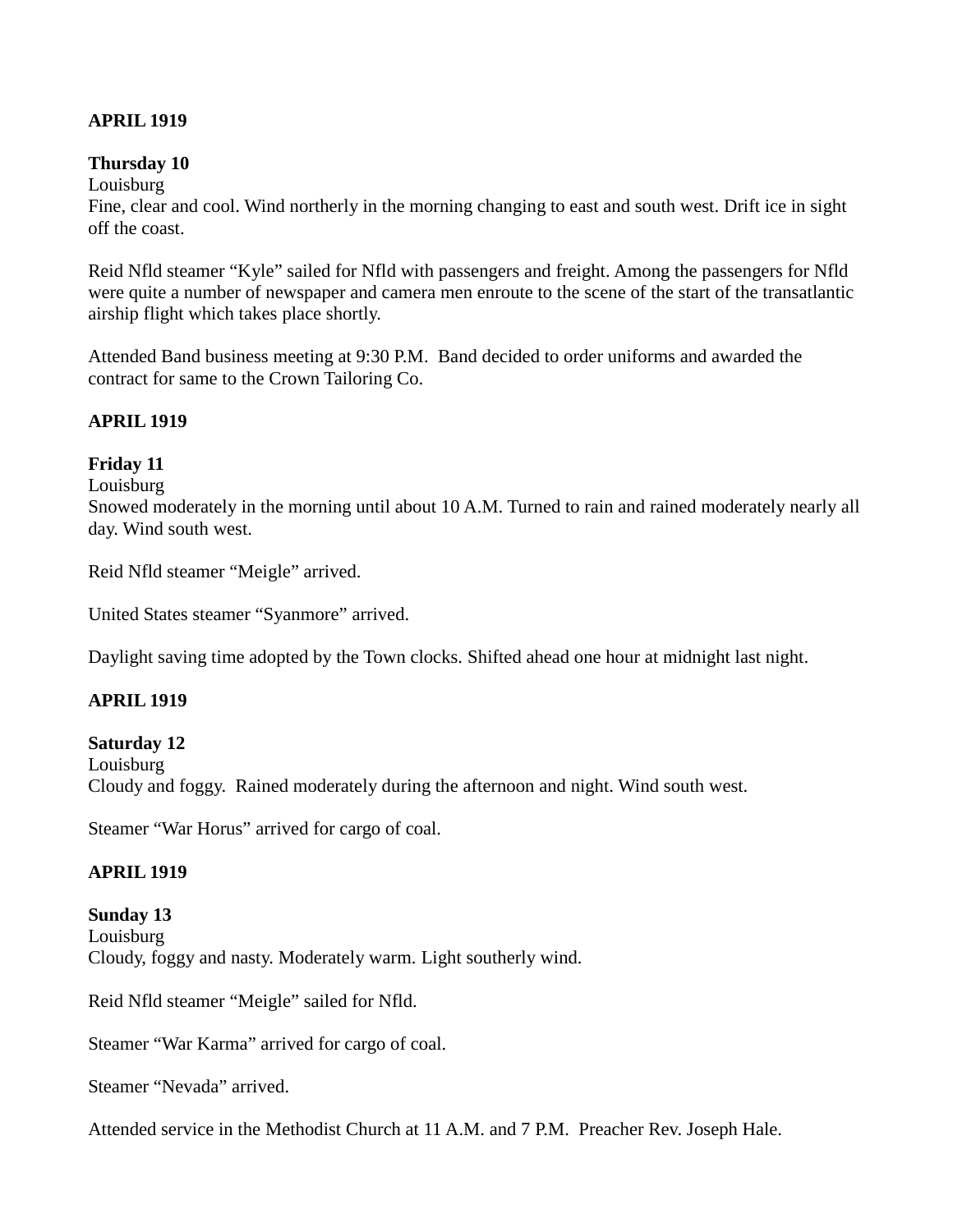# **APRIL 1919**

### **Monday 14**

**Louisburg** Cloudy and foggy. Rained moderately during part of the day and night.

Steamers "Hochelaga" and "Turret Cape" arrived.

Attended choir practice in the Methodist Church at 9 P.M.

### **APRIL 1919**

### **Tuesday 15**

Louisburg

Cloudy. Ground covered with snow in the morning which thawed off during the day. Chilly in the afternoon and evening.

Attended Band practice at 9:30 P.M.

### **APRIL 1919**

#### **Wednesday 16**

Louisburg Cloudy in the forenoon. Clear and bright in the afternoon. Very chilly. Wind about north, north east.

Steamer "Cohan" arrived for cargo of coal.

### **APRIL 1919**

#### **Thursday 17**

#### Louisburg

Began to snow at about 7 A.M. and continued until about 2 P.M. Turned to rain and continued raining heavily during the afternoon and night. Silver thaw in the afternoon. Snow fall about 6 inches. Wind south east.

#### **APRIL 1919**

**Friday 18 Louisburg** Cloudy, foggy and mild. Streets very slushy and wet.

Attended concert and picture show in Masonic hall at 8:15 P.M.

Attended service in the Methodist Church at 11 A.M. Preacher Rev. Joseph Hale.

### **APRIL 1919**

**Saturday 19**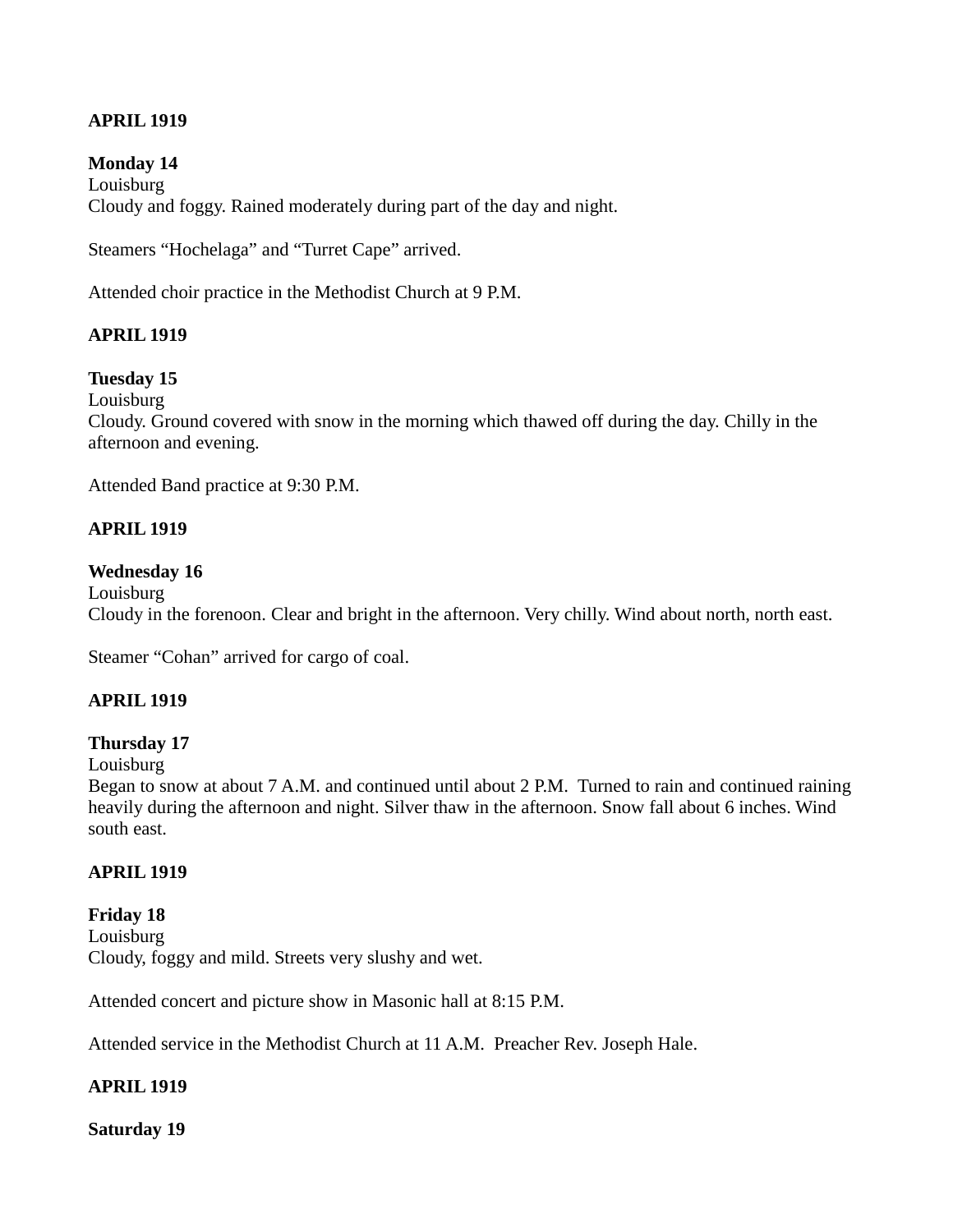Louisburg Fine and mild. Partly clear. Wind westerly.

# **APRIL 1919**

**Sunday 20** Louisburg Fine and clear. Mild in the forenoon. Chilly in afternoon and evening.Wind south west.

Steamers "War Karma" and [blank] arrived for cargoes of coal.

Steamer "Lingan" which had been here for several days, sailed for Montreal with cargo of coal. First cargo from Dominion Coal Company for the St. Lawrence this season.

Steamer "Turret Cape" sailed for Sydney.

Attended service in the Methodist Church at 11 A.M. and 7 P.M. Preacher Rev. Joseph Hale.

# **APRIL 1919**

### **Monday 21**

Louisburg Fine. Partly clear. Wind south west changing to east and north-east.

Death of Neil McPherson, Sydney Road aged about 60 years.

Attended Fancy Sale and dance in Masonic hall in the evening given by Ladies Auxiliary of the L. O.  $C_{\cdot}$ 

# **APRIL 1919**

# **Tuesday 22**

Louisburg

Rained heavily in the early morning. Drizzily, misty and showery throughout the day. Chilly. Wind north-east.

Attended Band practice at 9:30 P.M.

# **APRIL 1919**

**Wednesday 23** Louisburg Cloudy, misty, drizzily, chilly and showery. Wind northerly.

# **APRIL 1919**

**Thursday 24 Louisburg** Cloudy, foggy and misty.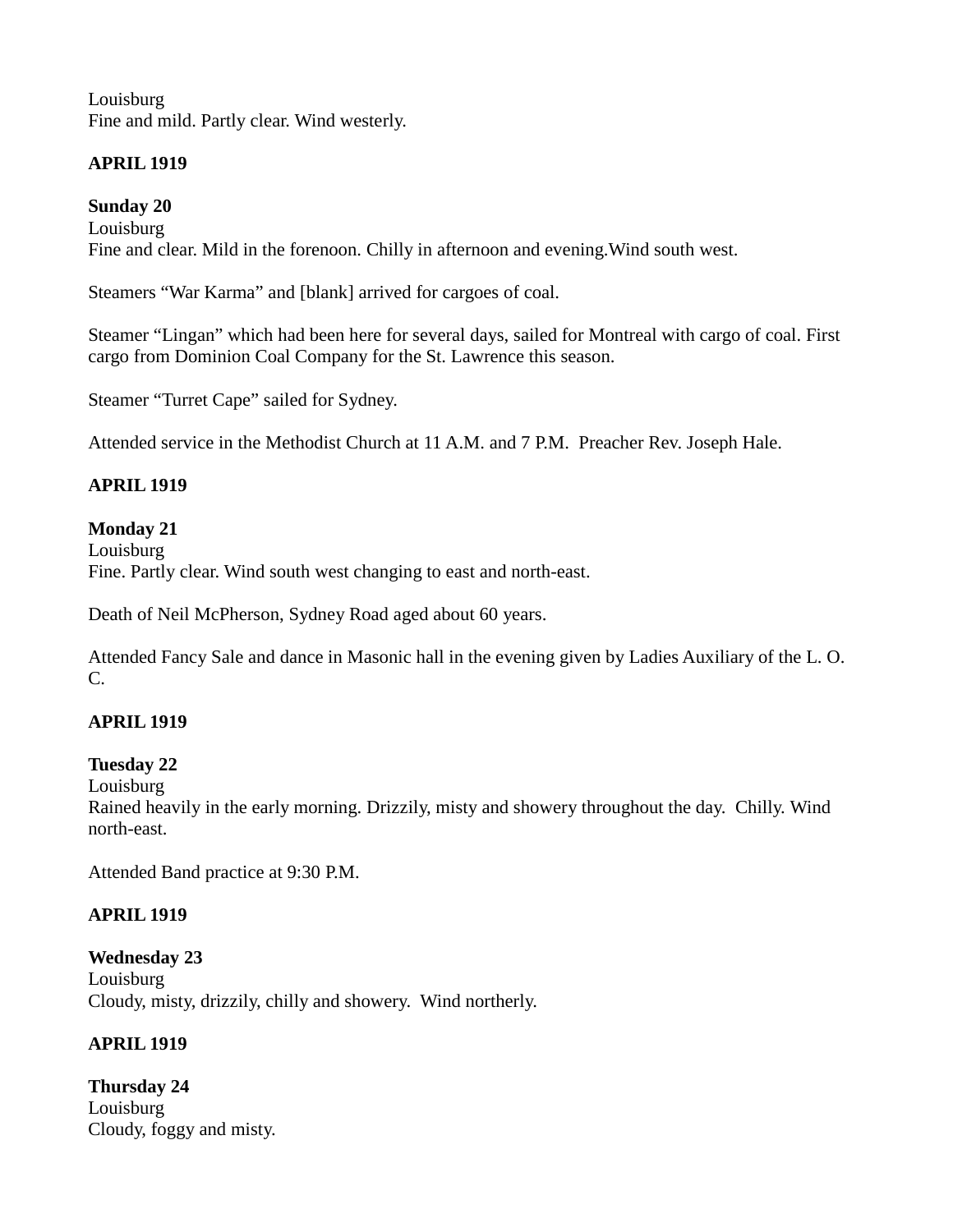Attended dance in Masonic hall in the evening given by Masonic Lodge.

# **APRIL 1919**

**Friday 25** Louisburg Cloudy, foggy, misty, drizzily. Rain during the night. Light southerly wind.

Steamer "War Karma" sailed with cargo of coal.

Special train with members of various Lodgers of the I. O. G. L. from the mining towns arrived here at about 8:30 P.M. returning at about midnight.

# **APRIL 1919**

### **Saturday 26**

**Louisburg** 

Fine, clear and cool with fresh breeze of wind from the west which changed to south west and south. Cloudy in the evening, misty and showery. Snow squalls during the night.

Tug "Douglas H. Thomas" which had been here during the winter attending to the docking of steamers, sailed for Sydney to engage in a similar occupation at that port during the summer.

Steamer "Cohan" sailed with cargo of coal.

### **APRIL 1919**

### **Sunday 27**

Louisburg

Fine, clear and very chilly. Fresh south west wind. About 4 inches of snow on the ground which thawed off during the day.

Spent part of the afternoon and had tea at R. McLean's, Marine Hospital.

Attended service in the Methodist church at 11 A.M. and 7 P.M. Preacher Rev. Joseph Hale.

### **APRIL 1919**

**Monday 28** Louisburg Fine, clear and cool. Wind south west. Foggy at night.

Steamer "Corunna" arrived for cargo of coal.

Sydney Hotel, Sydney totally destroyed by fire during the night.

### **APRIL 1919**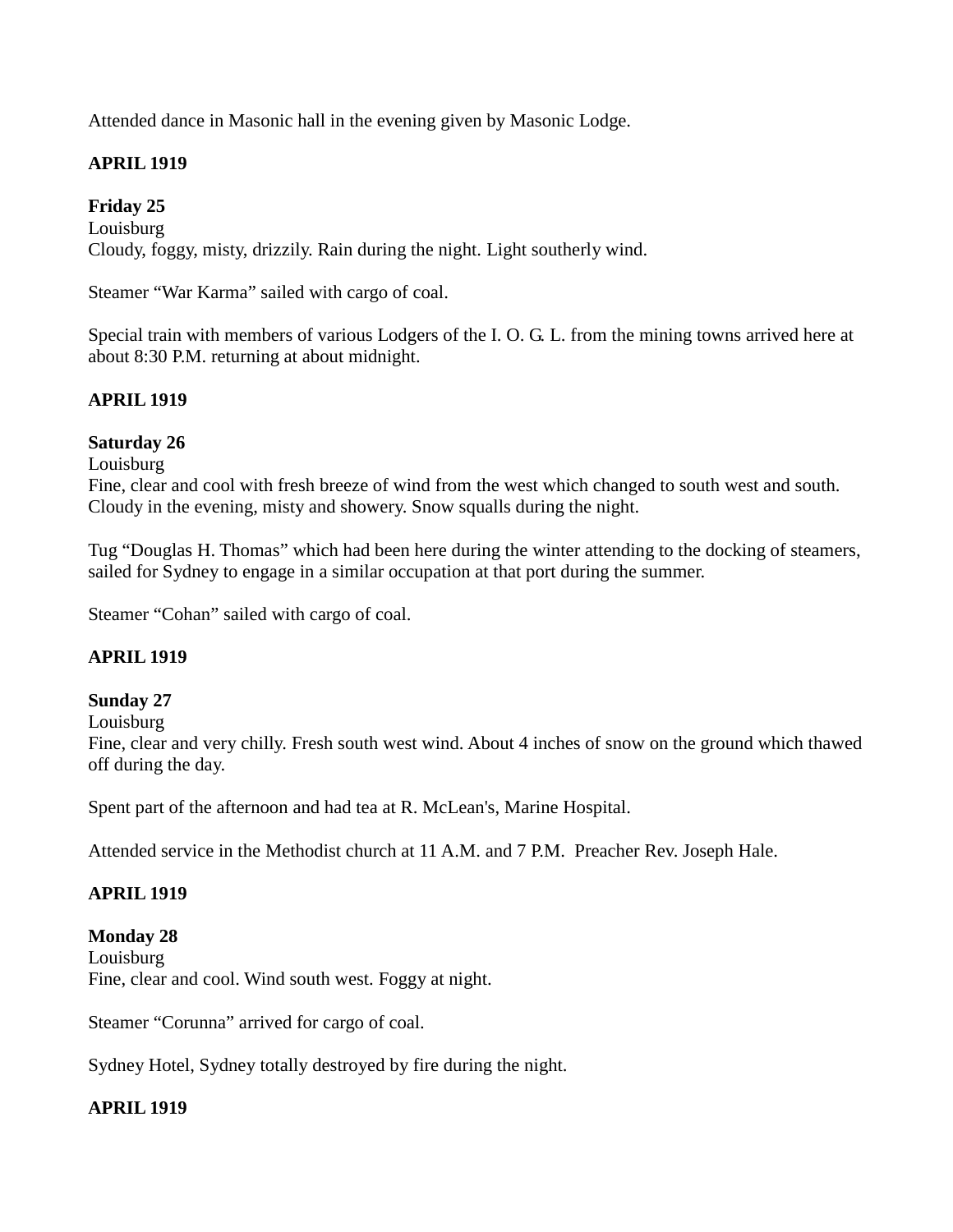# **Tuesday 29**

Louisburg

Cloudy and mild in the forenoon. Chilly and misty in the afternoon. Heavy rain and wind during the night.

Steamers "Cohan" and "Corunna" arrived for cargoes of coal.

Attended Band practice at 9:30 P.M.

# **APRIL 1919**

**Wednesday 30 Louisburg** Cloudy. Drizzily, misty and foggy. Chilly. Wind easterly.

Attended choir practice in the Methodist at 9 P.M. After choir practice, attended practice in Presbyterian Church for sacred concert.

# **MAY 1919**

**Thursday 1** Louisburg Cloudy, showery and cool.

# **MAY 1919**

**Friday 2** Louisburg Steamer "Nevada" arrived for cargo of coal.

Barge in town of tug "Cruizer" arrived.

Government steamer "Stanley" arrived in the evening.

Attended and took part in annual sacred concert in Presbyterian Church at 8:30 P.M. Sang solo entitled "My God, My Father, while I stray"

### **MAY 1919**

### **Saturday 3**

Louisburg

Rain in the morning. Fine and partly clear in the afternoon. Showery during the night. Mild. Wind south west in the morning, north west in the afternoon, south-east at night.

# **MAY 1919**

### **Sunday 4**

Louisburg

Fine, clear and moderately warm. Wind north-west nearly all day changing to southerly in the evening.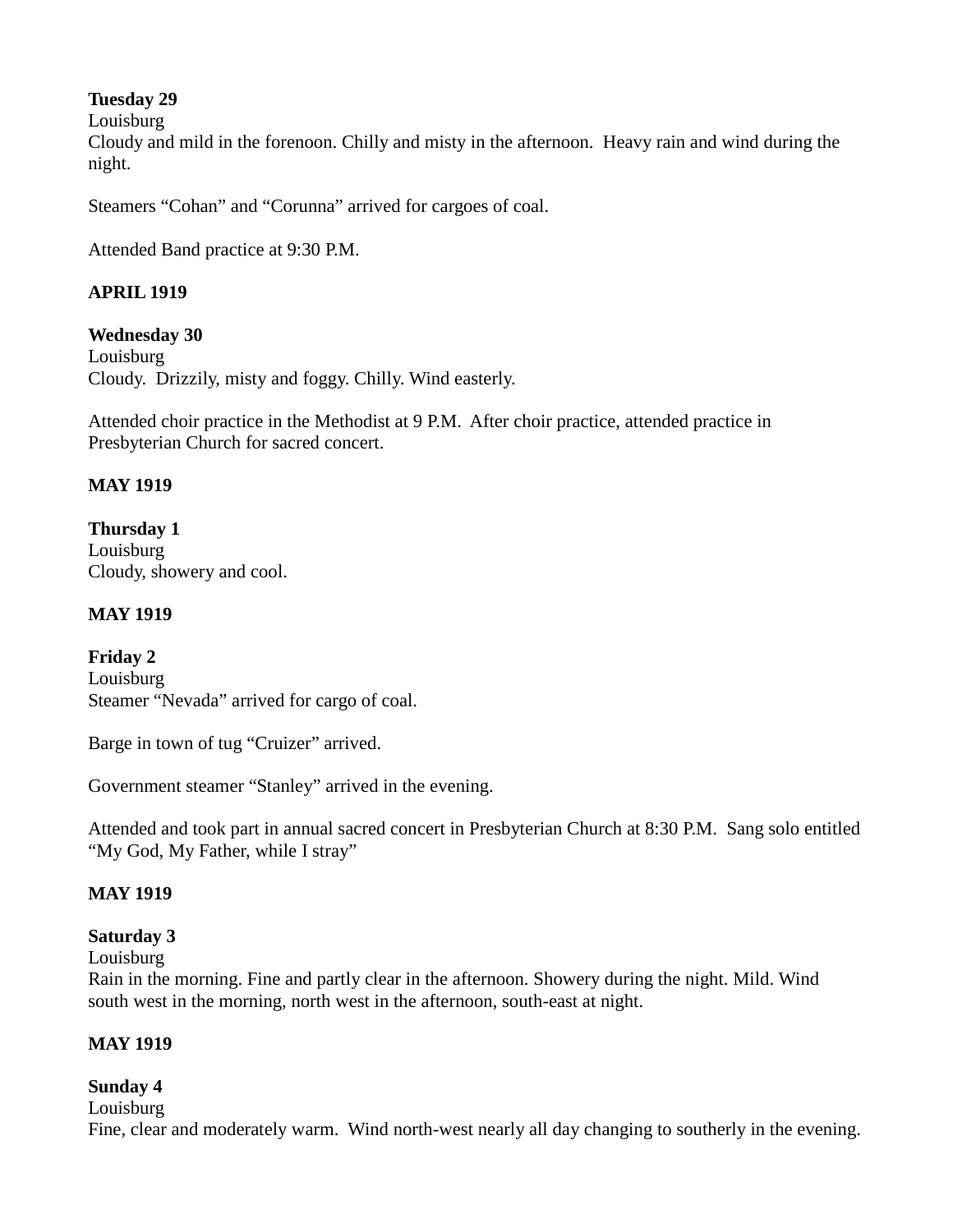Dutch steamer (four masted) "Tjileboet" arrived for bunker coal during the night.

Attended service in the Methodist Church at 11 A.M. and 7 P.M. Preacher Rev. Joseph Hale.

# **MAY 1919**

**Monday 5** Louisburg Rainy, cloudy, drizzily and foggy. Wind southerly.

# **MAY 1919**

**Tuesday 6** Louisburg Fine. Partly cloudy and cool. Cold with heavy frost during the night.

Attended Band practice at 9:30 P.M.

### **MAY 1919**

### **Wednesday 7** Louisburg Fine. Partly cloudy and very chilly. Wind south west. Rained during the night.

### **MAY 1919**

**Thursday 8** Louisburg Fine. Partly clear and chilly. Wind north west the greater part of the day.

Dutch steamer "Tjileboet" sailed.

United States seaplanes NC-1 and NC-3 arrived at Halifax, NS on first leg of transatlantic flight from Rockaway, U.S.A. NC-4, which left in company with them, broke down and had to land near Chatham, Mass.

### **MAY 1919**

**Friday 9** Louisburg Fine, clear and very cool. Fresh north west wind.

Barge in tow of tug "Cruizer" arrived for cargo of coal.

### **MAY 1919**

**Saturday 10** Louisburg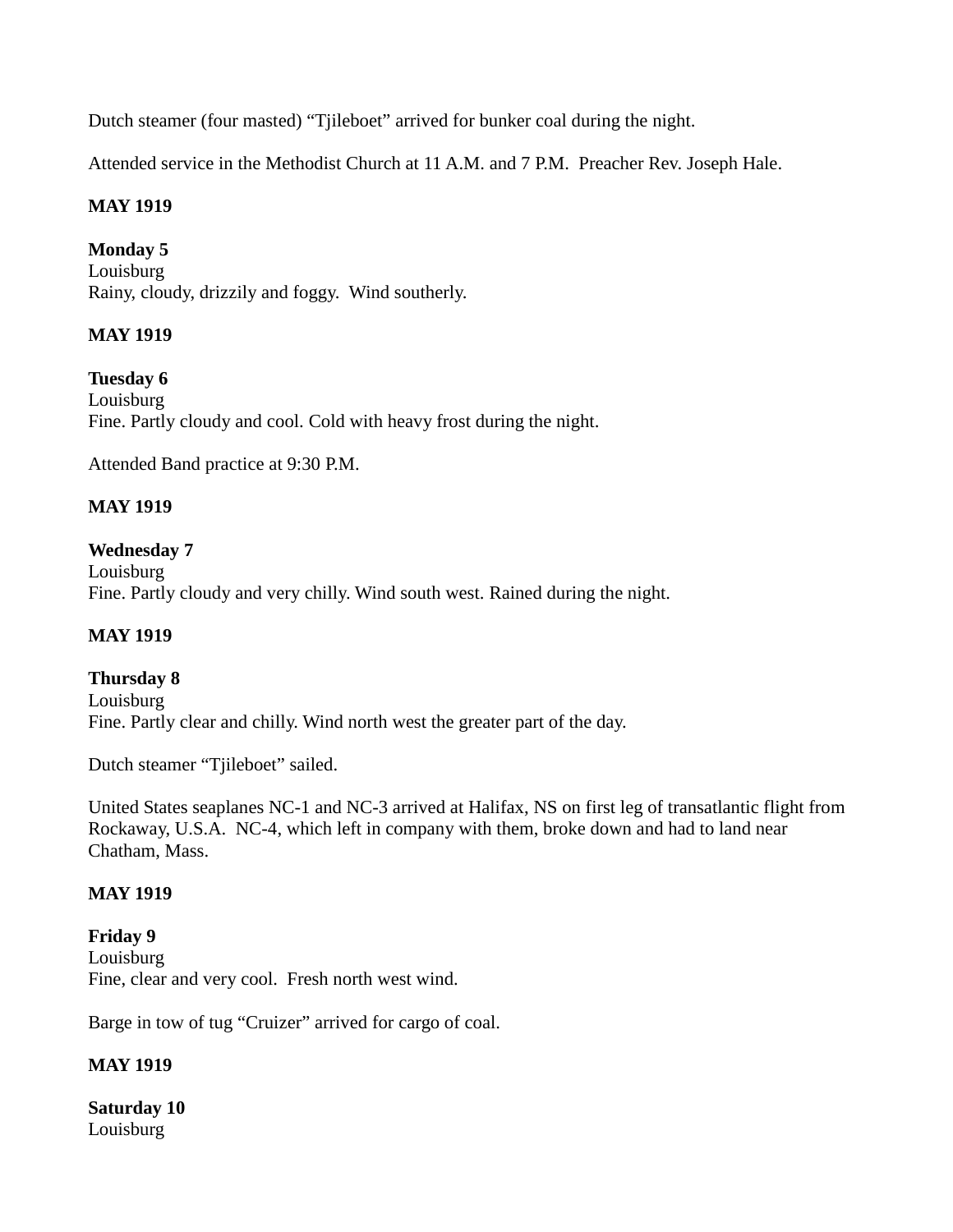Fine, clear and cool. Wind north west.

United States seaplanes NC-1 and NC-3 passed here at about 11 A.M. and 2:30 P.M. respectively on transatlantic flight via Trepassy, Nfld and Azores.

### **MAY 1919**

**Sunday 11** Louisburg Fine, clear and moderately warm. Partly cloudy in the evening.

Had dinner and spent the greater part of the afternoon at Mrs. Verner's.

Attended service in the Methodist Church at 11 A.M. and 7 P.M. Preacher Rev. Joseph Hale.

### **MAY 1919**

### **Monday 12**

Louisburg Fine, cloudy and moderately warm. Light variable wind.

### **MAY 1919**

**Tuesday 13** Louisburg Fine, clear and moderately warm. Light variable wind.

### **MAY 1919**

#### **Wednesday 14** Louisburg Fine, clear and cool.

United States seaplane NC-4 which had broken down on the  $8<sup>th</sup>$  inst. on the first leg of the transatlantic flight from Rockaway, U.S.A. arrived at Halifax.

### **MAY 1919**

#### **Thursday 15** Louisburg Fine, clear and cool.

United States seaplane NC-4 passed here at about 3 P.M. enroute to Trepassy, Nfld to join the NC-1 and NC-3 which passed here on last Saturday. All three planes intend leaving Trepassy as soon as the weather is favourable on transatlantic flight via the Azores.

### **MAY 1919**

**Friday 16**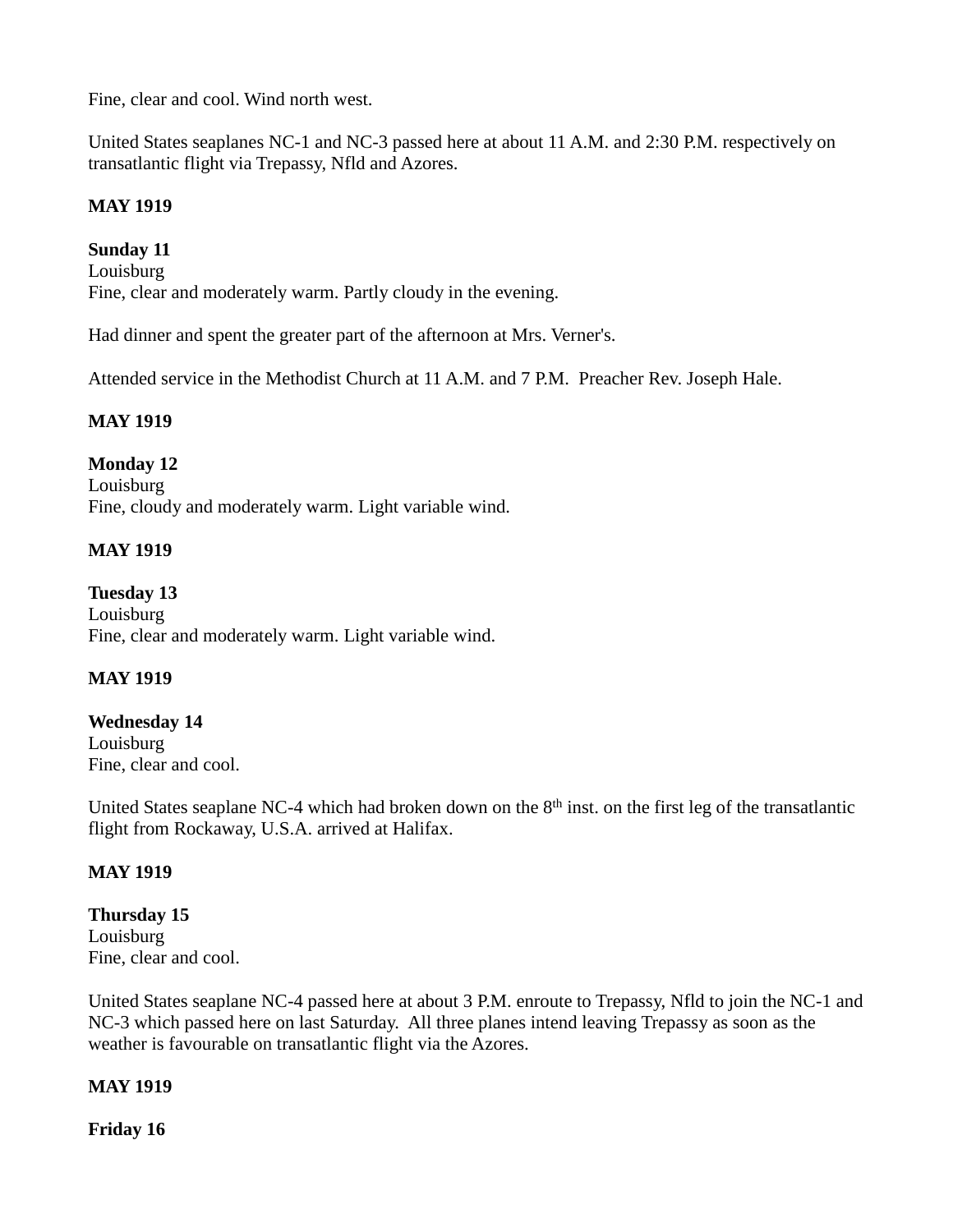Louisburg Fine, clear and cool.

United States seaplanes NC-1, NC-3 and NC-4 left Trepassy, Nfld on transatlantic flight.

# **MAY 1919**

**Saturday 17** Louisburg Fine, clear and cool. Wind south west.

British steamer Cairn arrived in the evening for bunker coal.

Notice given to employees of the Dominion Coal Company by J. R. McIsaac, Traffic Manager, that all branches of the Dominion Coal Company plant at this place is to be closed down on next Wednesday for an indefinite period. Only six men to be left on duty until further notice.

# **MAY 1919**

**Sunday 18** Louisburg Fine, clear and cool. Wind south-east. Cloudy in the evening.

Steamer Cairn [blank]

British steamer "Atto" arrived and sailed for Sydney during the night.

Harry G. Hawker and Lieut. Commander McKenzie Grieve, left St. John's, Nfld this afternoon on Transatlantic airplane flight.

Went for a walk to Big Lorraine in the afternoon.

Attended service in the Methodist Church at 11 A.M. and 7 P.M. Preacher Rev. Joseph Hale.

# **MAY 1919**

**Monday 19** Louisburg Heavy rain in the early morning. Moderately warm. Cleared in the afternoon.

Attended meeting of citizens in Town hall at 7:30 P.M. called to protest against the decision of the Dominion Coal Company to suspend operations at this port. Committee appointed to interview the management. Committee as follows: Rev. L. H. Draper, A. A. Martell, D. J. Matheson, M. S. Huntington, Fletcher Townsend. At the close of the meeting in the Town hall, on the invitation of Local No. 23, A. M. W., attended a meeting in Peter's hall addressed by Messrs Baxter and [blank] and a similar committee appointed to cooperate with the citizens committee in regard to the closing down of the plant.

### **MAY 1919**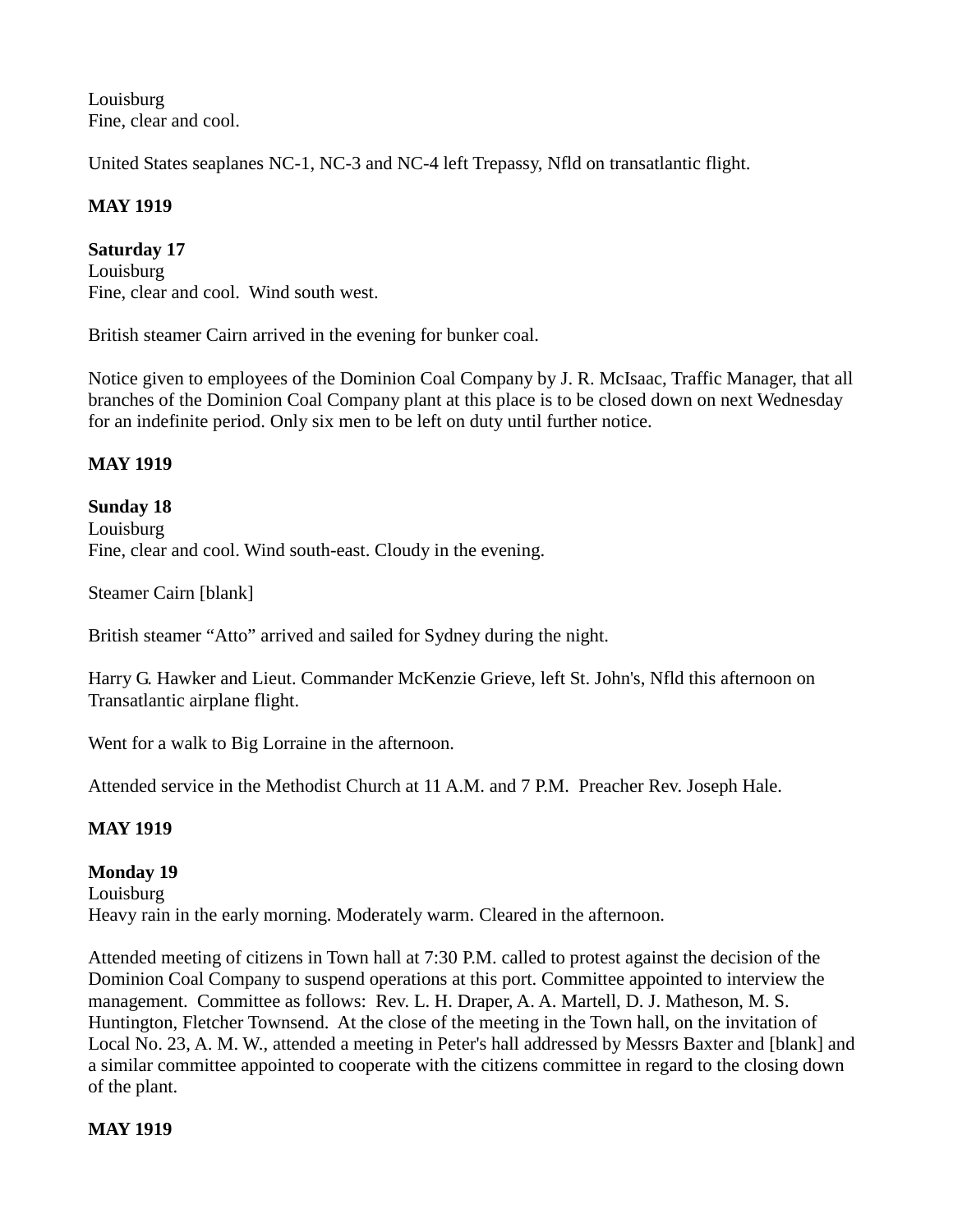### **Tuesday 20**

Louisburg Fine, clear and moderately warm. The most summer-like day so far this season.

Dutch steamer "Moredyk" docked at the pier and proceeded to load cargo of coal. Likely to be the last cargo of coal from this port for some time as coal company has decided to stop shipping coal from this port for an indefinite period.

Attended Band practice at 8 P.M. Had a short march out. First turn out of the Band with lady members present.

### **MAY 1919**

**Wednesday 21** Louisburg Fine, clear and cool.

Committees consisting of Rev. L. H. Draper, A. A. Martell, D. J. Matheson and H. G N. Levatte from the Town and Patrick Burke, Neil Murphy, G. B. Hiltz and [blank] Baxter of Local no.23 A. M. W. met officials of the coal company consisting of J. R. McIsaac, L McLean, D. G. McAlpine on arrival of 10 A.M. train to discuss the closing down of the Dominion Coal Company plant at this place. Meeting occupied about three hours resulting in the refusal of the coal company to grant any concessions.

Train which left here at 7 A.M. returning at 7 P.M. daily (Sunday excepted) discontinued until further notice.

### **MAY 1919**

#### **Thursday 22**

Louisburg Fine, clear and moderately warm. Light winds.

Government steamers "Lady Laurier" and "Stanley arrived.

Dance and picture show in Masonic hall in the evening given by Brass Band. Was present.

### **MAY 1919**

**Friday 23** Louisburg Cloudy. Rained during the evening and night.

Government steamers "Lady Laurier" and "Stanley" bunkered at the pier.

In accordance with the decision of the Dominion Coal Co. to close down their plant at this place indefinitely, shipping ceased today with the bunkering of the steamer "Stanley". All the coal company employees laid off with the exception of about six or seven to look after the plant.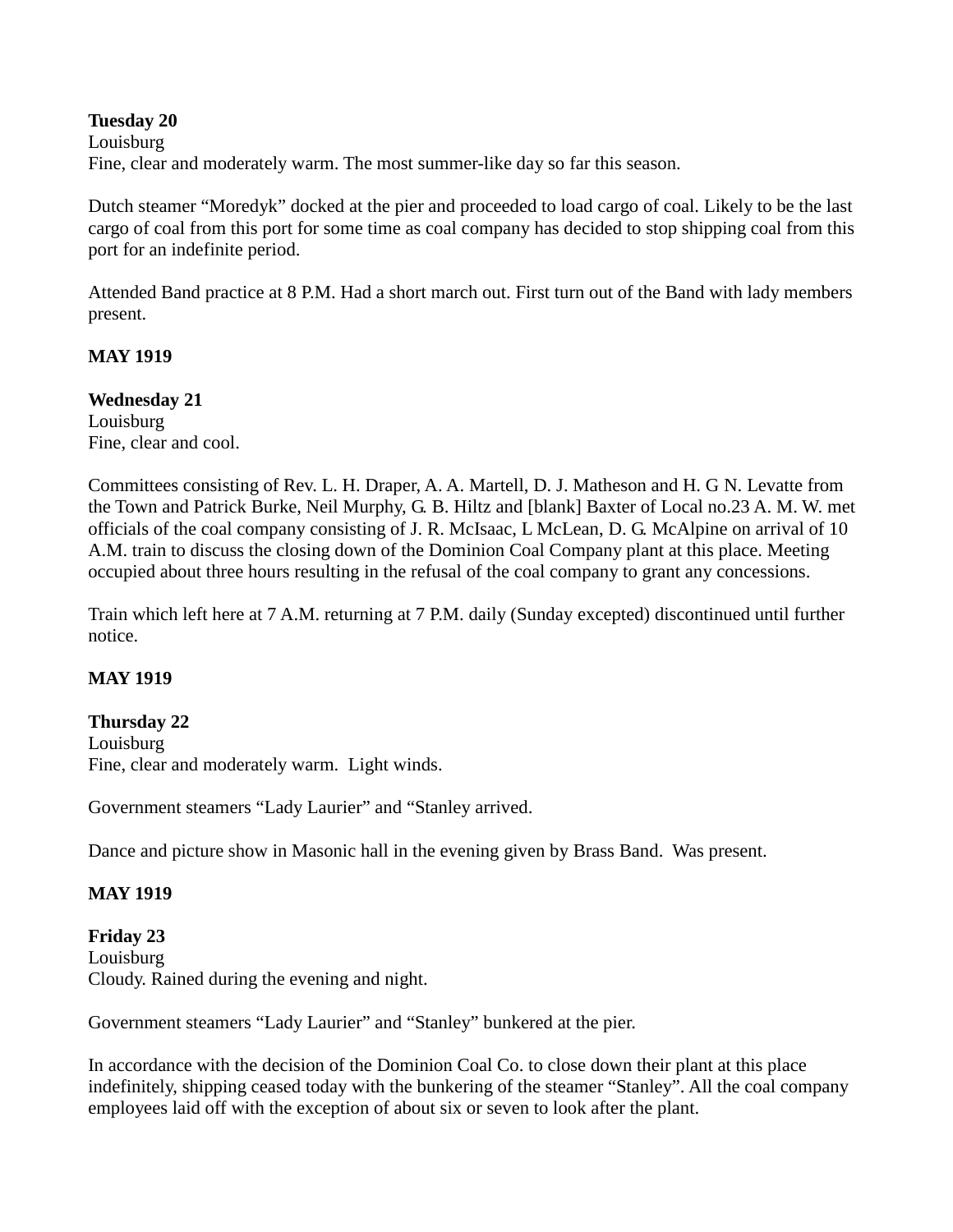### **MAY 1919**

### **Saturday 24**

Louisburg Cloudy and foggy in the morning. Cleared at about 10 A.M. Clear and moderately warm during the remainder of the day.

Public holiday. All places of business closed. Celebration in honor of Louisburg soldiers who returned from the Great War. Parade of soldiers, children and citizens formed at the Railway station on arrival of morning train and marched through town to Jerrett's Bridge. On returning, halted in front of Geo. Lewis residence where an address of welcome was delivered by Mayor McAlpine and certificates presented to each soldier. After which the Red Cross Ladies served a luncheon in the Parish hall to the soldiers, Town Council, Clergymen and members of Brass and Pipe Bands. Brass Band played on the lawn at Geo. Lewis at 7:30 P.M.

Dance in Masonic hall in the evening. Large crowd in attendance.

# **MAY 1919**

# **Sunday 25**

Louisburg

Fine and clear. Moderately cool. Foggy in the evening. Wind south west.

British steamer "Tasmania" arrived for orders and anchored in the upper harbour.

Attended service in the Methodist Church at 11 A.M. and 7 P.M. Preacher Rev. Joseph Hale.

### **MAY 1919**

### **Monday 26**

Louisburg Cloudy and foggy. Moderately warm. Wind variable.

Steamer "La Canadienne" arrived in the evening from Nfld.

Owing to the coal company having ceased shipping operations at this place, locomotives that usually made their headquarters here were removed to Sydney and Glace Bay. Shunter and no.58 leaving in the morning and no.55 in the evening.

### **MAY 1919**

### **Tuesday 27**

Louisburg Rained nearly all day. Chilly and drizzily. Very disagreeable. Wind north east.

United States seaplane NC-4 which left Trepassy, Nfld on the 16<sup>th</sup> inst in company with NC-1 and NC-3, arrived at Lisbon, Portugal. NC-1 and NC-3 having both failed to complete the flight being disabled near the Azores.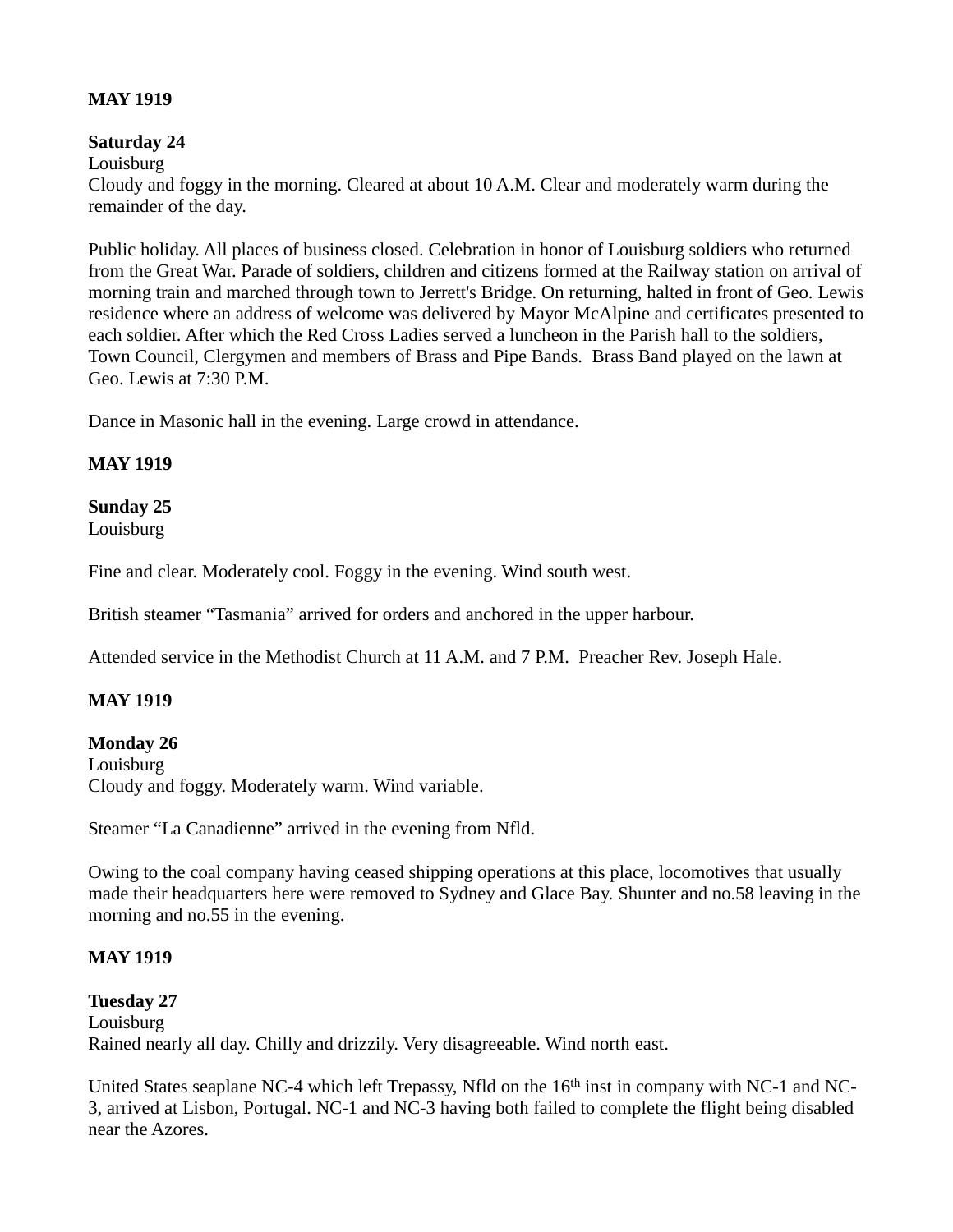Attended Band practice at 9:30 P.M.

# **MAY 1919**

**Wednesday 28** Louisburg Cloudy and chilly. Wind north-east.

Attended choir practice in Methodist Church at 9 P.M.

# **MAY 1919**

**Thursday 29 Louisburg** Cloudy. Wind variable. Showery in the evening.

# **MAY 1919**

### **Friday 30** Louisburg Cloudy, rainy and drizzily. Chilly. Gale from north-east. An exceptionally disagreeable day.

Steamer "Somersby" arrived and anchored in the upper harbour.

Tug "Cruizer" with Barge in tow from Halifax for Sydney arrived for shelter.

Accommodation train between here and Glace Bay which was discontinued on the 21<sup>st</sup> inst. resumed the service today leaving here at 7 A.M., returning at 7 P.M.

### **MAY 1919**

### **Saturday 31**

Louisburg

Cloudy and chilly. Rain squalls in the afternoon. Heavy rain during the night. Terrific gale from north, north-east continued all day and during the night. Tremendous destruction of fishing gear on the east and north Cape Breton coast.

Newfoundland schooner "Riveria" parted her chains and ran ashore at Old Town. Steamer "Somersby" at anchor had to shift her position several times to keep from going ashore. Dredging company's steamer "Alise" dragged ashore in Scott's Cove, Havenside.

United States seaplane NC-4 arrived at Plymouth, England having completed a transatlantic flight from U. S. A via Halifax, Trepassy, Nfld, the Azores, Lisbon.

### **JUNE 1919**

**Sunday 1** Louisburg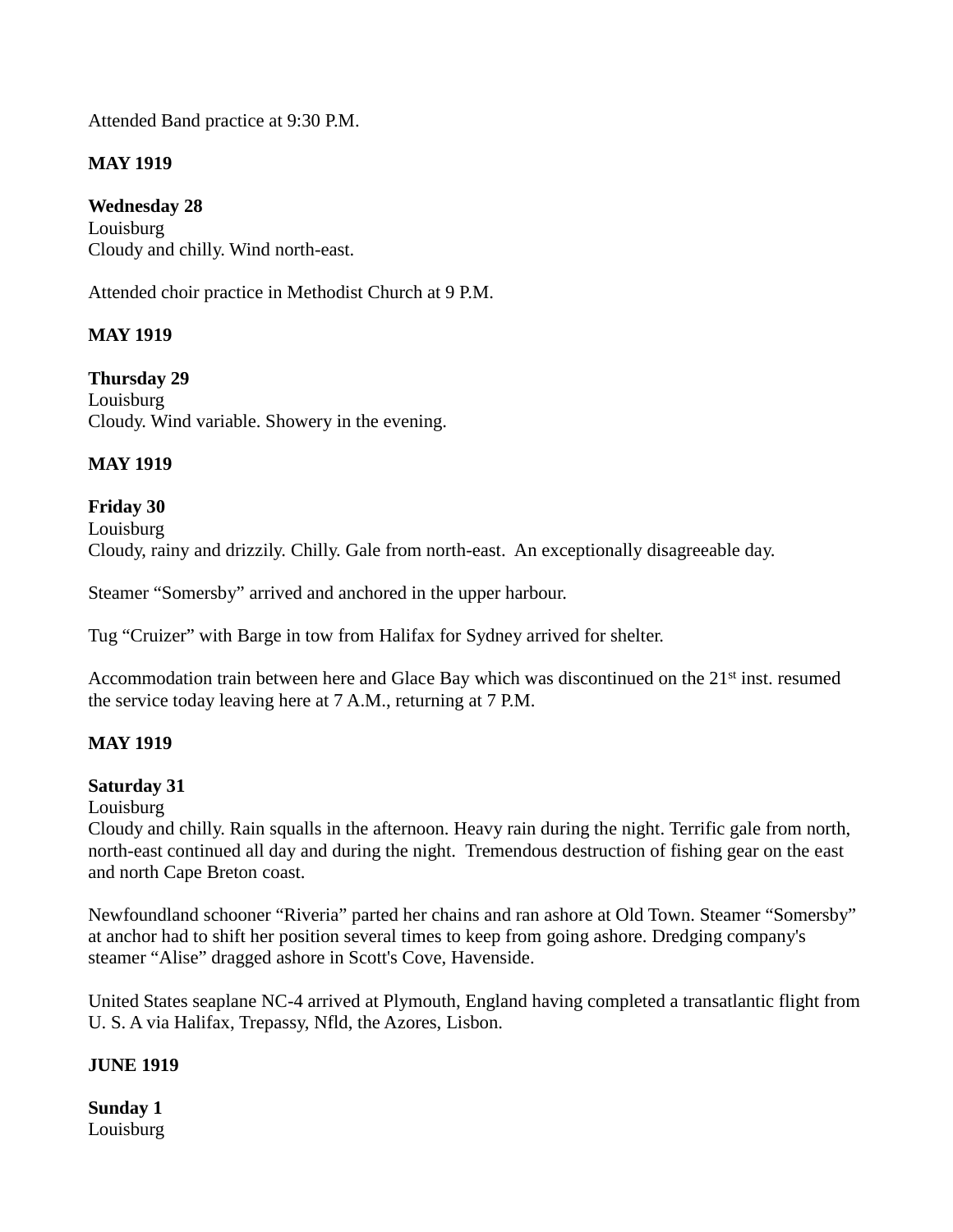Clear and very chilly. Gale which began on Friday morning continued throughout the day. Wind north, north-east.

Steamers "Ferm" and "Herouspool" arrived.

Attended service in the Methodist Church at 11 A.M. and 7 P.M. Preacher Rev. Joseph Hale.

### **JUNE 1919**

### **Monday 2**

Louisburg Fine, clear and moderate light winds.

British (formerly German) steamer "Clarchugostinnes 1" arrived and anchored in the upper harbour.

British steamer "Cairngowan" arrived during the night.

Methodist congregation held social and reception for returned soldiers in Peter's hall in the evening. Was present and sang solo entitled "Tommy Atkins".

# **JUNE 1919**

**Tuesday 3** Louisburg Fine, clear and moderately cool. Light winds.

Attended Band practice at 9:30 P.M.

### **JUNE 1919**

**Wednesday 4** Louisburg Fine, clear and moderately warm. Light north-east wind.

Attended choir practice in Methodist Church at 9 P.M.

### **JUNE 1919**

**Thursday 5** Louisburg Fine, clear and moderately warm. Cloudy in the evening. Light south west wind.

### **JUNE 1919**

**Friday 6** Louisburg Fine, clear and moderately warm.

Attended Band practice at 9:30 P.M.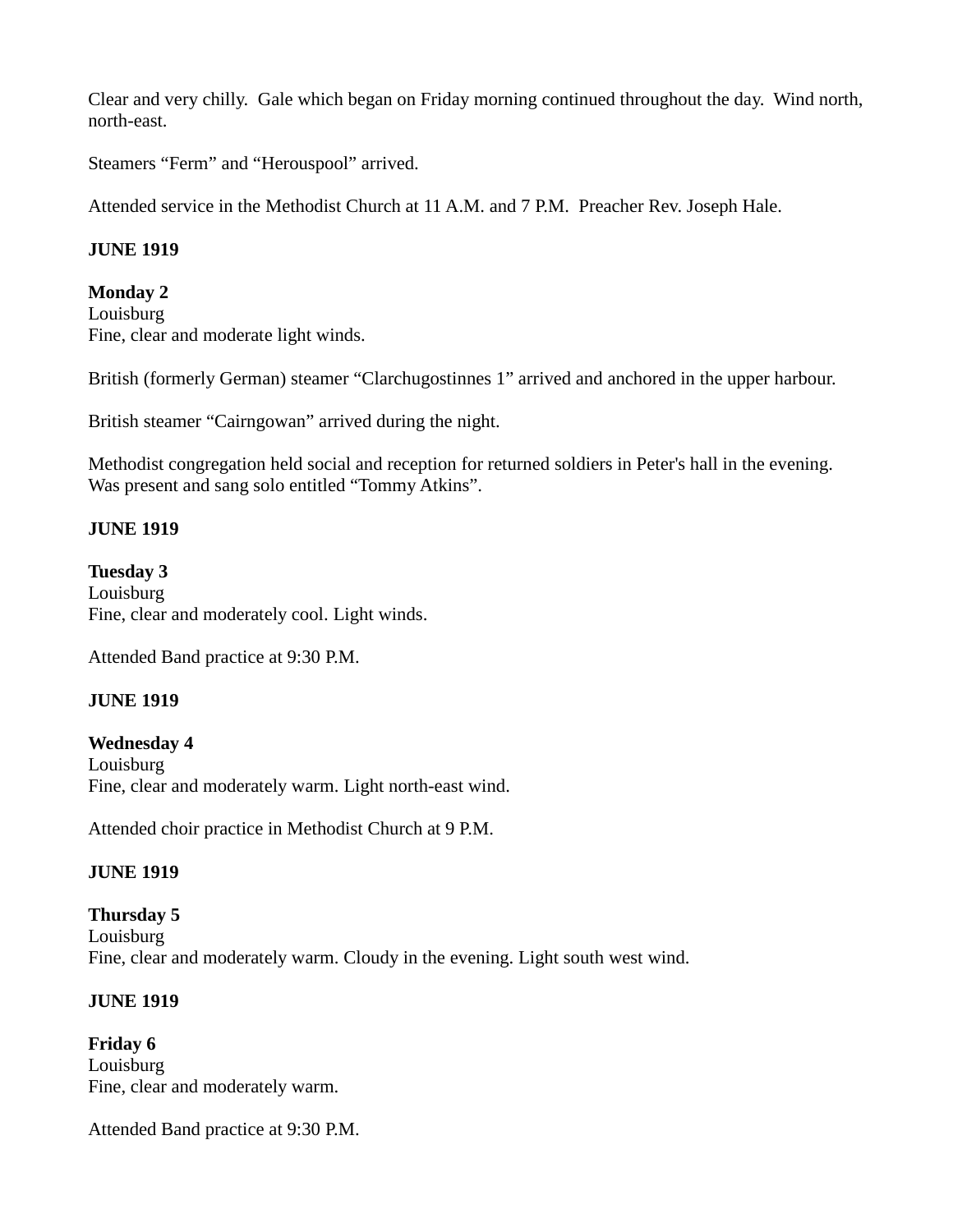### **JUNE 1919**

### **Saturday 7**

Louisburg

Cloudy, misty and drizzily. Heavy rain in the afternoon. Fine and cloudy at night. Chilly. Wind about east, north east.

### **JUNE 1919**

### **Sunday 8**

Louisburg Fine and very clear. Cool. Light easterly wind.

Steamer "Nurtureton" arrived and sailed in the afternoon.

French steamer "Kribe" arrived and anchored in the upper harbour.

Visited the cemeteries on Clarkes Road in the afternoon.

Attended service in the English Church at 10:30 A.M. and 7 P.M. Preacher Rev. L. H. Draper.

### **JUNE 1919**

**Monday 9** Louisburg Fine, clear and cool. Light winds.

#### **JUNE 1919**

**Tuesday 10** Louisburg Fine, partly clear. Misty in the evening.

Several American mackerel seiners arrived in port in the afternoon.

Attended Band practice at 9:30 P.M.

#### **JUNE 1919**

**Wednesday 11** Louisburg Cloudy, foggy and moderately warm. Rained in the afternoon.

### **JUNE 1919**

# **Thursday 12 Louisburg** Cloudy in the forenoon. Cleared in the afternoon. Wind north-east.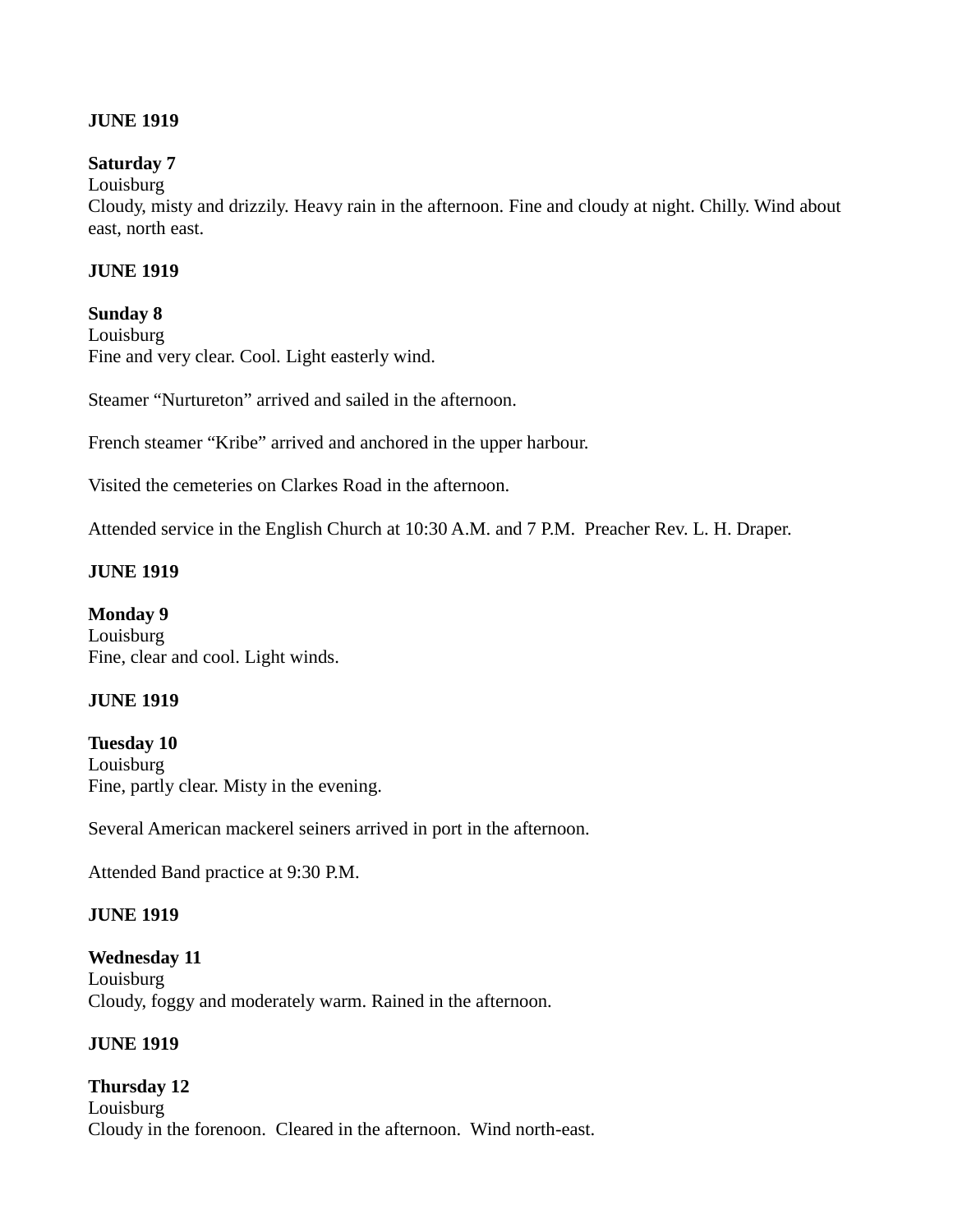Attended a social and surprise party at the Methodist parsonage in the evening at which an address and purse of gold was presented to Mr. and Mrs. (Rev) Joseph Hale. Spent a very pleasant evening. Party breaking up at about 11:45 P.M.

## **JUNE 1919**

# **Friday 13**

Louisburg Fine and clear.Moderately warm. Cloudy and foggy in the evening. Wind southerly.

Attended Band practice at 9:30 P.M.

## **JUNE 1919**

## **Saturday 14**

Louisburg Fine and clear. Partly foggy in the afternoon and evening. Wind south west.

British aviators John Alcock and A. W. Brown left Newfoundland in the evening for non-stop flight to Ireland.

## **JUNE 1919**

## **Sunday 15**

#### Louisburg

Fine and moderately warm. Clear the greater part of the day. Partly foggy in the evening. Foggy off the coast all day. Wind south-west.

John Alcock and A. W. Brown, British aviators, completed non-stop flight from Nfld to Ireland this morning. Time, 15 hours and 57 minutes.

Went to the railway station in the afternoon with the intention of going to Glace Bay on Brotherhood of Railway Trainman's special train which was supposed to leave here at 2 P.M. Train, however, did not go owing to a misunderstanding respecting the crew which was to take charge of her.

Attended service in the Methodist Church at 11 A.M. and 7 P.M. Preacher Rev. Joseph Hale.

## **JUNE 1919**

## **Monday 16**

Louisburg Fine, clear and moderately warm. Foggy off the coast all day. Wind southerly.

Changed my boarding house from Wm. Phalen's to Crowdis Hotel.

## **JUNE 1919**

**Tuesday 17**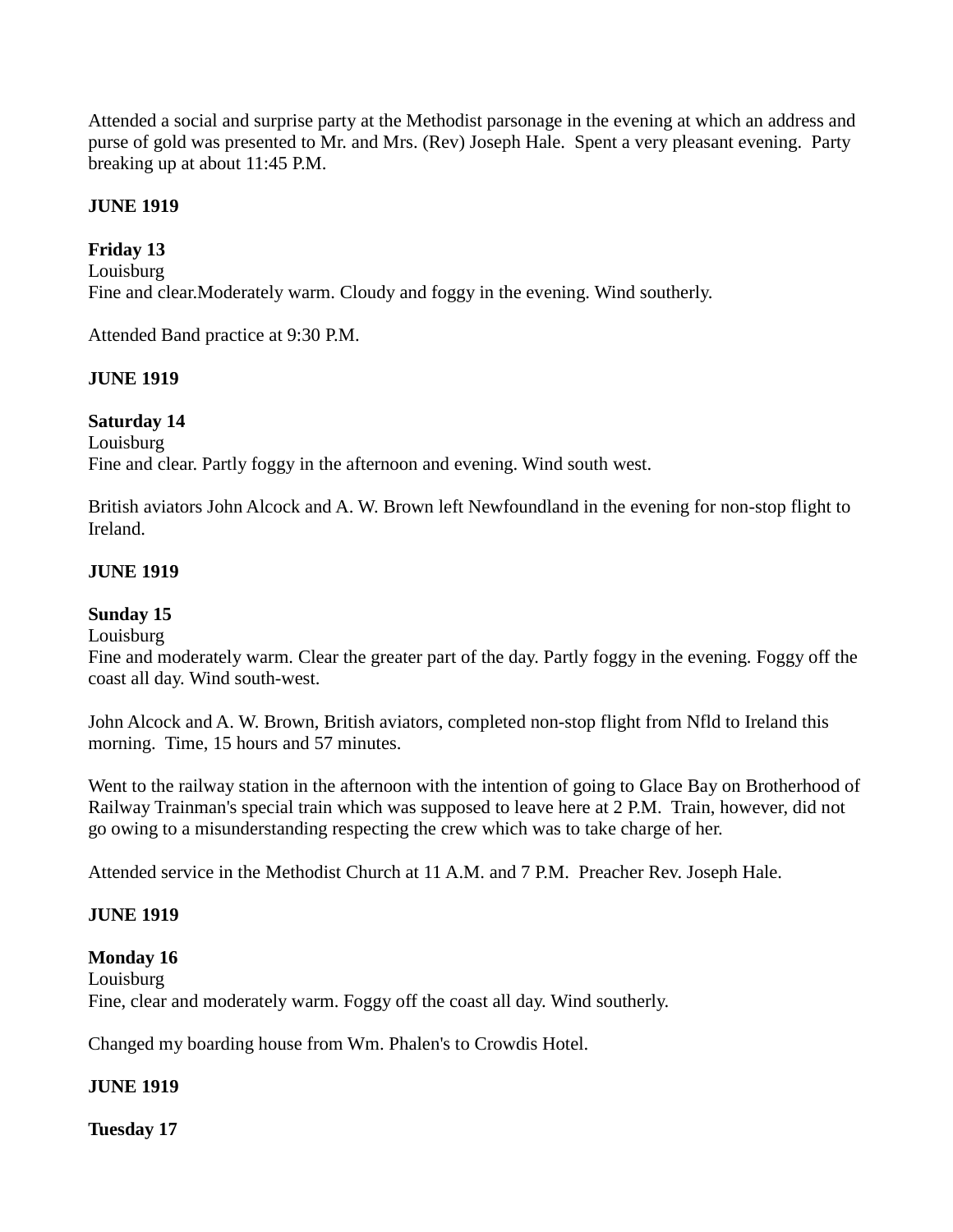**Louisburg** Cloudy, chilly and drizzily. Wind north east.

# **JUNE 1919**

**Wednesday 18** Louisburg Fine and clear. Moderately cool. Light north east wind.

Tug "Cruizer" with coal laden Barge in tow arrived in the afternoon from Sydney on way to Halifax.

Attended choir practice at 9:30 P.M. in Methodist Church.

# **JUNE 1919**

**Thursday 19** Louisburg Fine, clear and chilly. Fresh south-west wind. Heavy frost in the morning.

Tug "Cruizer" with coal laden Barge and wrecking scow in tow sailed for Halifax.

# **JUNE 1919**

**Friday 20** Louisburg Thunder and lightening in the morning. Cloudy and showery during the day.

Attended Band practice at 9:30 P.M.

# **JUNE 1919**

## **Saturday 21**

Louisburg Fine, clear and warm in the forenoon. Cooler in the afternoon. Light winds.

German fleet which has been interned at Scapa Flow, Scotland since November last treacherously scuttled and sunk by Germans.

## **JUNE 1919**

# **Sunday 22**

**Louisburg** 

Partly clear in the morning. Cloudy, chilly and raw in the afternoon. Showery in the evening and night. Strong north-east wind.

Attended service in the Methodist church at 11am and 7pm. Preacher Rev. Joseph Hale.

## **JUNE 1919**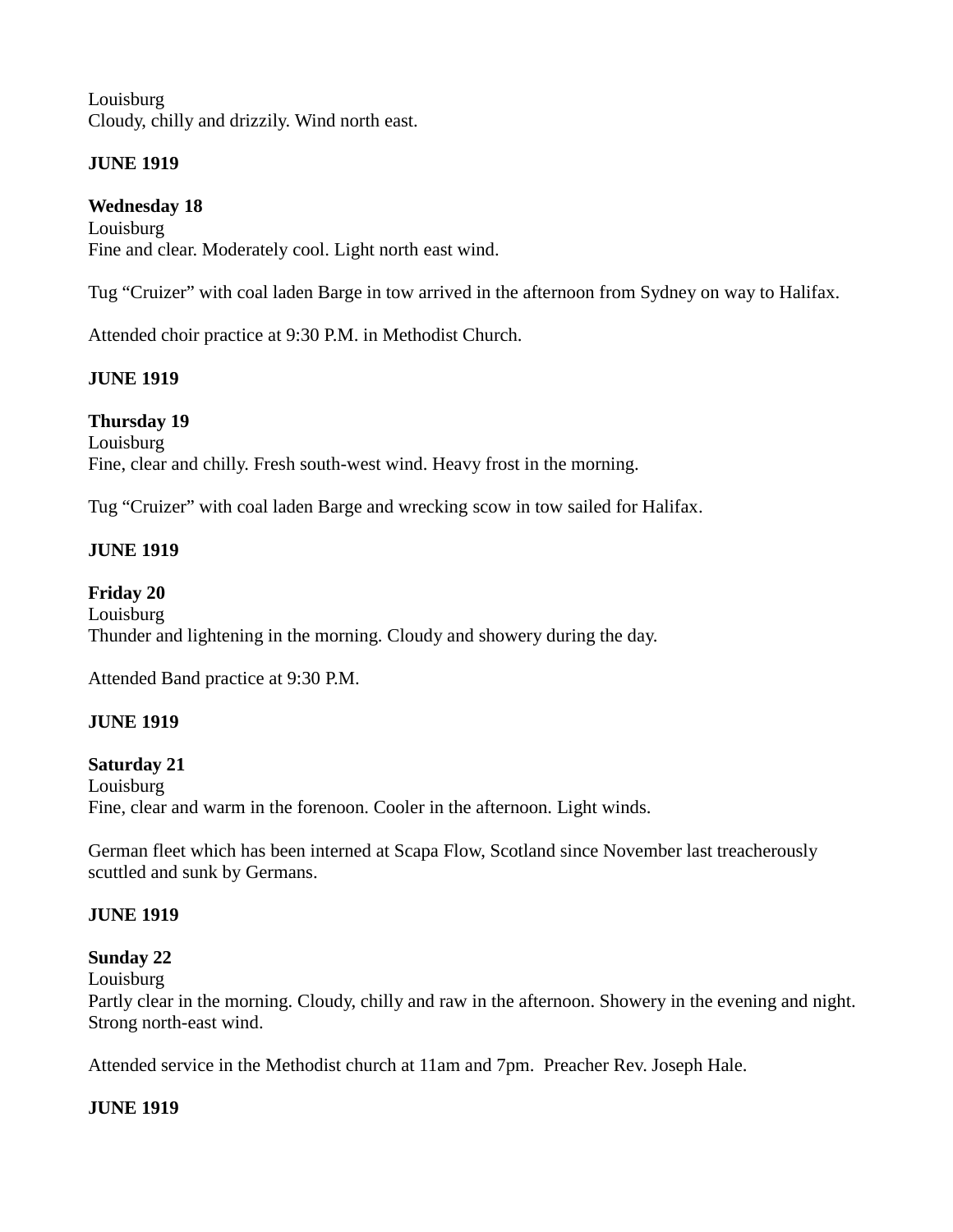## **Monday 23**

Louisburg

Rained in the morning. Cloudy and chilly during the day. Rained during the night. Wind northerly.

Peace signed between Germany and the allied countries.

## **JUNE 1919**

## **Tuesday 24**

Louisburg Rained in the early morning. Cloudy and moderately warm part of the day. Chilly in the evening.

Attended Band practice at 9:30 P.M.

# **JUNE 1919**

**Wednesday 25** Louisburg Fine.

Attended choir practice in the Methodist Church at 9 P.M.

# **JUNE 1919**

**Thursday 26** Louisburg, Sydney, Glace Bay Fine and moderately warm. Partly foggy. Wind south west.

Went to Glace Bay on 4 P.M. train. Glace Bay to Sydney on 6:30 P.M. car. Arrived at Sydney at about 7:30. Had tea at the "Boscahill". Attended opera entitled "Il Travatore" at the Strand Theatre. Sydney to Glace Bay on 11 P.M. car. Stopped at Glace Bay Hotel.

# **JUNE 1919**

# **Friday 27**

Glace Bay/Sydney

Fine and warm. Cloudy. Partly clear in the afternoon. Begun to rain at about 7 P.M. and continued during the night.

Glace Bay to Sydney on 9:10 A.M. car. Had dinner with Harry Verner at Sydney. Put up at Vidal Hotel. Attended performance of "Faust" at Strand Theatre at 8:30 P.M.

## **JUNE 1919**

# **Saturday 28**

Sydney/Louisburg

Rained heavily in the morning. Stopped raining at about 10 A.M. Cloudy and cool during the remainder of the day. Wind north east.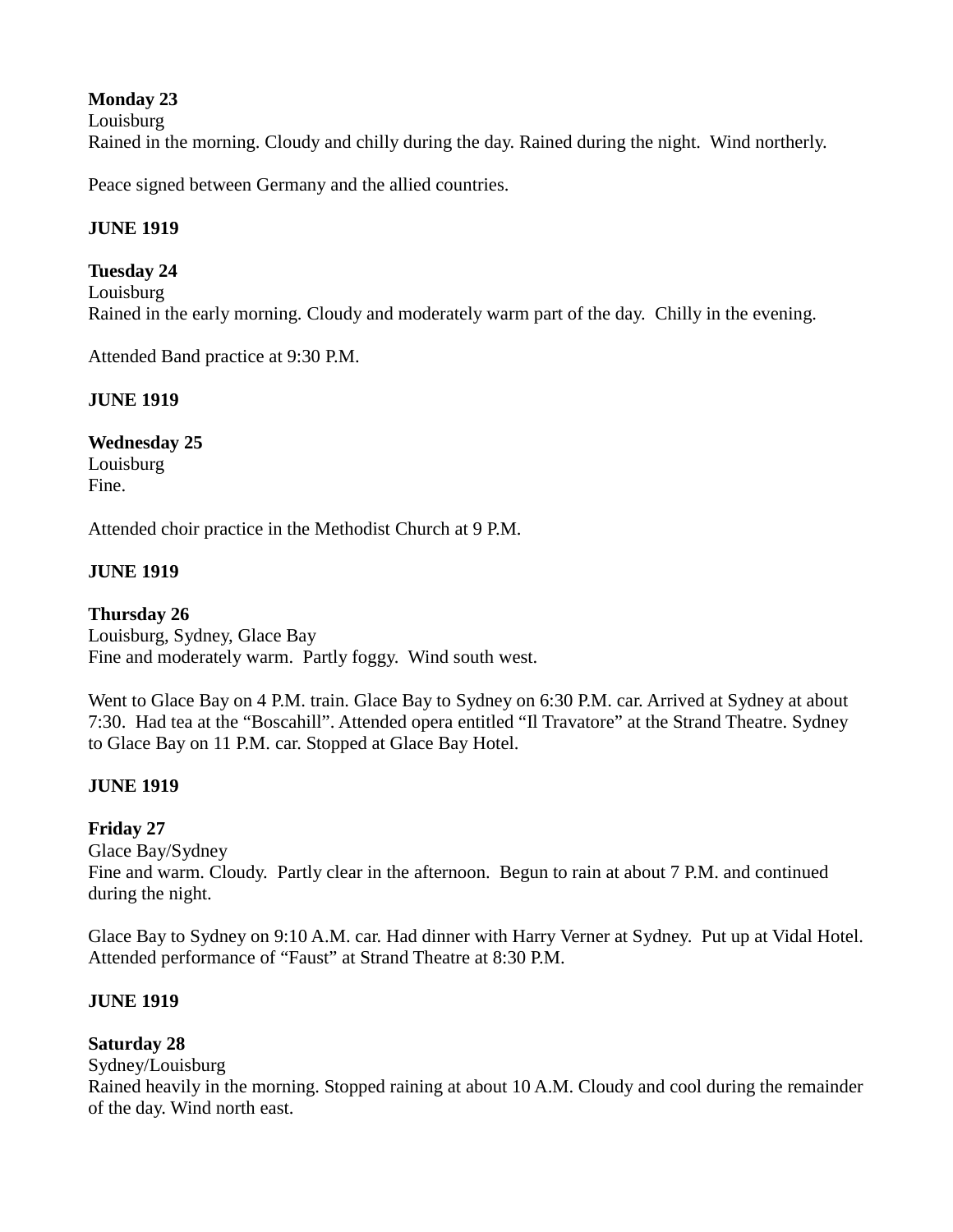Came from Sydney on the morning train arriving at about 10 A.M.

# **JUNE 1919**

**Sunday 29** Louisburg Fine. Partly clear.

Attended meeting in Presbyterian Church at 3 P.M. where Rev. Major Pringle lectured on his experiences in the Great War.

Attended service in the Methodist Church at 11 A.M. and 7 P.M. Preacher Rev. Joseph Hale. Mr. Hale, who has been pastor of the Methodist Church for the last three years, preached his farewell sermon in the evening. Mr. Hale is retiring from the active ministry on account of age and intends settling in Dartmouth.

# **JUNE 1919**

# **Monday 30** Louisburg

Fine. Partly clear.

Rev. Joseph Hale, who had been stationed here for the last three years as Pastor of the Methodist Church left today to take up his residence in Dartmouth, N.S. Having retired from the active ministry on account of age. He was accompanied by Mrs. Hale and his granddaughter, Catherine Buttinshaw.

Attended rehearsal in Parish hall in the evening for Band concert which takes place tomorrow night.

# **JULY 1919**

# **Tuesday 1**

Louisburg

Fine and cloudy. Light variable wind in the forenoon. Fresh north-east wind in the afternoon. Chilly in the afternoon and evening.

General holiday. All places of business closed except for a while in the forenoon.

Motor boat race in the afternoon won by Mr. Mosher.

Concert in Parish hall in the evening by Brass Band. Was present and sang solo entitled, "The Melody of Home".

# **JULY 1919**

**Wednesday 2** Louisburg Fine. Partly clear. Strong northerly wind.

Attended choir practice in the Methodist Church at 9 P.M.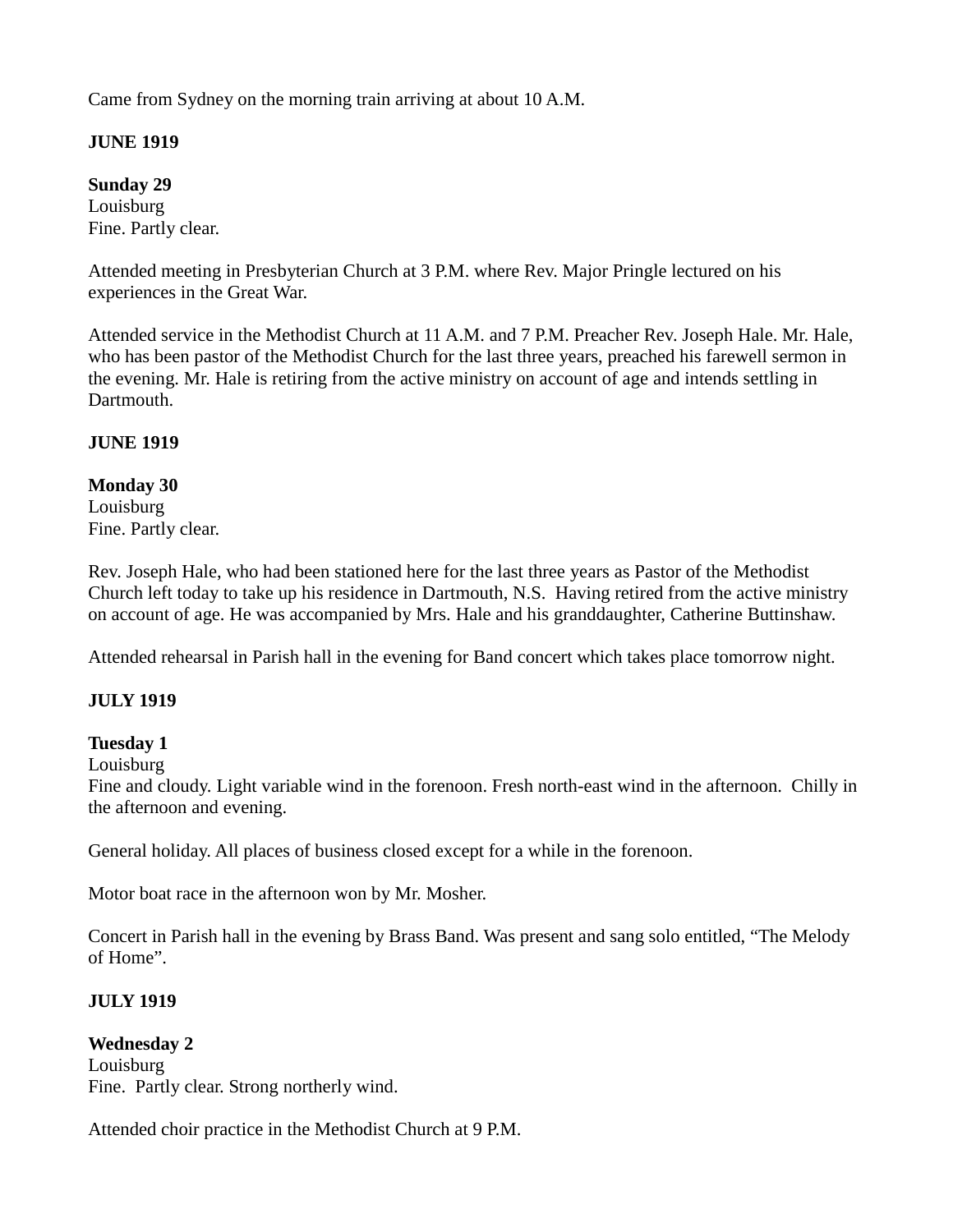# **JULY 1919**

#### **Thursday 3**

Louisburg Fine and moderately warm. Partly clear. Foggy in the evening. Light wind.

Son born to Mr. & Mrs. William Phalen, Main Street.

#### **JULY 1919**

**Friday 4 Louisburg** Fine, clear and moderately warm. Wind south-west.

Attended Band practice at 9:30 P.M.

## **JULY 1919**

**Saturday 5** Louisburg Fine and cloudy. Partly cloudy. Moderately warm. Wind southerly.

#### **JULY 1919**

#### **Sunday 6**

Louisburg

Cloudy. Light showers and misty in the morning. Partly clear for a while in the afternoon. Moderately warm.

British airship R.34 arrived at Mineola, New York at 9:54 A.M. from Scotland covering a distance of about 3600 miles in 108 hours and 12 minutes. First airship to cross the Atlantic. R.34 was commanded by Brigadier-General Edward M. Maitland.

Attended service in the Presbyterian Church at 11 A.M. and 7 P.M. Preacher Rev. D. A. McMillan. No service in Methodist Church today.

#### **JULY 1919**

#### **Monday 7**

Louisburg

Thunder, lightening and rain in the morning. Light showers during the forenoon. Moderately warm. Cool at night. Wind south west changing to north-east in the afternoon.

#### **JULY 1919**

#### **Tuesday 8**

**Louisburg** 

Fine. Partly clear. Very chilly and raw. Moderate gale from north-east. Max. temperature about 54.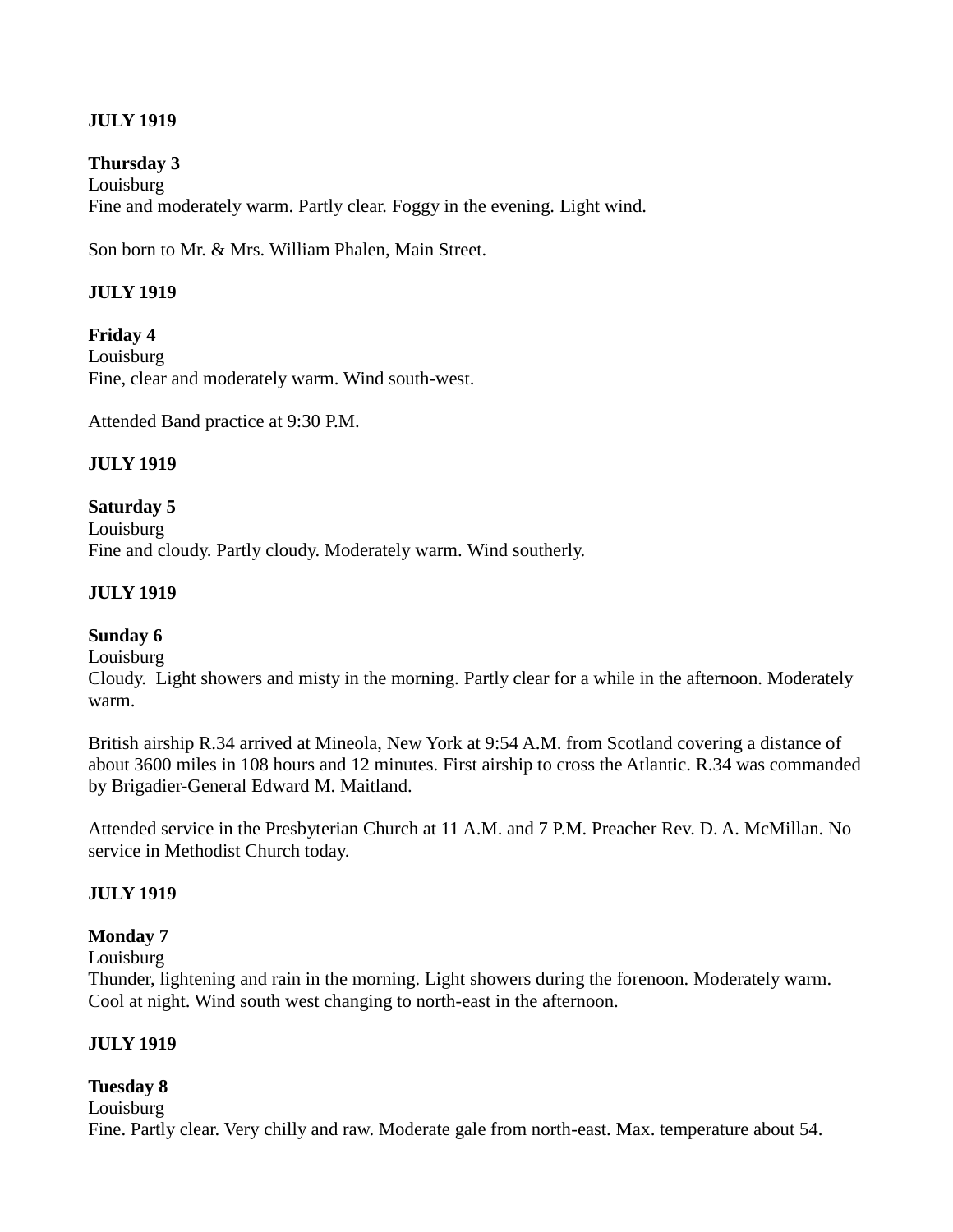British steamer "War Quail" arrived during the night. Steamer "Rosana B" arrived last night with Barge in tow on way to Sydney.

Attended Band practice at 9:30 P.M.

# **JULY 1919**

#### **Wednesday 9**

Louisburg

Cloudy. Partly clear at noon. Cloudy with light showers in the evening. Chilly and raw. Strong northeast wind.

#### **JULY 1919**

#### **Thursday 10**

**Louisburg** Cloudy, showery and cool. Thunder in the forenoon. Wind westerly.

#### **JULY 1919**

## **Friday 11**

Louisburg

Cloudy, foggy and misty in the forenoon. Heavy rain in the afternoon and evening. Wind west, southwest. South at night.

#### **JULY 1919**

## **Saturday 12**

Louisburg/Birch Grove Cloudy, misty and foggy in the morning. Cleared in the forenoon. Clear and warm in the afternoon. Wind south west.

Went to Birch Grove with Brass Band to attend Orange Picnic. Left Louisburg on 7 A.M. train. Returning at 7 P.M. Spent a very pleasant day at Birch Grove. Day which looked threatening in the morning turned out fine and warm. Band played the Orange procession from Morien Junction through the Village of Birch Grove to the picnic grounds arriving there at about 10 A.M.

#### **JULY 1919**

#### **Sunday 13** Louisburg Fine, clear and moderately warm. Wind south-west.

Attended service in the Methodist church at 11A.M. and 7 P.M. Preacher Rev. Mr. Angwin of Sydney who supplied in the place of Rev. Mr. Norseworthy who has not arrived yet.

#### **JULY 1919**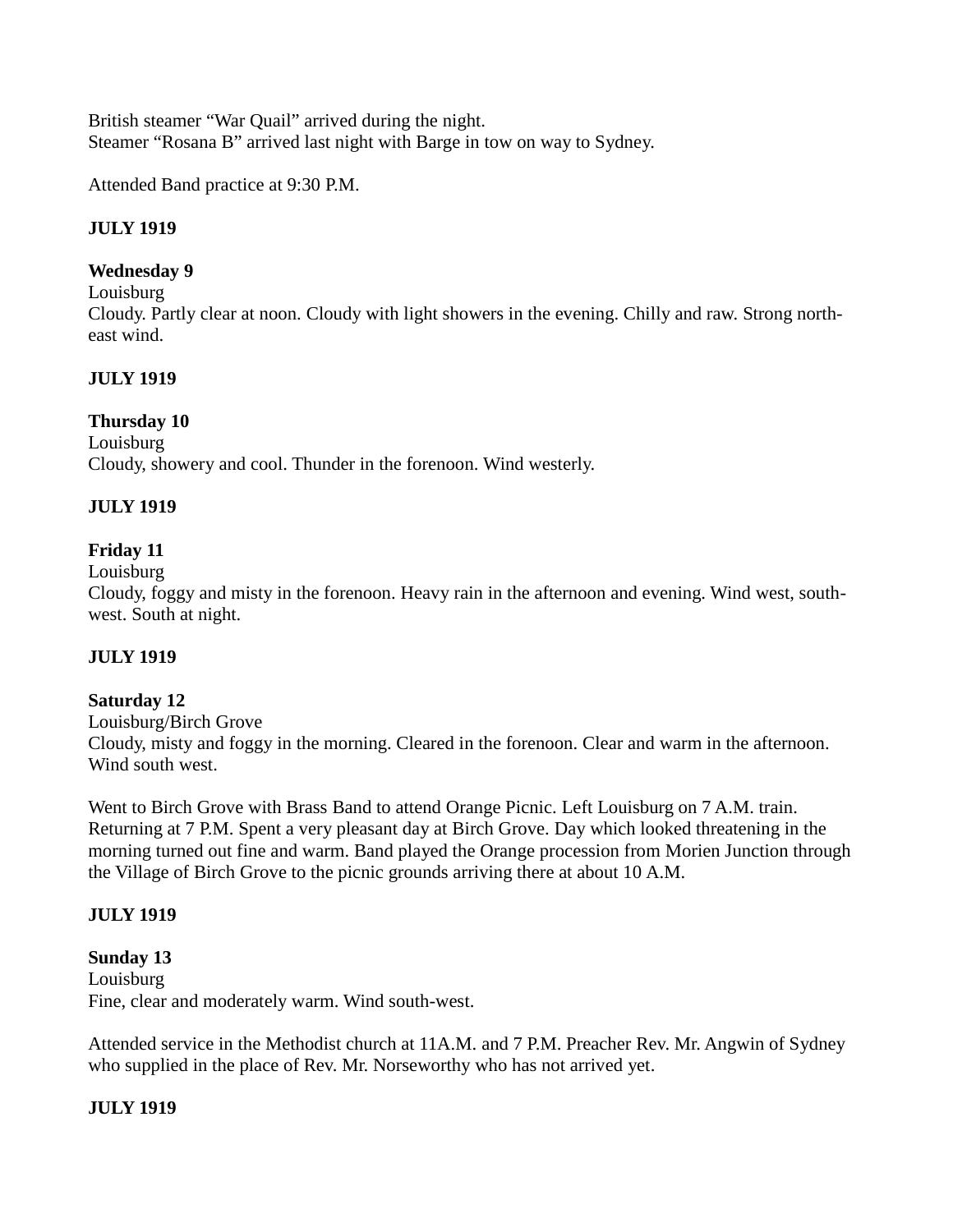## **Monday 14**

Louisburg [No entry]

## **JULY 1919**

# **Tuesday 15**

Louisburg [No entry]

## **JULY 1919**

**Wednesday 16** Louisburg Cloudy.

# **JULY 1919**

## **Thursday 17**

Louisburg Rained during the forenoon. Cleared in the afternoon. Moderately warm. Foggy at night.

# **JULY 1919**

**Friday 18** Louisburg Cloudy and foggy in the morning. Cleared in the afternoon. Foggy at night. Warm.

## **JULY 1919**

## **Saturday 19**

Louisburg/Mira Fine, clear and warm. Wind north west. A perfect day followed by a perfect night.

Steamer [blank] arrived for orders and proceeded to Sydney.

Public holiday. Nearly all places of business closed. Day set aside for Peace celebration.

Brass and Pipe Bands paraded the streets in the evening and gave short open air concerts. Bonfire at Slattery's Point later in the evening.

Went to Havenside in the forenoon and took snap shots of the Town from the south side also Light house and fog alarm.

Went to Mira on 4 P.M. train returning at 7 P.M.

# **JULY 1919**

**Sunday 20**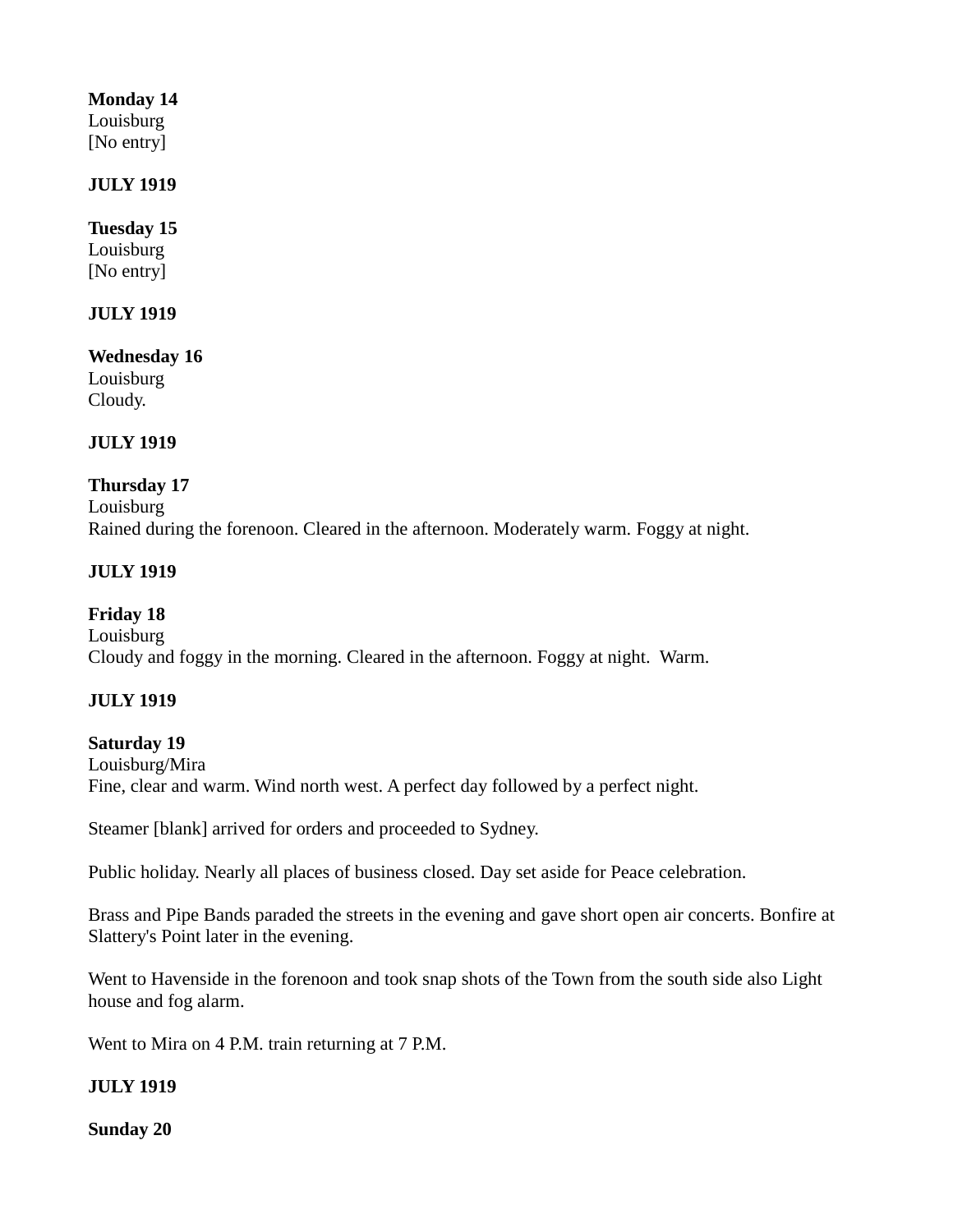**Louisburg** 

Fine, clear and warm. Wind north-west. A beautiful day and perfect night. Attended service in the Methodist Church at 11 A.M. and 7 P.M. Rev. Ralph L. Norseworthy entered on his pastorate of Louisburg Methodist Church. Preached morning and evening.

# **JULY 1919**

# **Monday 21**

Louisburg Fine, clear and moderately warm. Wind about north, north east.

# **JULY 1919**

## **Tuesday 22**

**Louisburg** Fine, clear and moderately warm. Wind south west. Foggy in the evening.

Danish steamer "General Cousul Pelleren" arrived in the morning with her Captain [b;ank] Harbeau very ill on board. He was removed to the Marine Hospital at about noon where he died at about 5 P.M. After landing the Captain, the steamer proceeded to Sydney for bunker coal.

Attended Band practice at 9:30 P.M.

## **JULY 1919**

## **Wednesday 23**

Louisburg

Cloudy, foggy and moderately warm. Partly clear at noon. Foggy at night. Showery in the evening. Wind south west and west.

## **JULY 1919**

## **Thursday 24**

Louisburg/Salmon River Cloudy and foggy in the morning. Cleared at about noon. Fine and warm in the afternoon. Max. temperature about 85.

Went to Salmon River in an automobile with Mrs. E. M. Dickson, Henry Dickson and Fanny Dillon. Left Louisburg at about 9:45 A.M. and arrived home at about 12:45 P.M. Went to Arthur's for a short visit in the evening returning at about 7 P.M. Mrs. Dickson and party returned to Louisburg in the evening.

Aunt Elizabeth arrived in the evening from Port Morien for a few days visit.

# **JULY 1919**

**Friday 25** Salmon River/Louisburg Fine, hazy. Partly clear. Cloudy in the evening. Light variable wind.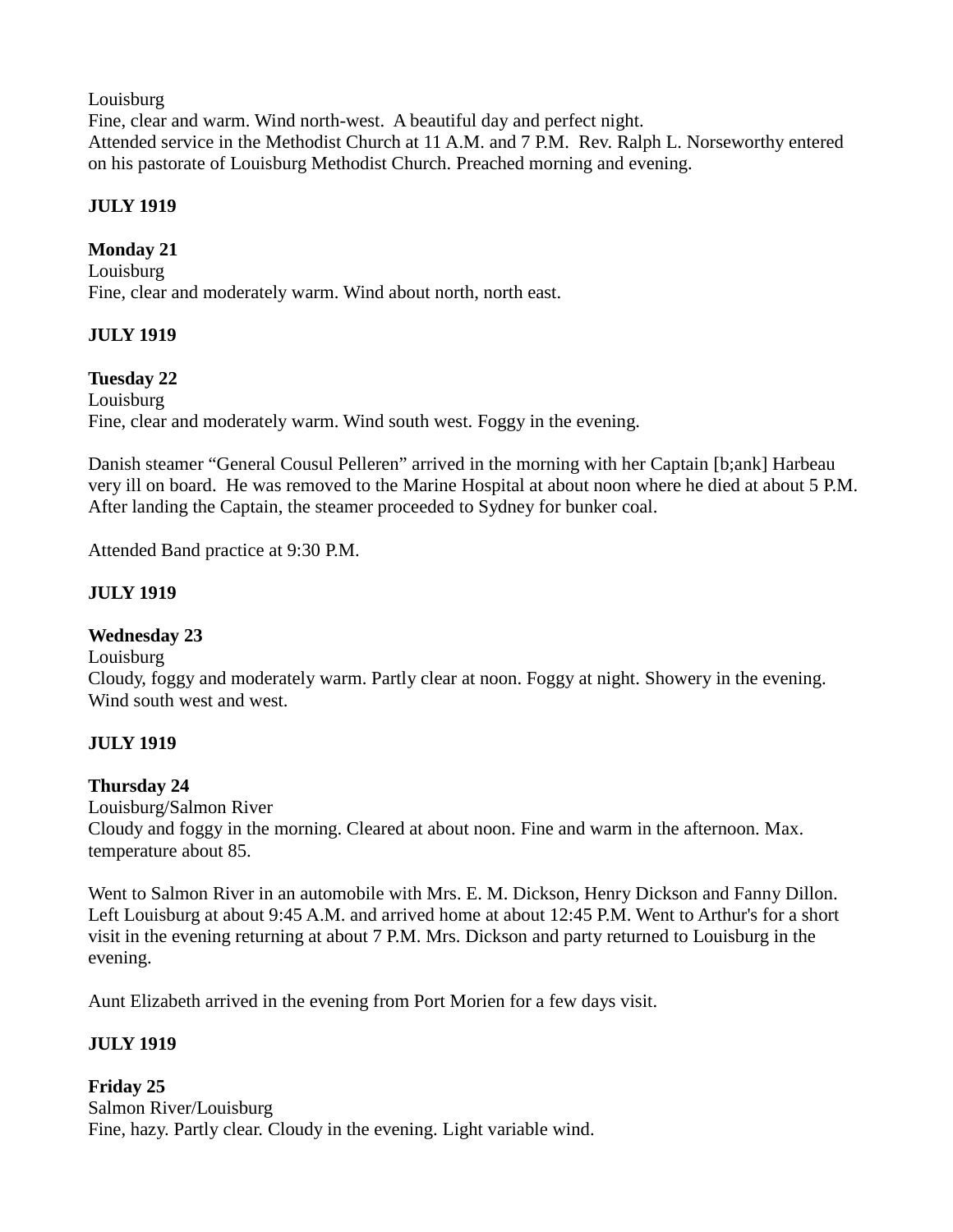Left home at about 10 A.M. Called at Arthur's for a short visit to see Aunt Elizabeth. Arrived at Clifford's at about noon where I had dinner. Boarded the boat for Mira at about 2 P.M. Arrived at Mira at about 4:25 P.M. Called at Charles Huntington's and Johnathan Martell's. Went to Louisburg on 6:20 P.M. train arriving at about 7:15.

Opened the store for business on my arrival in the evening.

## **JULY 1919**

**Saturday 26** Louisburg Fine. Mostly clear and moderately warm.

## **JULY 1919**

#### **Sunday 27**

**Louisburg** 

Cloudy. Very heavy rain during the forenoon. Cloudy with occasional showers in the afternoon. Finer in the evening. Wind westerly.

Attended service in the Methodist Church at 11 A.M. and 7 P.M. Preacher Rev. Norseworthy.

#### **JULY 1919**

#### **Monday 28**

Louisburg Cloudy and foggy with scattered showers. Light wind. Moderately warm.

#### **JULY 1919**

#### **Tuesday 29**

**Louisburg** Fine. Partly clear. Warm. Max. temperature about 72. Thunder and lightening during the night.

Attended Band practice at 9:30 P.M.

#### **JULY 1919**

#### **Wednesday 30**

Louisburg

Cloudy and foggy. Misty late in the afternoon and evening. Wind south west changing to north-east in the evening. Cool in the afternoon.

Attended choir practice at 9 P.M. in the Methodist Church.

## **JULY 1919**

**Thursday 31**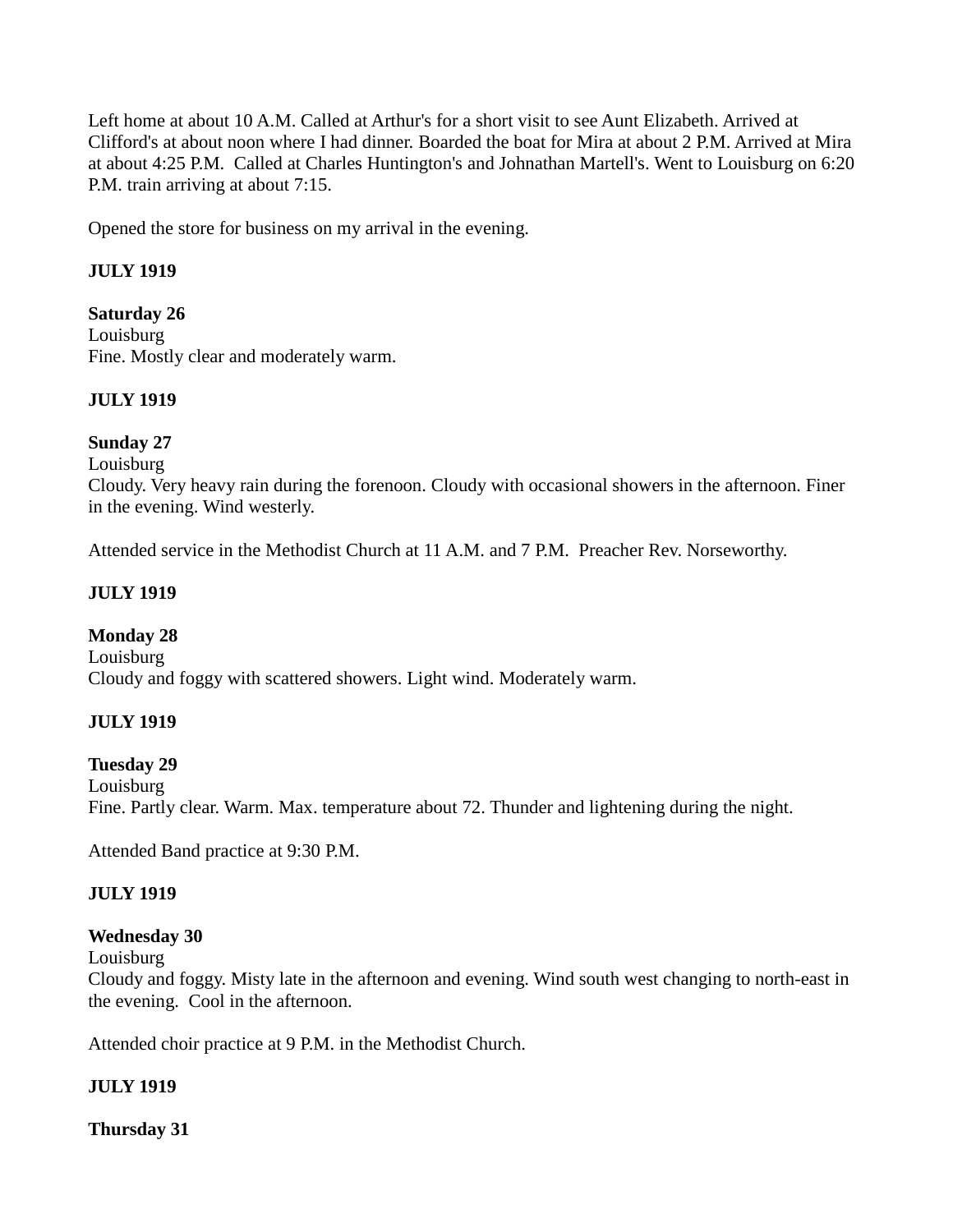**Louisburg** Fine, clear and moderately warm. Wind south west. An ideal day.

Steamer "Humber" arrived and cleared for Sydney.

# **AUGUST 1919**

# **Friday 1**

Louisburg Cloudy in the morning. Partly clear and moderately warm in the afternoon. Cloudy during the evening.

# **AUGUST 1919**

# **Saturday 2**

Louisburg Rained heavily nearly all day. Wind south-east and east. Cool.

# **AUGUST 1919**

#### **Sunday 3** Louisburg Fine. Clear and moderately warm. Light westerly wind.

Attended service in the Methodist Church at 11 A.M. and 7 P.M. Preacher Rev. Norseworthy.

# **AUGUST 1919**

**Monday 4** Louisburg/Mira Fine, clear and moderately warm. Wind westerly. An ideal day.

Went to Mira on the 7 A.M. train with the Louisburg Brass Band to play for the Port Morien Free Masons and their friends who were having a picnic on the Mira River. Met picnic party at Mira on arrival of train from Sydney. Embarked on steamer "Valunda" for Sangaree Island where a very enjoyable time was spent. Had dinner at "Kamp Kill Kare" Hotel. Returning arrived at Mira Gut at about 3:40 P.M. Left Mira for Louisburg at about 6:30 arriving at about 7:30.

Death of Charles Tutty, Havenside.

# **AUGUST 1919**

**Tuesday 5** Louisburg Fine, clear and moderately warm.

# **AUGUST 1919**

**Wednesday 6**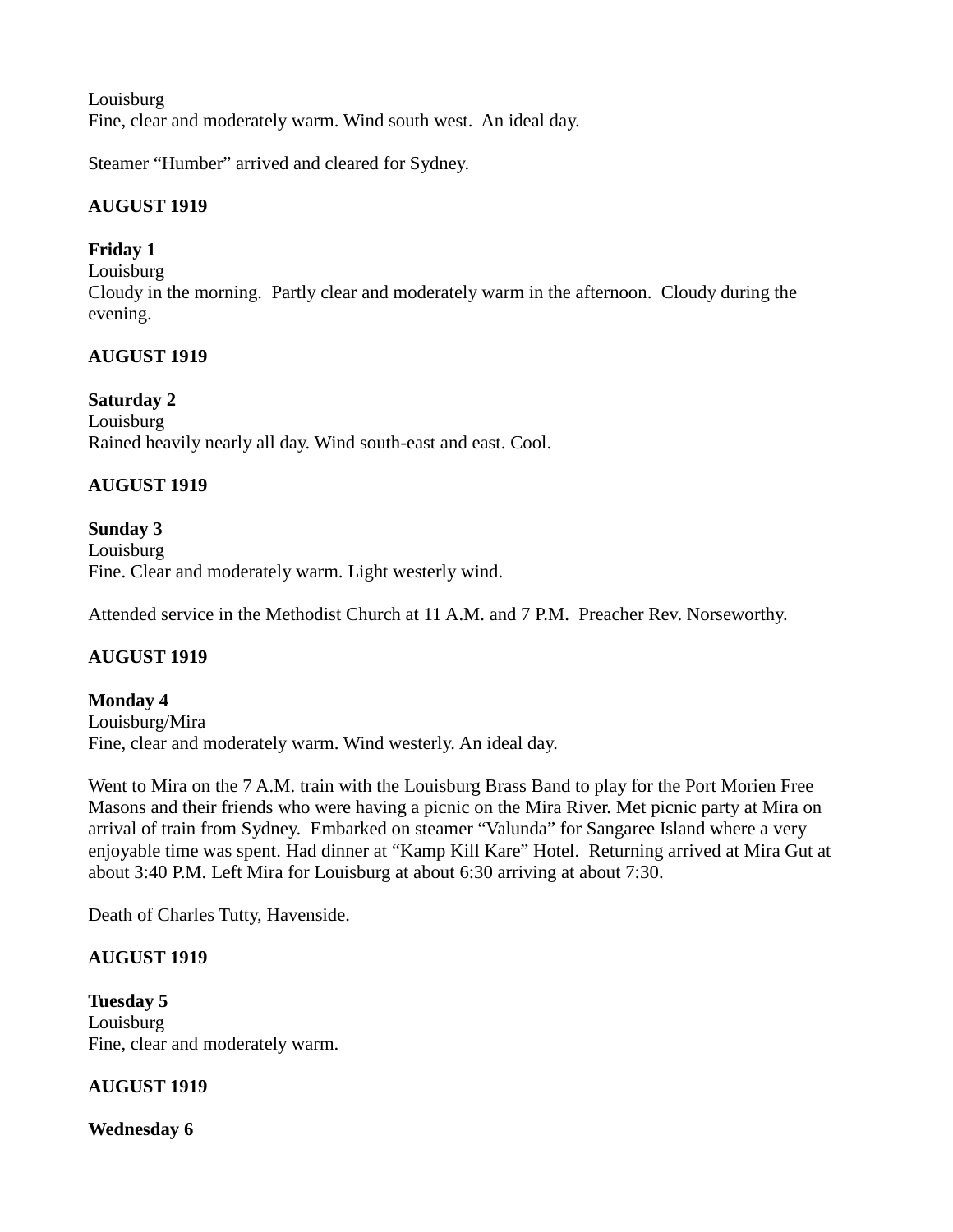**Louisburg** Cloudy and moderately warm. Partly foggy. Wind south-west.

Attended choir practice at 9 P.M. in the Methodist Church.

Attended funeral of the Late Charles Tutty at 2 P.M. Service conducted by Rev. L. H. Draper. Interment in Methodist cemetery.

# **AUGUST 1919**

**Thursday 7** Louisburg Cloudy and foggy. Partly clear in the afternoon. Warm. Wind south-west.

# **AUGUST 1919**

**Friday 8** Louisburg Foggy, cloudy and sultry.

## **AUGUST 1919**

## **Saturday 9**

Louisburg Fine, clear and moderately warm. Light north west wind. A perfect day followed by a perfect night.

## **AUGUST 1919**

**Sunday 10** Louisburg Fine, clear. Moderately warm. Wind south west.

Attended service in the Methodist Church at 11 A.M. and 7 P.M. Preacher Rev. Norseworthy. After service in the evening, members of the choir met at Ms. Z. W. Townsend's and spent the evening in singing.

## **AUGUST 1919**

## **Monday 11**

Louisburg Fine and clear in the forenoon. Heavy showers in the afternoon with thunder and lightening. Squall of hail at about 4:30 P.M. Fine and clear in the evening. Wind south west.

## **AUGUST 1919**

**Tuesday 12** Louisburg Fine, clear and moderately warm.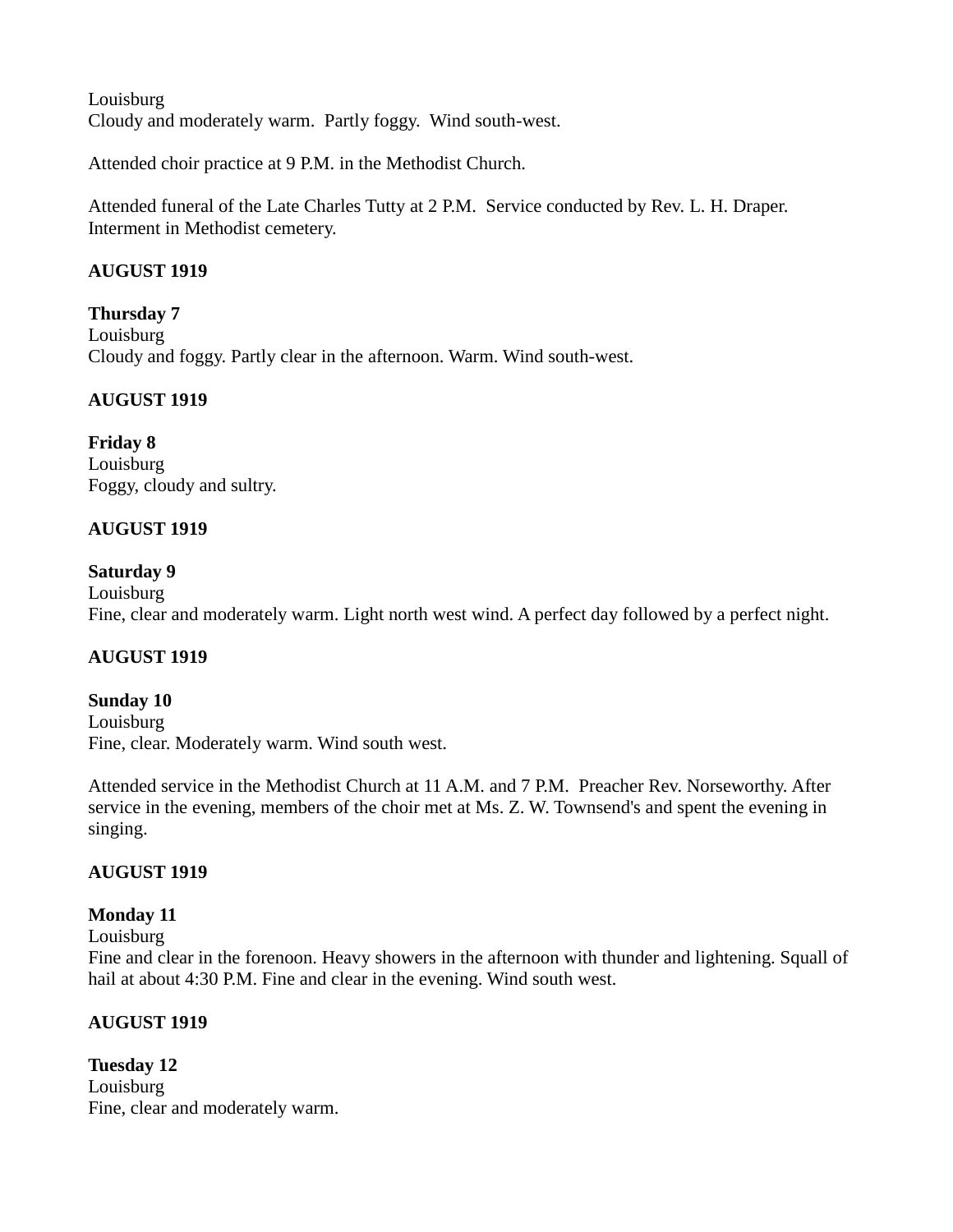## **AUGUST 1919**

**Wednesday 13** Louisburg Fine, clear and warm.

Attended choir practice in the Methodist Church at 9 P.M.

# **AUGUST 1919**

**Thursday 14** Louisburg/Port Morien Fine, clear and moderately warm. Wind south-west.

Left Louisburg on the 4 P.M. train for Port Morien with Louisburg Brass Band. Met at Morien Junction by motor cars and driven down to the village where we played at a garden party given by the Orange Lodge in the evening. At the close of the out door party, went to Orange hall where refreshments were served and dancing indulged in until a late hour. Sixteen members of Band present. In company with Duncan Lamont, had tea and lodging at Mr. Alex. McLeods.

## **AUGUST 1919**

#### **Friday 15**

Port Morien/Louisburg

Cloudy. Light showers at about 8 A.M. Threatening rain during the day. Heavy rain during the evening and night.

With Louisburg Brass Band, left Morien for Louisburg at about 8 A.M. A number of the members of the Band walked to the railway station, a distance of three miles. The rest of them including the Lady members, drive in by auto. Left Morien Junction by train at about 9:30 A.M., arrived at Louisburg shortly after 10 A.M.

## **AUGUST 1919**

## **Saturday 16**

Louisburg Cloudy, showery and cool. Wind about north-east.

Death of Herbert Seymour Huntington at Sydney, C. B.

## **AUGUST 1919**

# **Sunday 17**

Louisburg Fine, clear and moderately warm. Light east and south-east wind.

Attended service in the Methodist Church at 11 A.M. and 7 P.M. Preacher Rev. Norseworthy.

# **AUGUST 1919**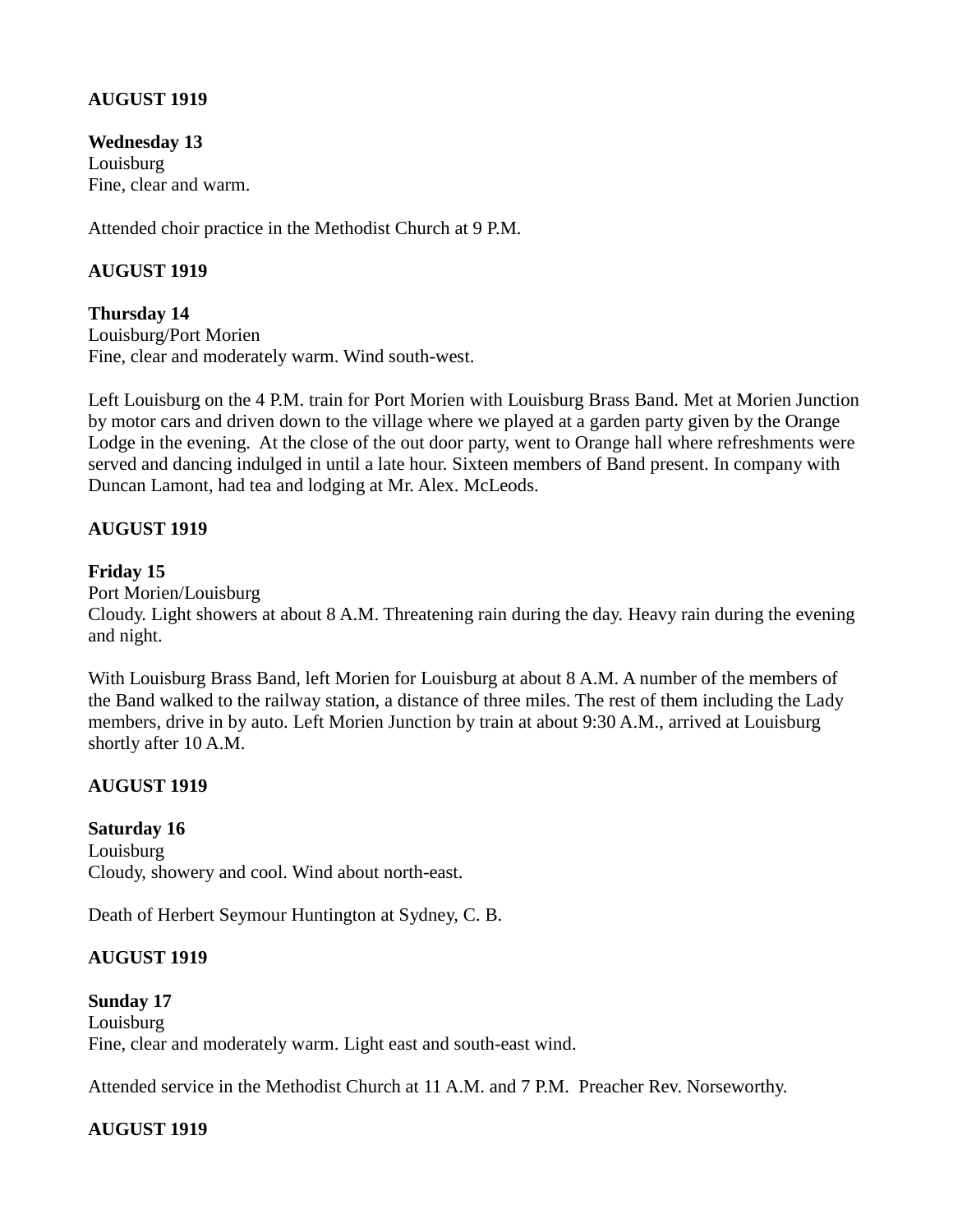## **Monday 18** Louisburg Fine, clear and moderately warm. Partly cloudy in the afternoon.

# **AUGUST 1919**

**Tuesday 19** Louisburg Fine. Partly clear. Moderately warm. Showers in the evening.

Death of Mrs. Lavinia Stacey, aged 79.

Attended Band practice at 9:30 P.M.

# **AUGUST 1919**

# **Wednesday 20**

Louisburg Cloudy. Foggy and misty in the morning. Partly clear in the afternoon. Sultry. Wind south-west.

Attended funeral of the Late Mrs. Lavinia Stacey at 1:30 P.M. Service at B.M. Spencer's conducted by Rev. M. Norseworthy. Remains shipped to Gabarus for burial.

Attended choir practice in the Methodist Church at 9 P.M.

# **AUGUST 1919**

**Thursday 21** Louisburg Fine and warm. Partly clear. Showers in the evening.

# **AUGUST 1919**

# **Friday 22**

Louisburg Cloudy and foggy. Sultry. Partly clear in the afternoon. Heavy rain during the night.

Quite a large number of boats and schooners in the harbour engaged in sword fishing off the coast. Large catches of sword fish being landed here and shipped to Boston, Mass. For the last few days, local dealers having been getting all the fish they could handle.

# **AUGUST 1919**

# **Saturday 23**

Louisburg

Rained heavily in the morning. Warm and foggy in the forenoon. Partly clear for a short time in the afternoon. Foggy at night. Light south-west wind.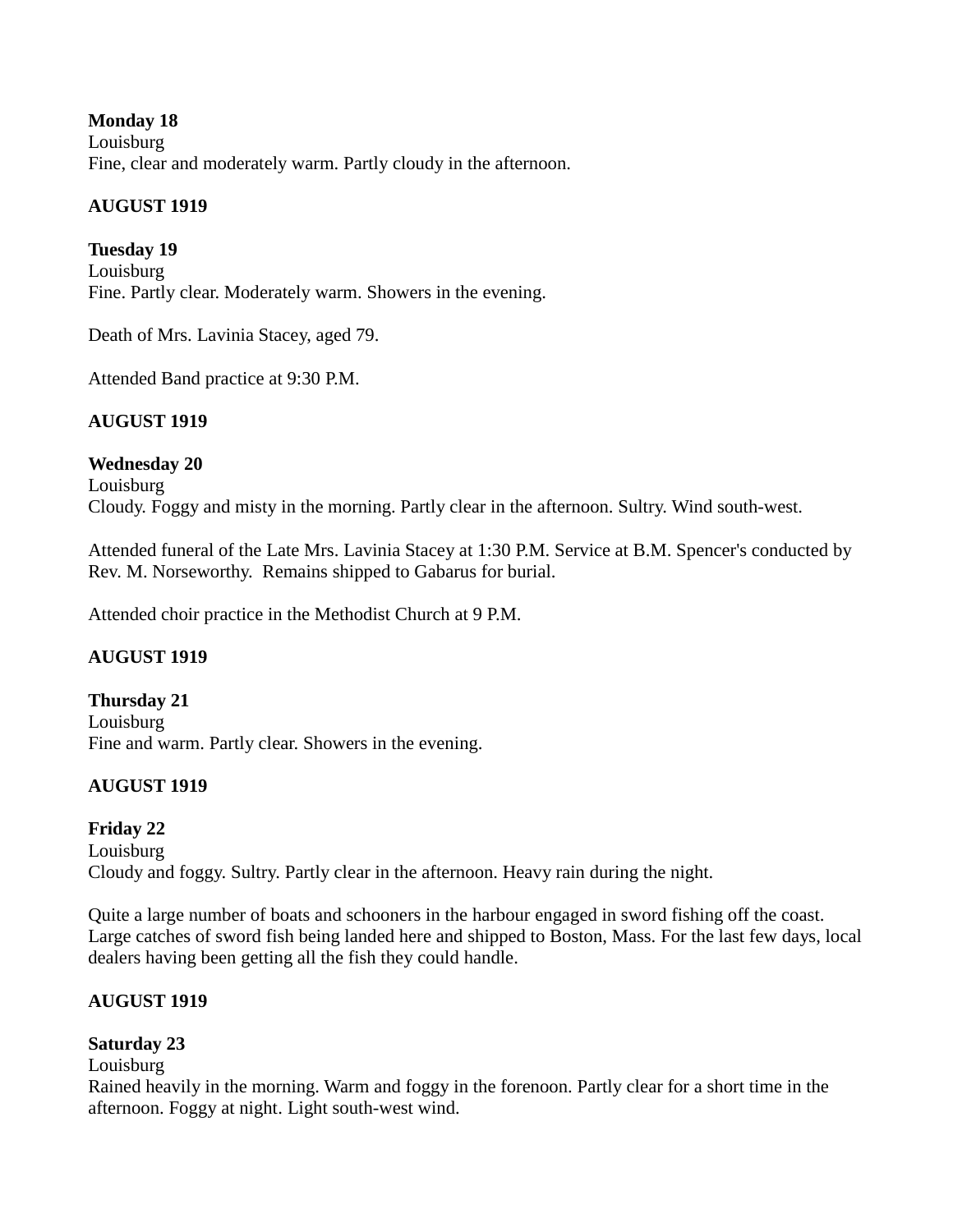# **AUGUST 1919**

#### **Sunday 24**

Louisburg

Cloudy and foggy in the morning. Wind south west. Fine, clear and warm in the afternoon. Wind north west. A perfect afternoon and night.

In company with William Dickson and William Phalen, went for a walk to the lower end of the harbour.

Attended service in the Methodist Church at 11 A.M. and 7 P.M. Preacher Rev. Mr. Norseworthy.

# **AUGUST 1919**

#### **Monday 25**

Louisburg Cloudy and foggy and warm. Partly clear in the afternoon. Wind south-west.

Public schools opened today. Teachers as follows: C. E. Howard, Principal Miss Jessie McDonald Miss Isabel R. Verner Miss Rachael McLean Miss Amy Nicoll

#### **AUGUST 1919**

**Tuesday 26 Louisburg** Cloudy, foggy and sultry. Wind south-west.

## **AUGUST 1919**

## **Wednesday 27**

Louisburg

Very heavy rain in the early morning. Cleared at about noon. Clear and warm in the afternoon. Strong south wind in the early morning moderating and changing to north-west in the forenoon. Later changing to south west.

Funeral of infant child of Albert Said in the afternoon.

Attended choir practice in the Methodist Church at 9 P.M.

## **AUGUST 1919**

**Thursday 28** Louisburg Cloudy and warm.

**AUGUST 1919**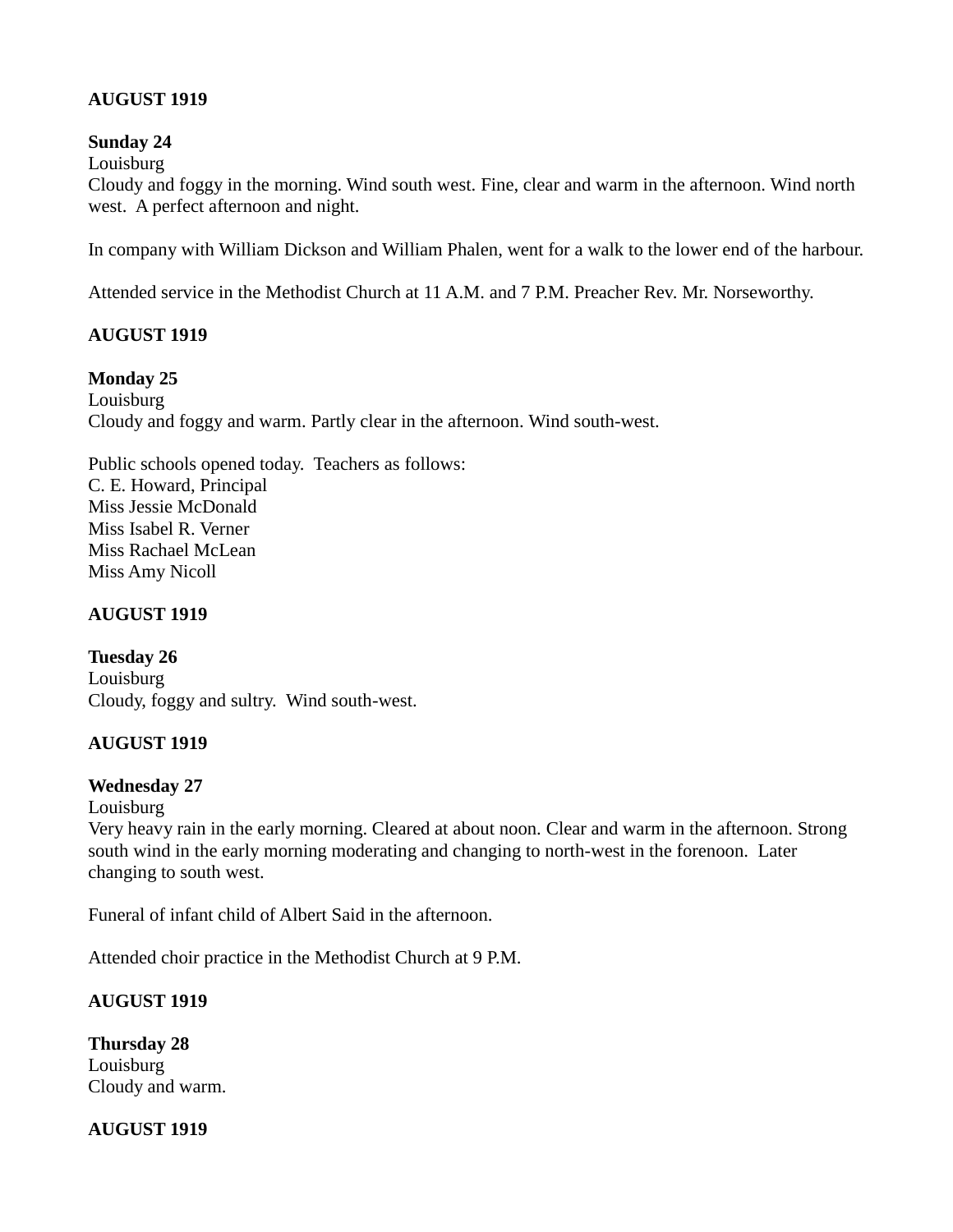**Friday 29** Louisburg Fine and moderately warm.

Government steamer "Stanley" arrived in the evening.

## **AUGUST 1919**

**Saturday 30** Louisburg Fine, clear and moderately warm. An ideal day.

#### **AUGUST 1919**

**Sunday 31** Louisburg Cloudy, misty and rainy. Very heavy rain in the afternoon.

Attended service in the Methodist Church at 11 A.M. and 7 P.M. Preacher Rev. Mr. Norseworthy.

#### **SEPTEMBER 1919**

#### **Monday 1 Labor Day**

Louisburg Rained in the early morning. Cloudy and foggy in the forenoon. Partly clear in the afternoon.

Public holiday. Nearly all places of business closed.

Kept store open for business from about 9 A.M. until 4 P.M.

Methodist congregation held their annual Sunday school picnic at Havenside in the afternoon.

Attended moving picture show in Masonic hall in the evening.

## **SEPTEMBER 1919**

**Tuesday 2** Louisburg Fine, clear and moderately warm. An ideal day.

## **SEPTEMBER 1919**

#### **Wednesday 3 Louisburg** Cloudy, foggy and warm. Showers in the afternoon. Rain during the night. Wind south west.

Attended choir practice in the Methodist Church at 9 P.M.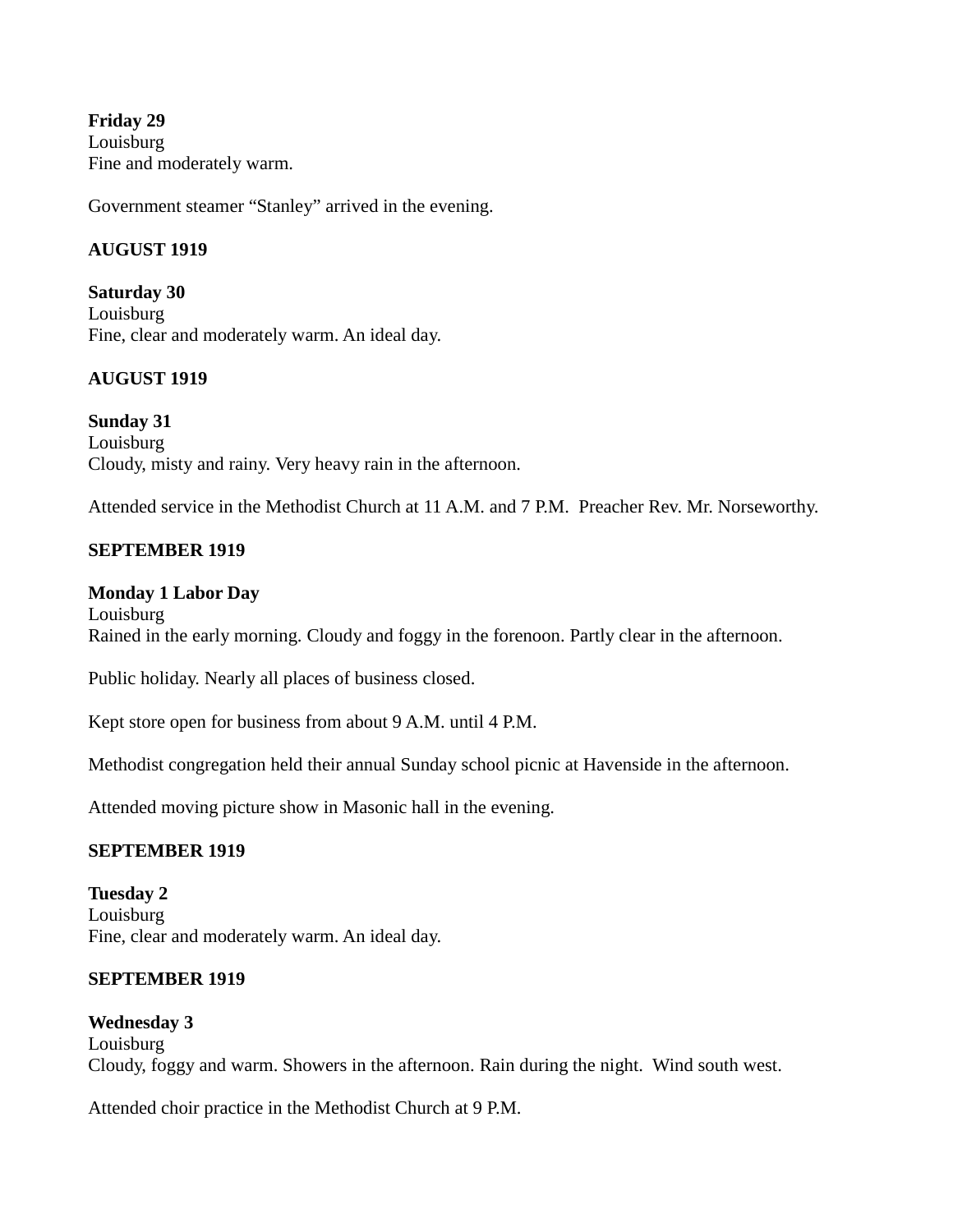#### **SEPTEMBER 1919**

#### **Thursday 4**

Louisburg

Rained heavily nearly all day. Wind north east. Stopped raining at about 5 P.M. Cool during the night. Marriage of Louis Cann and Madge McLean.

#### **SEPTEMBER 1919**

**Friday 5** Louisburg Fine, clear and cool. Wind north west.

#### **SEPTEMBER 1919**

**Saturday 6** Louisburg Fine and cool. Partly clear in the forenoon. Clear in the afternoon. Wind north-west.

#### **SEPTEMBER 1919**

**Sunday 7** Louisburg Fine, clear and cool.

Spent part of the afternoon and had tea at R. McLean's, Marine hospital.

Attended service in the Methodist Church at 11 A.M. and 7 P.M. Preacher Rev. Mr. Norseworthy.

## **SEPTEMBER 1919**

**Monday 8** Louisburg Rained nearly all day. Wind variable. North-east in the evening.

#### **SEPTEMBER 1919**

**Tuesday 9** Louisburg Fine, clear and cool. Wind south-east.

Attended Band practice at 9:30 P.M.

#### **SEPTEMBER 1919**

**Wednesday 10** Louisburg Cloudy and cool. Fresh south-east wind. Storm threatening.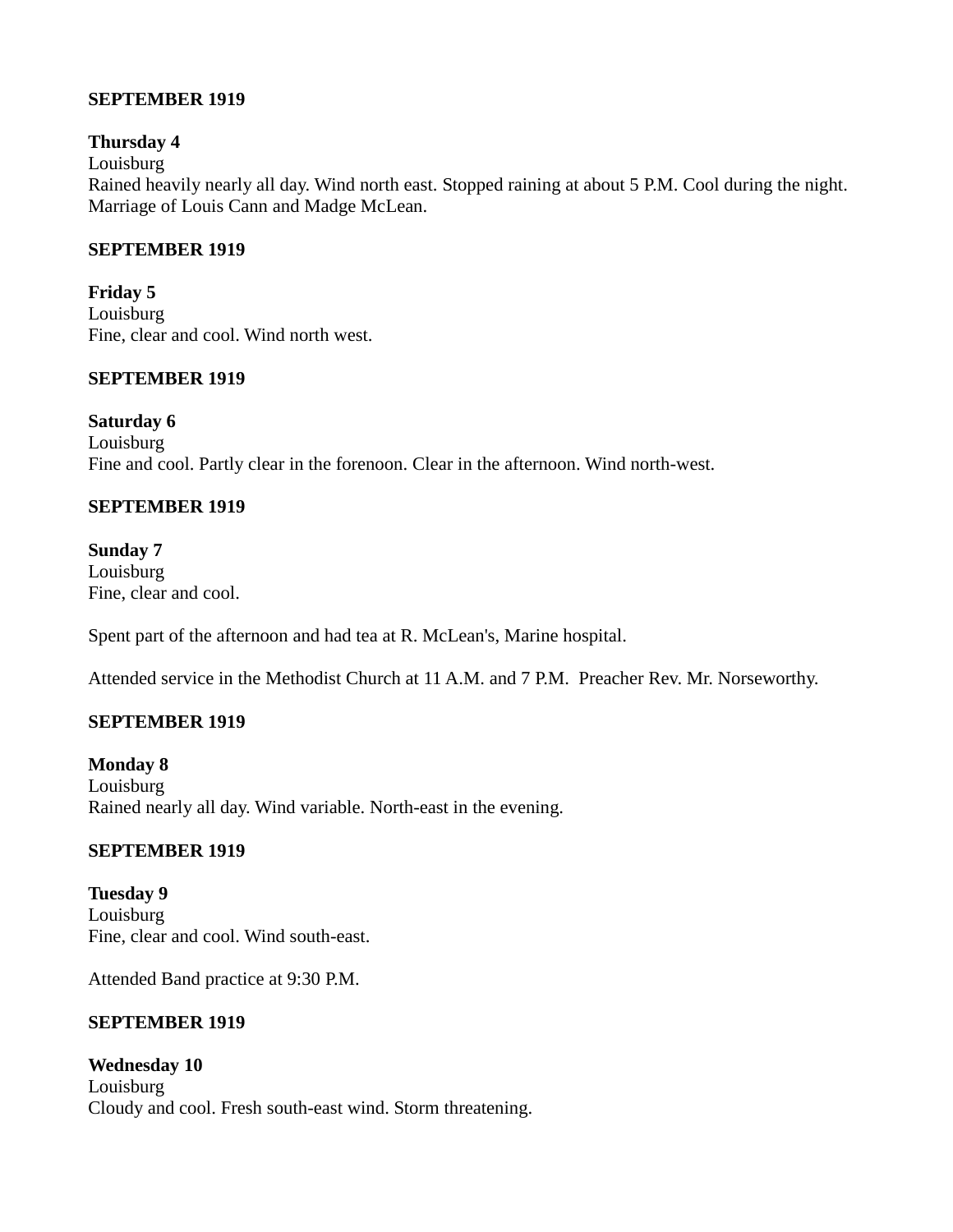Tug "Cruizer" with barge in tow from Halifax for Sydney arrived for shelter.

Attended choir practice in Methodist Church at 9 P.M.

# **SEPTEMBER 1919**

**Thursday 11 Louisburg** Cloudy and cool. Rain in the afternoon and evening. Strong south east wind.

# **SEPTEMBER 1919**

**Friday 12** Louisburg Cloudy, foggy and rainy. Wind southerly.

Attended Band practice at 9:30 P.M.

# **SEPTEMBER 1919**

**Saturday 13** Louisburg/New Waterford Partly clear. Cool, showery.

Went to New Waterford on the 4 P.M. train in company with J. A. McDonald and Angus McIntosh to assist New Waterford Presbyterian choir at the dedication of their new church which takes place tomorrow. Stopped at Duncan Crowdis'. Attended choir practice in new church in the evening.

## **SEPTEMBER 1919**

**Sunday 14** New Waterford Fine, clear and cool. Showers of rain at about 1 P.M.

Attended dedication services in Presbyterian Church at 11 A.M. and 7 P.M. (standard time). Preacher at both services Rev. C. C. McIntosh.

Quartette composed of Angus McIntosh, J. A. McDonald, Duncan Crowdis and myself sang "Nearer to Thee" at the morning service and "That Beautiful Land" at the evening service. Spent the evening after church at Neil D. Smith's.

With J. A. McDonald and Duncan Crowdis, spent part of the afternoon at Chas. Dickson's.

# **SEPTEMBER 1919**

# **Monday 15**

New Waterford/Louisburg Fine and clear in the morning. Clouded at about 10 A.M. Showery and chilly during the greater part of the day. Wind north west.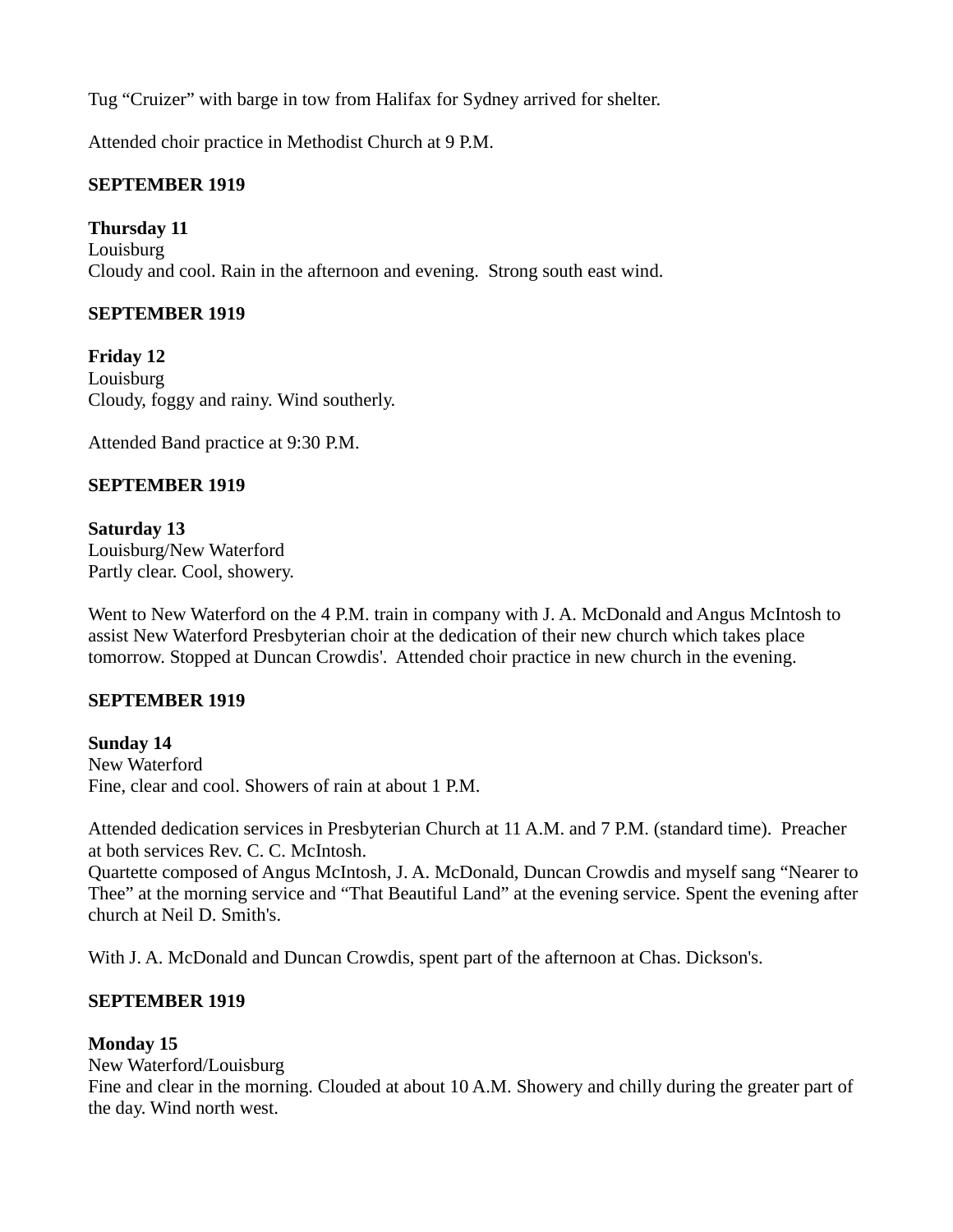Left New Waterford at 7:40 A.M. arrived at Louisburg at about 10 A.M.

# **SEPTEMBER 1919**

**Tuesday 16** Louisburg Fine and cool. Partly cloudy. Wind north west. Frost in the morning.

## **SEPTEMBER 1919**

## **Wednesday 17**

Louisburg/Glace Bay Cloudy and threatening in the morning. Cleared at about 10 A.M. Moderately warm at noon. Cooler in the afternoon.

Left Louisburg on 7 A.M. train for Glace Bay with Louisburg Brass Band. Arrived at about 8:45 A.M. Played in G. W. V. A. Peace Day celebrations which began with a parade at about 10:45 A.M. Band attended horse races at Black Diamond Trotting Park in the afternoon and played between the heats. Between five and six thousand people in attendance. Left Glace Bay on 5:30 P.M. train for Louisburg arriving at about 7 P.M.

## **SEPTEMBER 1919**

**Thursday 18** Louisburg Rained in the forenoon. Cloudy in the afternoon.

## **SEPTEMBER 1919**

**Friday 19** Louisburg Fine, clear and moderately warm.

Tug "Douglas H. Thomas" arrived from Sydney during the evening.

## **SEPTEMBER 1919**

**Saturday 20** Louisburg Fine, clear and moderately warm.

Government steamer "Arranmore" arrived in the evening.

Tug "Douglas H. Thomas" sailed for Sydney with Tug "C. M. Winch" in tow.

# **SEPTEMBER 1919**

**Sunday 21** Louisburg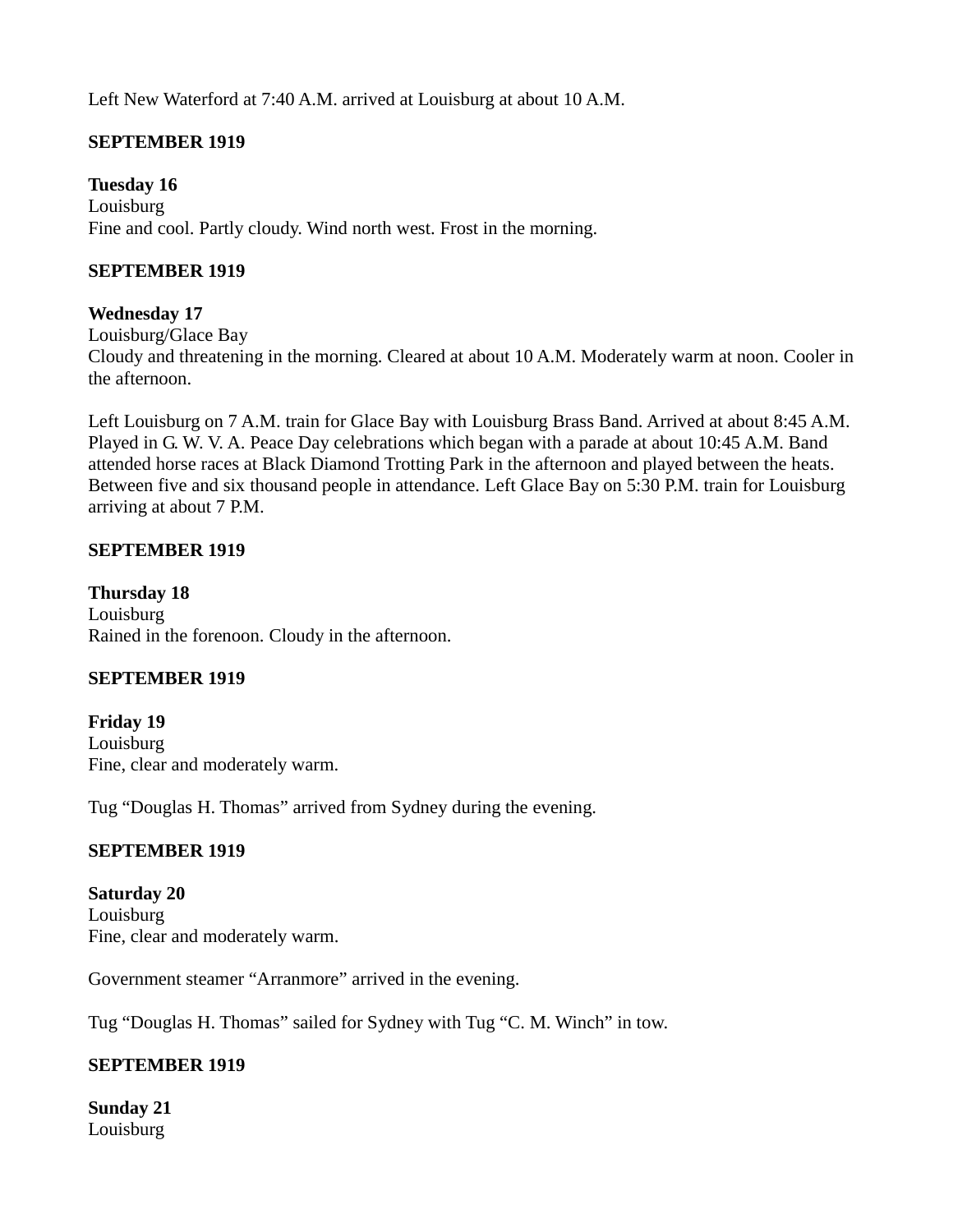Fine, clear and warm. Wind south-west.

Had dinner at Mrs. Verner's.

Went for an automobile drive to Big Lorraine and Old Town with Harry Verner, Mrs. Verner, Capt. P. J. Wilcox and Nellie Wilcox in the afternoon.

Attended service in the Methodist Church at 11 A.M. and 7 P.M

## **SEPTEMBER 1919**

**Monday 22 Louisburg** Cloudy and warm. Wind south-west.

Government steamer "Arranmore" sailed.

# **SEPTEMBER 1919**

**Tuesday 23** Louisburg Cloudy in the forenoon. Heavy rain in the afternoon and night.

Attended Band practice at 9:30 P.M.

## **SEPTEMBER 1919**

**Wednesday 24** Louisburg Fine and cloudy.

Attended choir practice in Methodist Church at 9 P.M.

# **SEPTEMBER 1919**

## **Thursday 25**

Louisburg Fine. Partly clear. Moderately warm. Light north east wind changing to southerly in the afternoon.

## **SEPTEMBER 1919**

**Friday 26** Louisburg Fine and cloudy. Moderately warm. Wind southerly.

Funeral of the Late William Wilcox, Havenside in the afternoon. Burial at Big Lorraine.

## **SEPTEMBER 1919**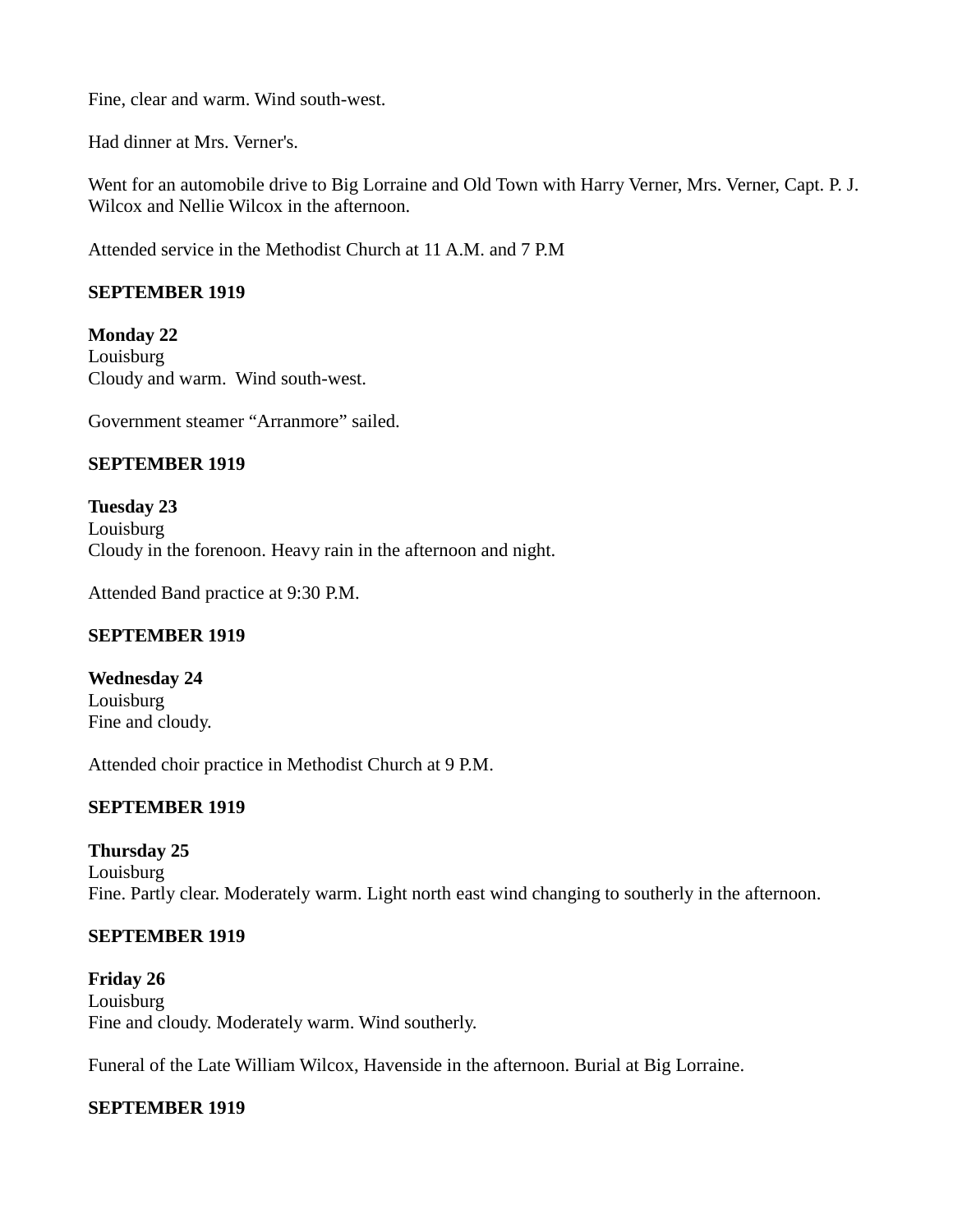**Saturday 27** Louisburg Fine, clear and cool. Wind north-east.

#### **SEPTEMBER 1919**

**Sunday 28** Louisburg Fine, clear and moderately warm. Wind south west.

Went for a walk to the Light house and Fog Alarm in the afternoon with J. A. McDonald.

Attended service in the Methodist Church at 11 A.M. and 7 P.M. Preacher Rev. Mr. Norseworthy.

## **SEPTEMBER 1919**

**Monday 29** Louisburg Fine, clear and moderately warm. An ideal day.

#### **SEPTEMBER 1919**

#### **Tuesday 30**

Louisburg Clear in the forenoon. Cloudy and squally in the afternoon and evening. Light showers in the evening. Moderate gale from south west changing to northerly at night.

Cape Breton County Annual Exhibition opened at Sydney.

Attended Band practice at 9:30 P.M.

#### **OCTOBER 1919**

**Wednesday 1** Louisburg Fine and cool. Partly cloudy.

Attended choir practice in the Methodist Church at 9 P.M.

## **OCTOBER 1919**

**Thursday 2** Louisburg Fine and cool. Partly clear.

Brazilian steamer "Attalia" arrived for orders and anchored in the upper harbour.

## **OCTOBER 1919**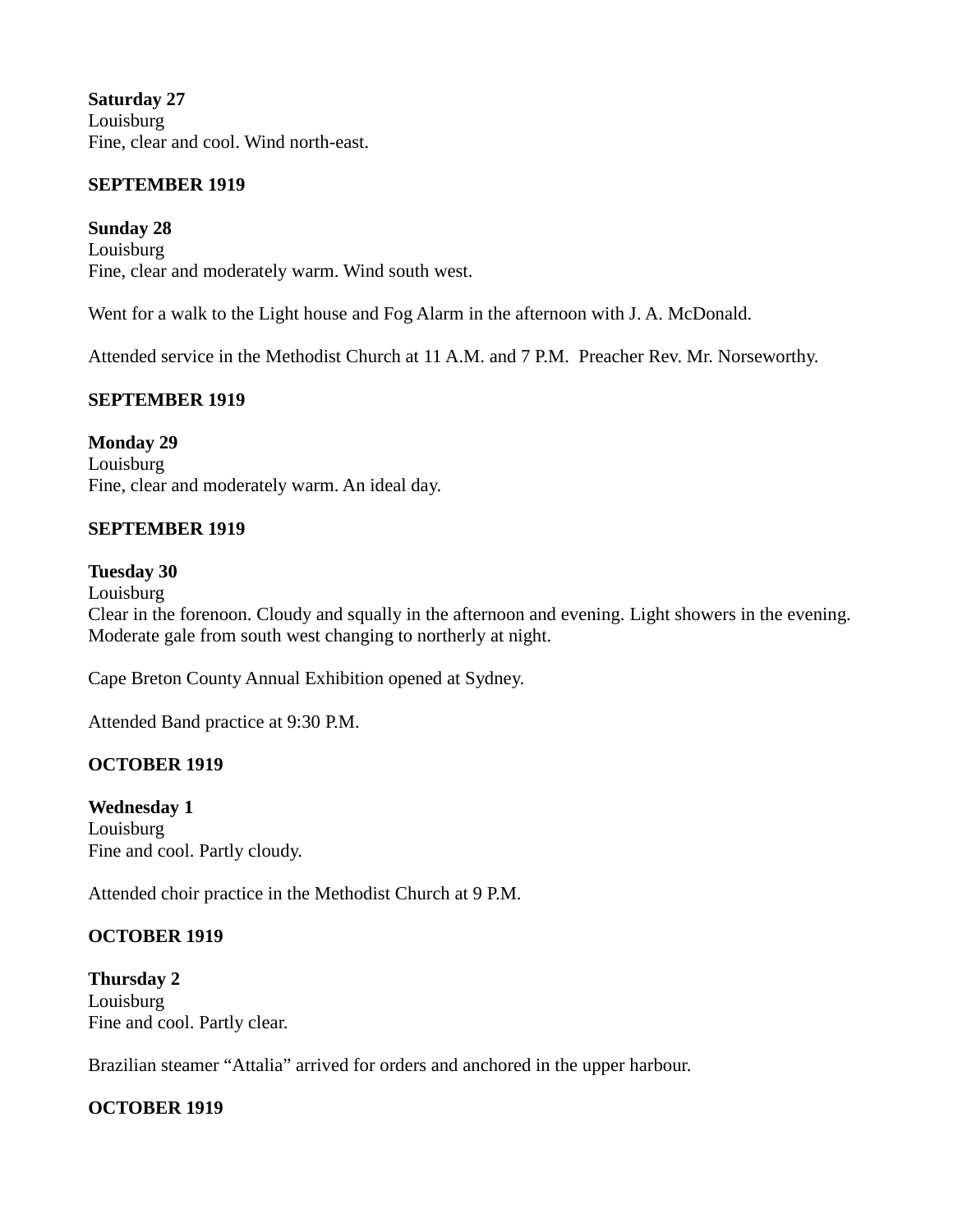**Friday 3** Louisburg Cloudy and cool. Cleared in the evening. Frost in the morning.

## **OCTOBER 1919**

**Saturday 4 Louisburg** Fine, clear and cool. Wind south west. Frost in the morning.

Fletcher Townsend, who has been ill for the last few days, was taken to Hospital at Sydney by special train to undergo treatment.

# **OCTOBER 1919**

**Sunday 5** Louisburg Fine, cloudy and mild. Wind south west.

Attended service in the Methodist Church at 11 A.M. and 7 P.M. Preacher Rev. Mr. Norseworthy.

# **OCTOBER 1919**

# **Monday 6**

Louisburg Cloudy. Heavy rain during the afternoon and evening. Wind south-east increasing to a moderate gale.

Louisburg pier, which as been closed to shipping since May 23<sup>rd</sup> last, was officially opened today for the shipping of coal.

## **OCTOBER 1919**

## **Tuesday 7**

Louisburg Fine, clear and mild. An ideal day. Light north-west wind. Shower of rain at about 8:30 P.M.

Attended Band practice at 9:30 P.M.

# **OCTOBER 1919**

## **Wednesday 8**

Louisburg

Partly clear in the forenoon. Cloudy, chilly and rain with snow squalls in the afternoon. Frost during the night. Wind northerly.

First train of coal for shipment since shipping operations ceased here on May 23rd last arrived here at about 5 P.M. Dumping of coal into the coal pocket likely to begin tomorrow.

Attended choir practice in the Methodist Church at 9 P.M.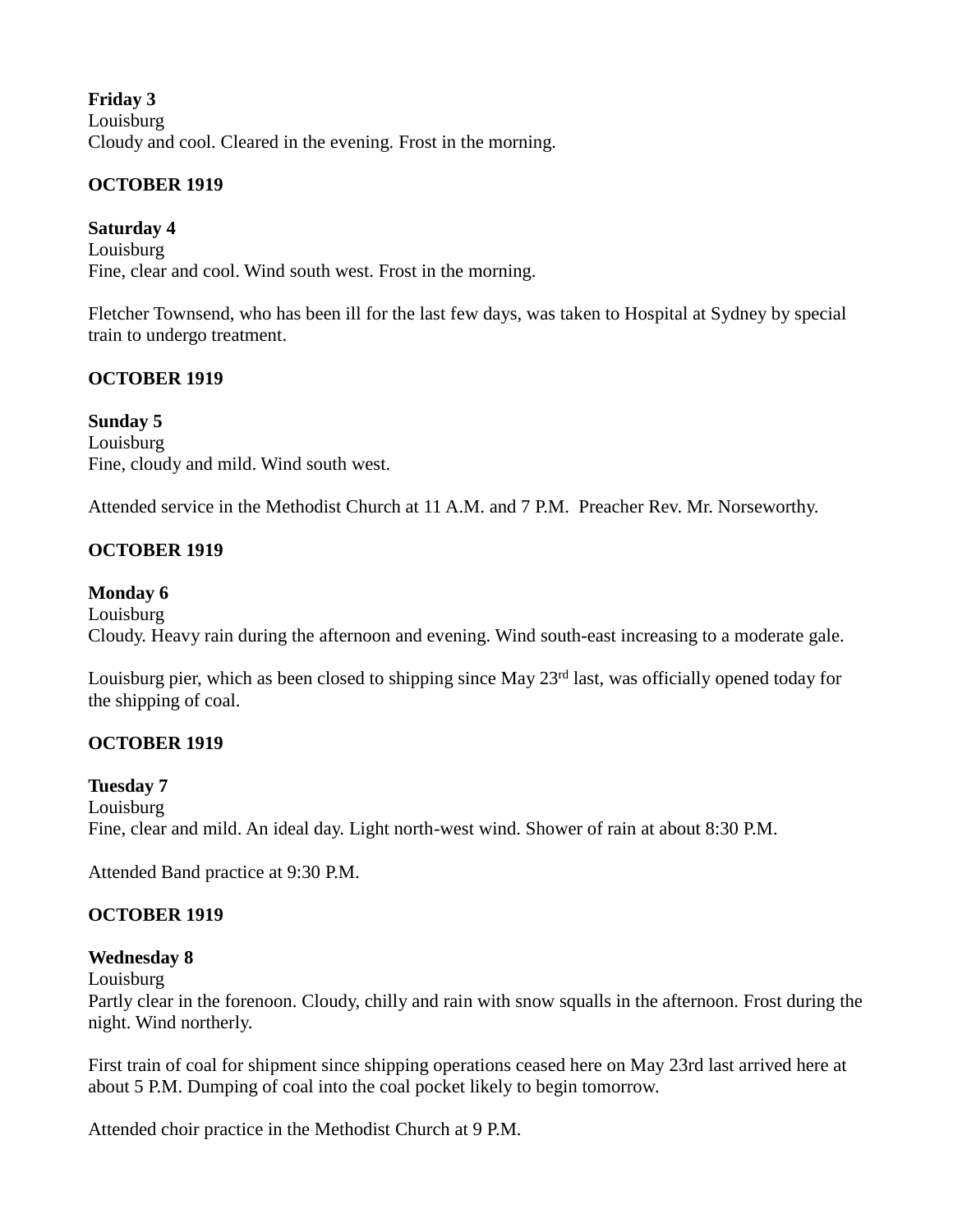## **OCTOBER 1919**

## **Thursday 9**

Louisburg

Cloudy and chilly. Wind northerly. Frost in the morning. Dahlias in the garden partly killed. First killing frost this season.

Work on the Dominion Coal Company's shipping pier which ceased on May 23<sup>rd</sup> last was resumed today. Quite a large quantity of coal dumped into the coal pocket awaiting shipment. Cargo boat expected tomorrow.

# **OCTOBER 1919**

**Friday 10** Louisburg Fine, cloudy, calm and mild.

Steamer "Hochelaga" arrived and proceeded to load cargo of coal. First cargo of coal to be shipped from Louisburg pier since the  $23<sup>rd</sup>$  of last May when shipping ceased at this port.

# **OCTOBER 1919**

**Saturday 14** Louisburg Fine and cool.

Steamer "Wabana" arrived in the evening for cargo of coal.

## **OCTOBER 1919**

**Sunday 12** Louisburg Fine and cool. Partly clear.

Steamer "Hochelaga" sailed for St. John, N.B. with cargo of coal.

Tug "Cruizer" with barge in tow arrived for cargo of coal.

Attended service in the Methodist Church at 11 A.M. and 7 P.M. Preacher Rev. Mr. Norseworthy.

# **OCTOBER 1919**

**Monday 13** Louisburg Fine and cool. Partly cloudy. Heavy frost in the morning.

# **OCTOBER 1919**

**Tuesday 14**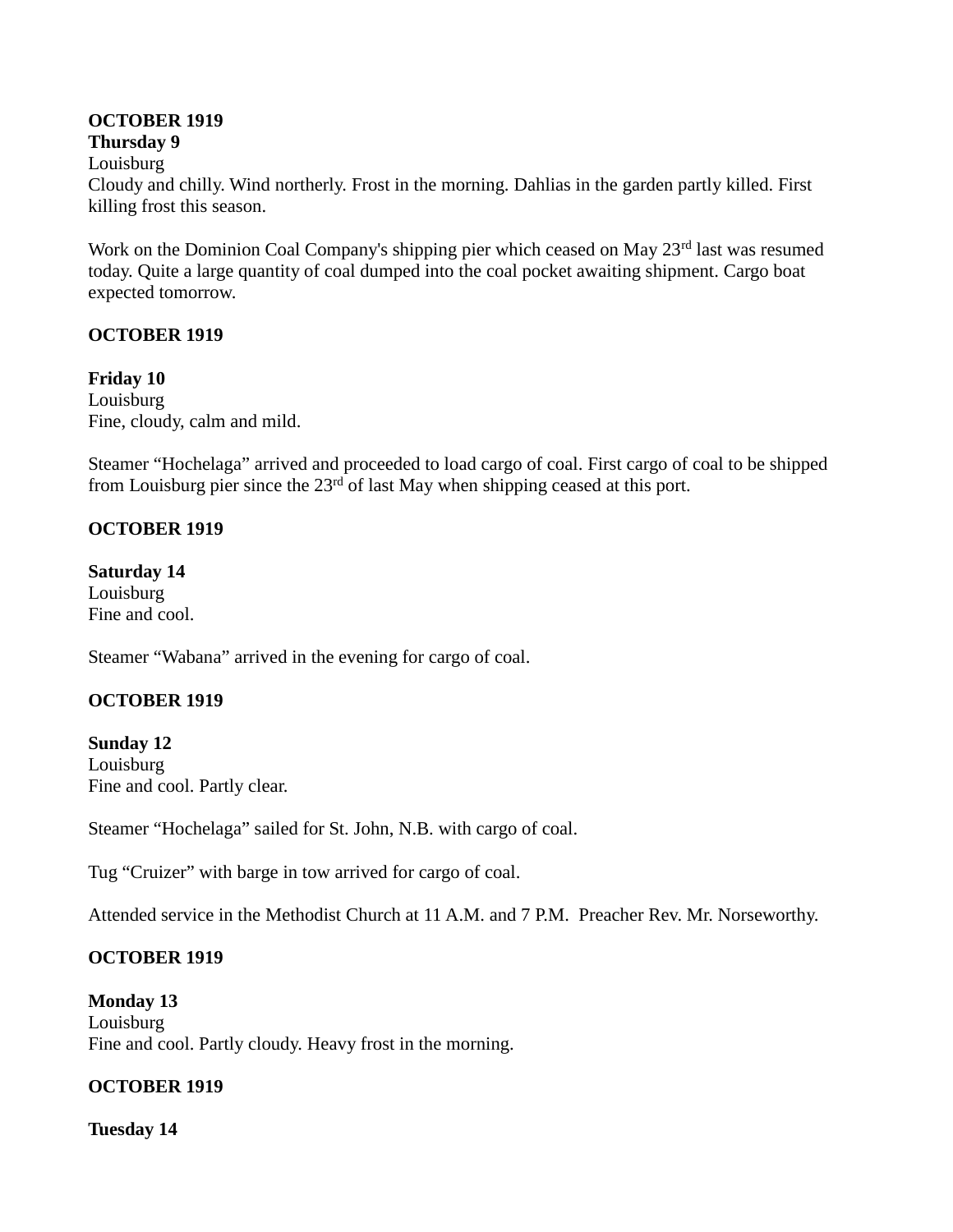Louisburg Fine and cool. Partly clear. Heavy frost in the morning. Ground frozen.

Dahlias in the garden totally destroyed by frost.

# **OCTOBER 1919**

**Wednesday 15**

Louisburg Cloudy. Wind south west. Rain threatening. Light showers in the evening.

Steamer "Cohan" arrived for cargo of coal.

Attended choir practice at A. W. Stacey's at 9 P.M.

# **OCTOBER 1919**

**Thursday 16** Louisburg Fine, clear, calm and warm. An ideal day. Cloudy and foggy in the evening. Wind south west.

Steamer "Wabana" and barge in tow of tug "Cruizer" sailed with cargoes of coal.

Steamer "Kamaraska" arrived in the forenoon for cargo of coal.

## **OCTOBER 1919**

## **Friday 17**

Louisburg

Heavy rain in the early morning. Cloudy and showery during the day. Fine at night. Wind south west in the morning changing to north west.

Steamer "Cohan" sailed with cargo of coal.

Attended dance in Peter's hall in the evening given by members of Louisburg Brass Band.

## **OCTOBER 1919**

**Saturday 18 Louisburg** Fine and clear during the greater part of the day. Wind north west.

Steamer "Kamaraska" sailed with cargo of coal.

# **OCTOBER 1919**

**Sunday 19 Louisburg** Fine and partly clear. Cool. Rain and hail squalls late in the afternoon. Wind north west.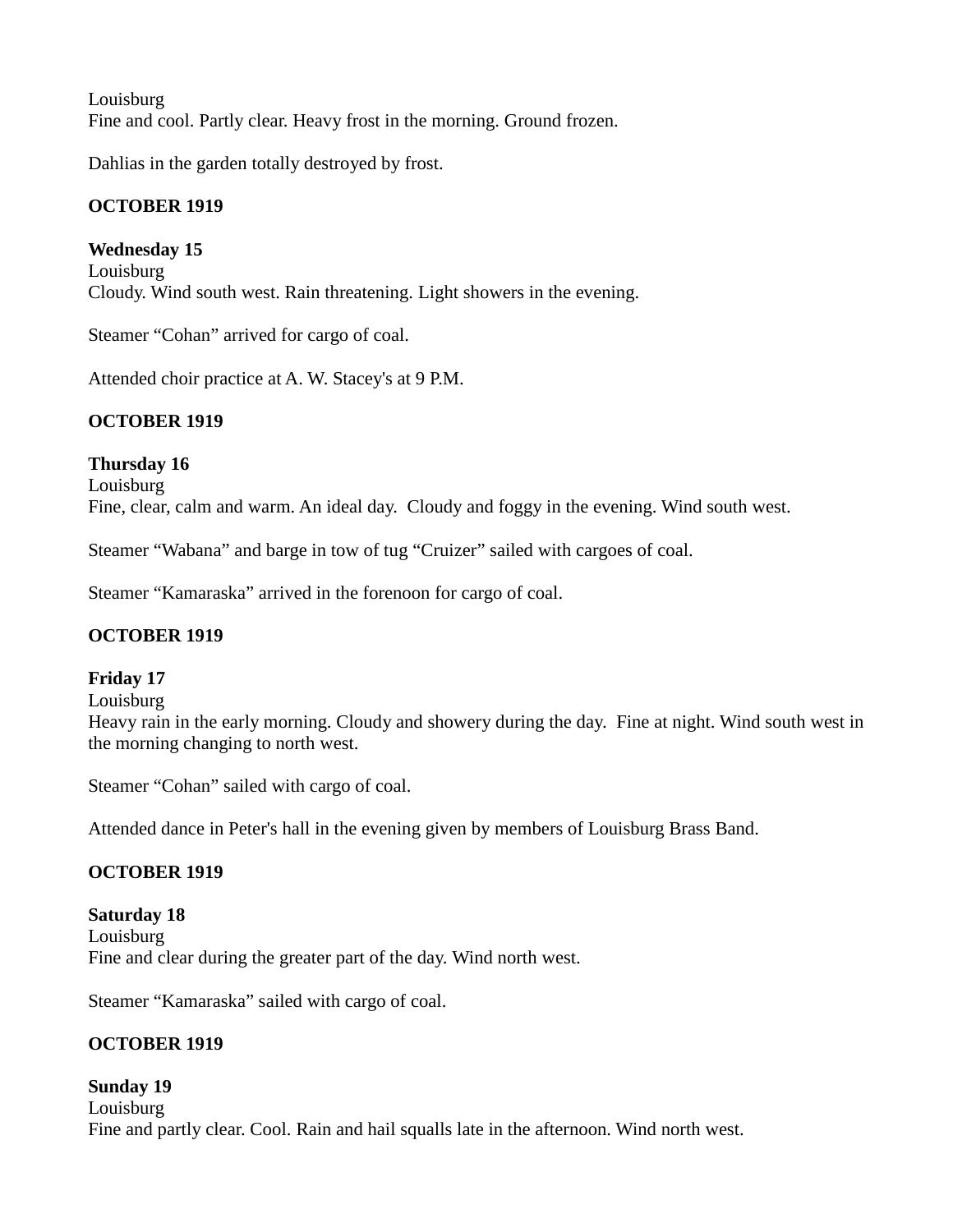Tug "Cruizer" with barge in tow arrived for cargo of coal.

Attended service in the Methodist Church at 11 A.M. and 7 P.M. Preacher Rev. Mr. Norseworthy.

#### **OCTOBER 1919**

**Monday 20** Louisburg Fine and very cool. Partly clear. Wind northerly.

Steamer "Lanurium" arrived for orders.

#### **OCTOBER 1919**

**Tuesday 21** Salmon River/Louisburg Fine and perfectly clear. Moderately warm. An ideal autumn day. Light north west wind.

Went to Mira on 7 A.M. train enroute to Salmon River. Left Mira at 10:20 A.M. on board "S. S. Avonlea" arrived at Salmon River at about 1 P.M. Had dinner at Clifford's, walked home in the afternoon arriving at about 3 P.M.

Several of the farmers at Salmon River have not finished haymaking yet on account of the exceptionally wet season. Heber and Arthur being among the number. Both of them are to work today on the meadows but expect to finish in a day or two.

#### **OCTOBER 1919**

**Wednesday 22** Salmon River/Louisburg Rained heavily nearly all day. Wind southerly.

Left home at about 10:30 A.M. Drove down to Clifford's. Boarded "S. S. Avonlea" at Clifford's shore at about 12 noon, arrived at Mira Gut at about 3 P.M. Had tea at Charlie Huntington's. Left Mira for Louisburg on evening train at about 6:30. Rode on the engine from Mira to Louisburg with J. A. McDonald arriving at about 7:30.

## **OCTOBER 1919**

**Thursday 23** Louisburg Cloudy, chilly and raw. Wind north east.

Marriage of Miss Christina McKinnon of this town to Rev. John R. McInnis.

Marriage of Charles Dickson of this town to Miss Fader of Sydney.

## **OCTOBER 1919**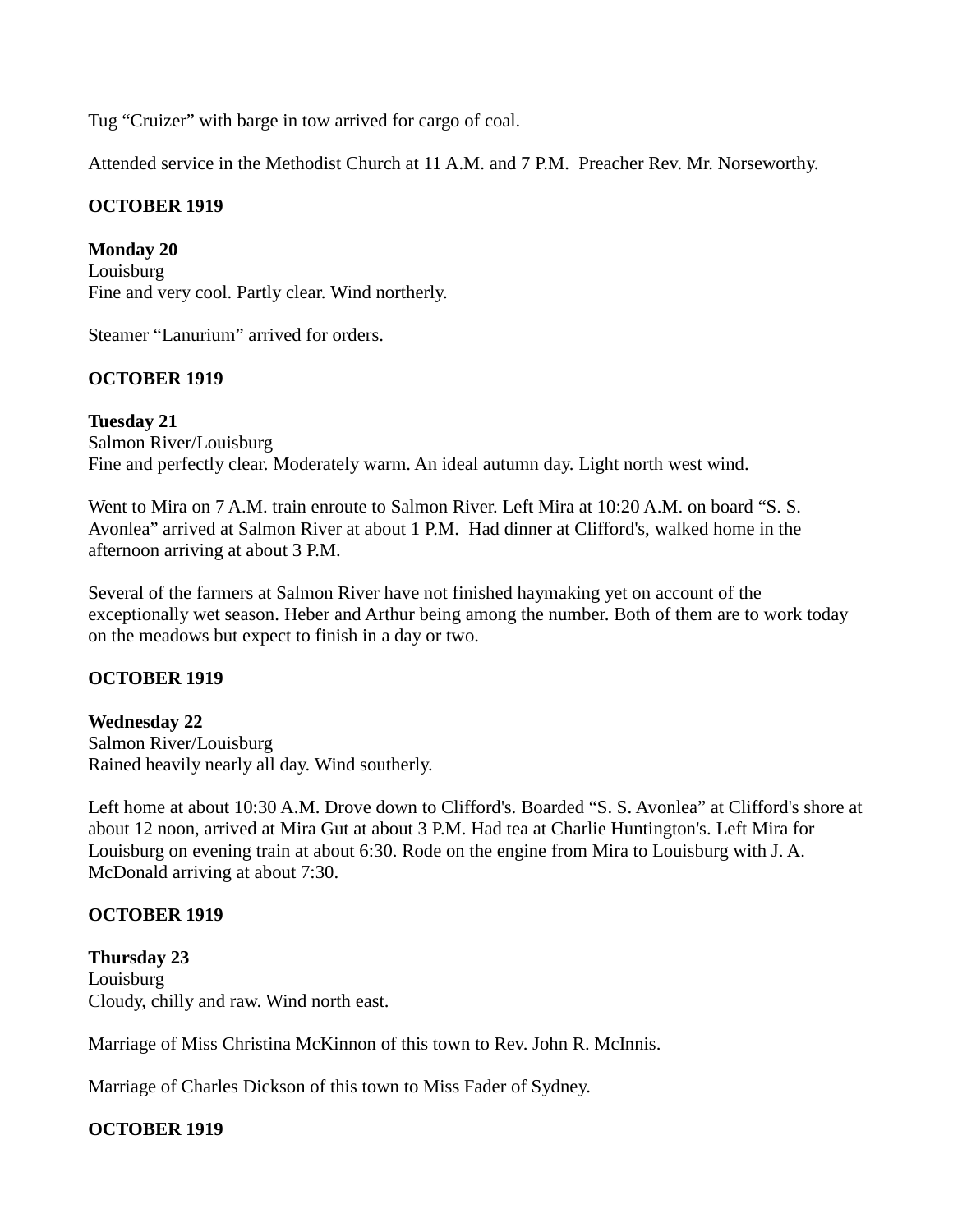**Friday 24 Louisburg** Fine, clear and mild. A perfect autumn day. Light north west wind.

# **OCTOBER 1919**

**Saturday 25** Louisburg Fine, clear and mild. An ideal autumn day.

# **OCTOBER 1919**

#### **Sunday 26**

Louisburg

Clear and bright in the morning. Clouded at about 9 A.M. Cloudy and mild during the day. Begun to rain at about 5 P.M. Heavy rain during the evening and night. Wind south west.

"Daylight Saving Time", which was adopted by this town at Midnight on April 10<sup>th</sup> last, ceased this morning at 2 A.M. Standard time being adopted by shifting the clock back one hour.

Steamers "Kamaraska" and "Wabana" arrived for cargoes of coal.

Attended service in the Methodist Church at 11 A.M. and 7 P.M. Preacher Rev. Mr. Norseworthy.

## **OCTOBER 1919**

**Monday 27**

Louisburg Fine and mild. Partly clear.

Steamer "Lingan" arrived at noon for cargo of coal.

## **OCTOBER 1919**

## **Tuesday 28**

Louisburg

Cloudy. Begun to rain at about noon. Heavy rain during the afternoon and evening. Cleared during the night. Wind southerly.

Newfoundland steamer "Thetis" arrived and bunkered.

Tug "Cruizer" with barge in tow arrived.

Steamer "Kamaraska" sailed with cargo of coal.

## **OCTOBER 1919**

**Wednesday 29**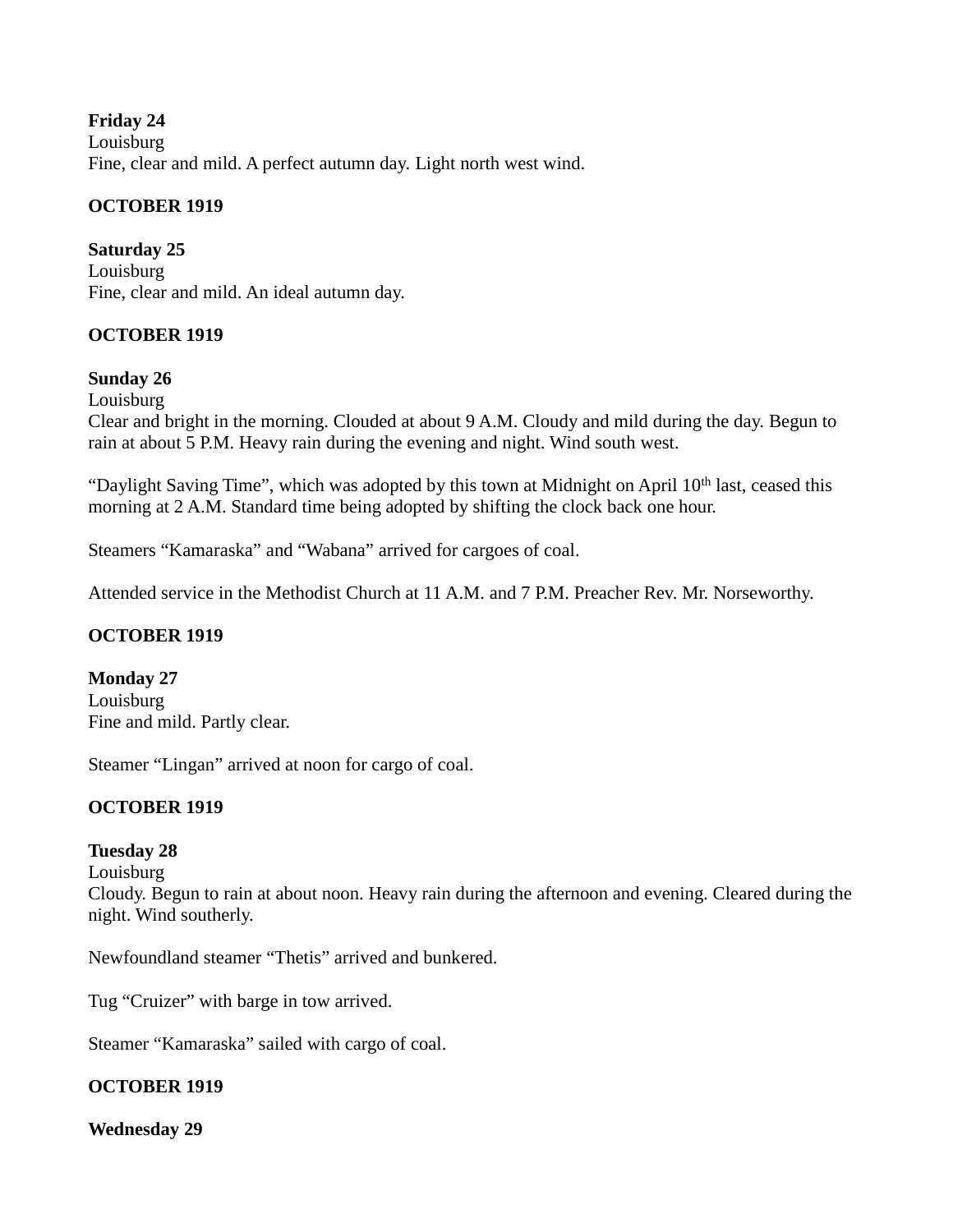**Louisburg** Fine. Partly clear. Very chilly and raw. Strong northerly wind.

Steamer "Thetis" sailed.

Marriage of Miss Mary McDonald of Havenside to Angus McLeod of Glace Bay.

# **OCTOBER 1919**

**Thursday 30** Louisburg Fine, clear and moderately cold. Very heavy frost in the morning. Ice frozen about 1 inch thick.

Steamers "Wabana" and "Lingan" sailed with cargoes of coal.

Attended Halloween Dance in Masonic hall in the evening given by Brass Band.

# **OCTOBER 1919**

**Friday 31** Louisburg Fine, chilly and raw. Wind northerly.

# **NOVEMBER 1919**

**Saturday 1** Louisburg Cloudy and dull. Calm. Light showers in the afternoon.

Tug "Springhill" arrived.

# **NOVEMBER 1919**

**Sunday 2 Louisburg** Cloudy, misty. Heavy rain in the evening and night. Light north-east wind.

Steamer "Kamaraska" arrived for cargo of coal.

Visited R. McLean Marine Hospital in the afternoon.

Attended service in the Methodist Church at 11 A.M. and 7 P.M. Preacher Rev. R. L. Norseworthy.

# **NOVEMBER 1919**

## **Monday 3**

Louisburg Fine, clear and cool. Light north-east wind.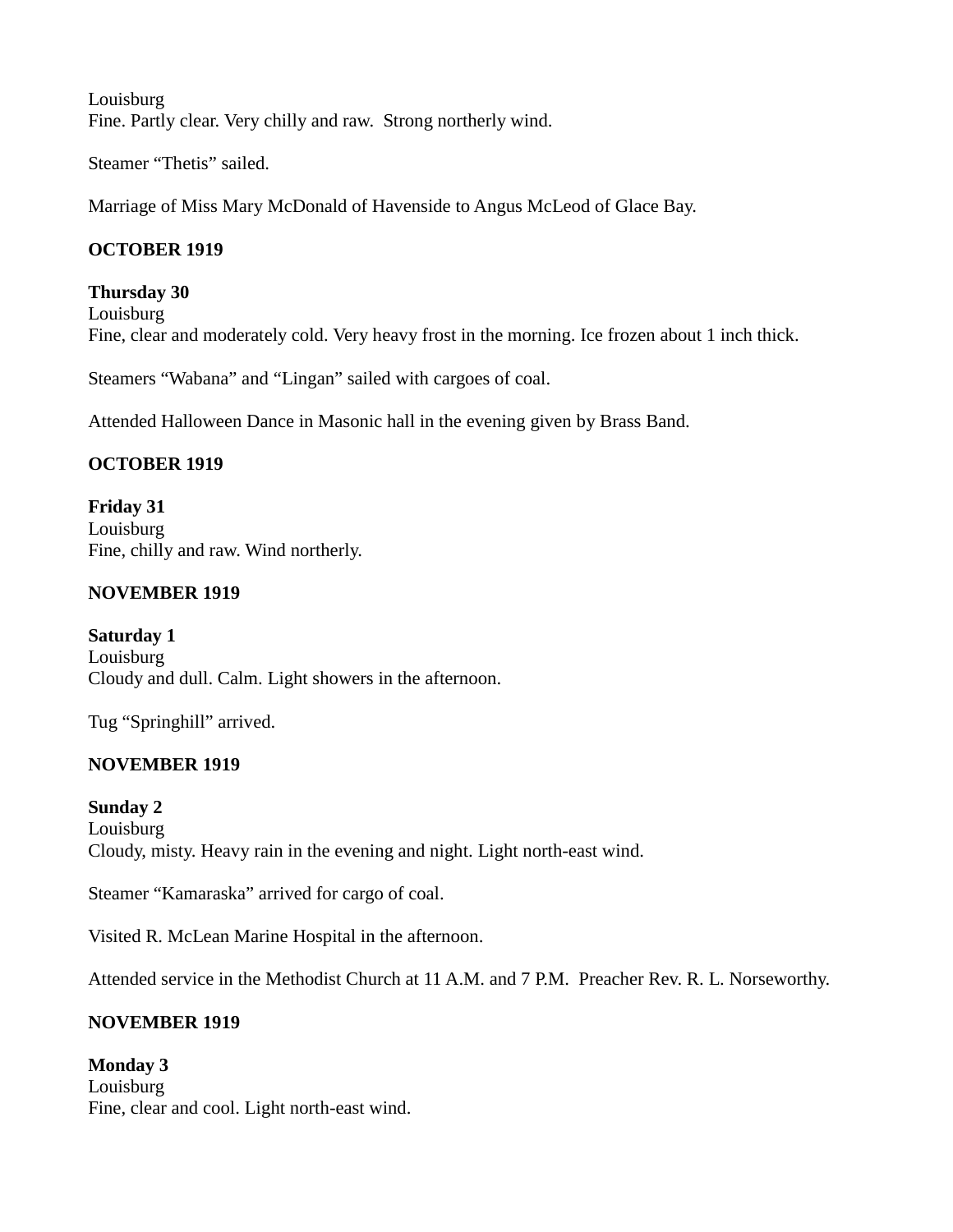Steamer "Cohan" arrived, loaded coal and sailed.

# **NOVEMBER 1919**

**Tuesday 4** Louisburg Cloudy and cool.

Attended Band practice at 9:30 P.M.

## **NOVEMBER 1919**

**Wednesday 5**

Louisburg Cloudy and chilly. Strong south east wind increasing to a gale in the afternoon and night.

Steamer "J. H. Wade" arrived for shelter and anchored in the upper harbour.

Attended choir practice in the Methodist Church at 9 P.M.

## **NOVEMBER 1919**

#### **Thursday 6**

Louisburg

Heavy gale from the eastward. Drizzily at times throughout the day. Very high tides. Trains delayed by washout at Mira.

Tremendous destruction of property along the coast. Fishermen losing all their nets that they had out besides boats and other gear. Considered the worst storm for years.

## **NOVEMBER 1919**

#### **Friday 7**

Louisburg

Cloudy, chilly and raw. Heavy gale from north, north-east. Moderated slightly in the evening but increased in severity during the night.

## **NOVEMBER 1919**

#### **Saturday 8**

Louisburg

Cloudy, chilly and raw. Drizzily. Terrific gale from the north-east continued all day with no sign of abating.

Steamer "Rossana B" and a Trawler arrived in the afternoon.

Brazilian steamer "Jazorie" arrived and anchored in the upper harbour.

Steamer "Stella Maris" arrived at about 10 P.M. form Newfoundland. The "Stella Maris" had been out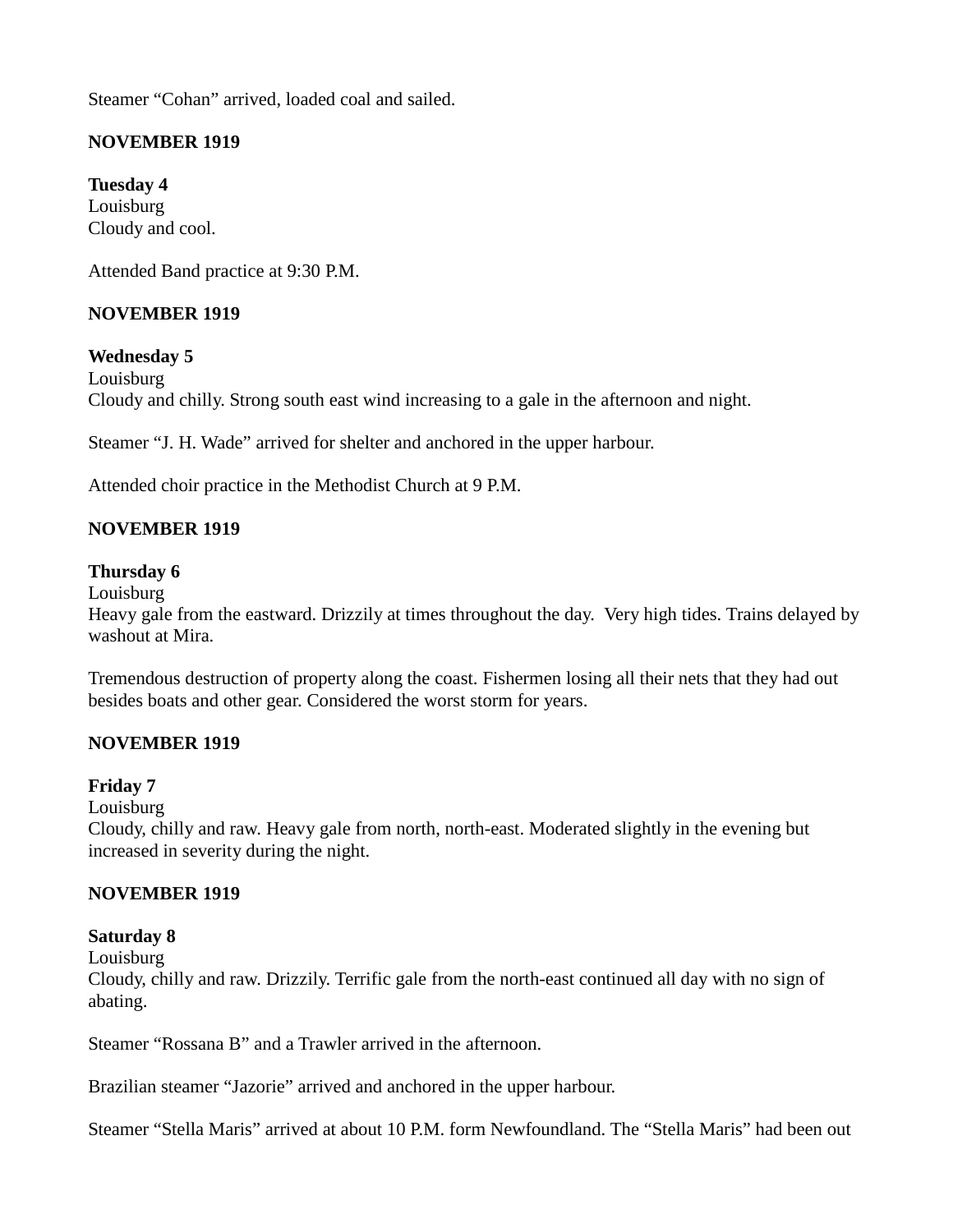in the gale which has raged since Wednesday afternoon.

# **NOVEMBER 1919**

## **Sunday 9**

Louisburg

Cloudy, chilly and drizzily with occasional sleet squalls. Gale which began last Wednesday continued with terrific force all day.

Fire broke out in the residence of H. C. V. Levatte at about 2:30 P.M. After a hard fight by citizens of the town, the fire was got under control. Damage to dwelling about \$300.

Attended a Sunday School Rally Day service in Methodist Church at 3 P.M.

Visited R. McLean's, Marine Hospital at 4 P.M.

Attended service in the Methodist Church at 11 A.M. and 7 P.M. Preacher Rev. R. L. Norseworthy.

## **NOVEMBER 1919**

## **Monday 10**

Louisburg

Clear and chilly. Heavy gale which has prevailed since last Wednesday continued throughout the greater part of the day but moderated in the evening.

The heavy gale of the last few days has been considered the heaviest for years and reports of destruction of property are coming in from all quarters. Several steamers are reported in distress off the coast.

Steamers "Wabana" and "Lingan" arrived and anchored in the upper harbour.

Steamer "Kamaraska" sailed with cargo of coal.

Death occurred at an early hour this morning of Mrs. William Hubley (Annie Murphy) at her mother's home on Main Street.

## **NOVEMBER 1919**

## **Tuesday 11**

Louisburg

Fine, clear and moderate. Light variable wind. An ideal day which was enjoyed greatly by everybody coming as it did after the awful gale of the last five days.

Steamer "Cohan" arrived during the night for cargo of coal.

## **NOVEMBER 1919**

**Wednesday 12** Louisburg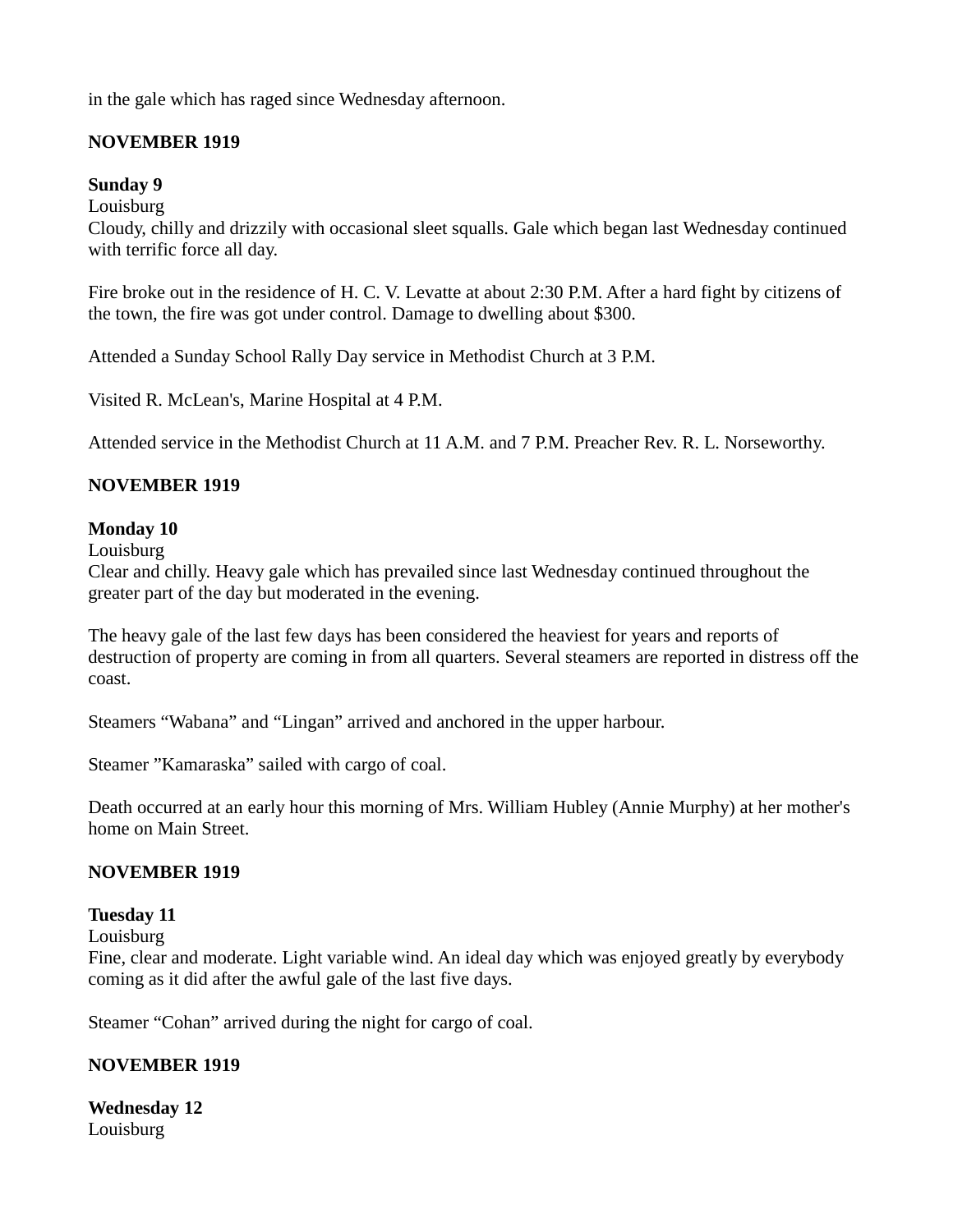Fine, calm and mild. Partly clear.

Attended funeral of the Late Mrs. William Hubley (Annie Murphy) which took place at 1:30 P.M. Service at the house conducted by Rev. D. A. McMillan after which funeral proceeded to the English Church where service was read by the Rev. Mr. Greateret in the absence of the Pastor Rev. L. H. Draper who was out of town. Interment took place in English Church cemetery.

Attended choir practice in the Methodist Church at 9 P.M.

## **NOVEMBER 1919**

**Thursday 13 Louisburg** Fine, cloudy and mild. Light southerly wind.

Steamer "Ardcowan" arrived at noon for bunker coal.

Steamers "Rossana B" and "J. H. Wade" sailed.

## **NOVEMBER 1919**

#### **Friday 14**

**Louisburg** Very heavy rain in the morning. Cleared at about noon. Fine in the afternoon and evening.

Steamer "Wabana" sailed with cargo of coal.

## **NOVEMBER 1919**

**Saturday 15** Louisburg Fine, clear and cool.

Wrecking steamer "Amphatrite" arrived from Nfld.

## **NOVEMBER 1919**

**Sunday 16** Louisburg Fin, clear and cool. Light westerly wind.

Barge in tow of tug "Cruizer" arrived for cargo of coal.

United States Cable steamer "Robert C. Crowley" arrived.

Wrecking steamer "Amphatrite" sailed for Halifax.

Attended service in the Methodist church at 11 A.M. and 7 P.M. Preacher Rev. R. L. Norseworthy.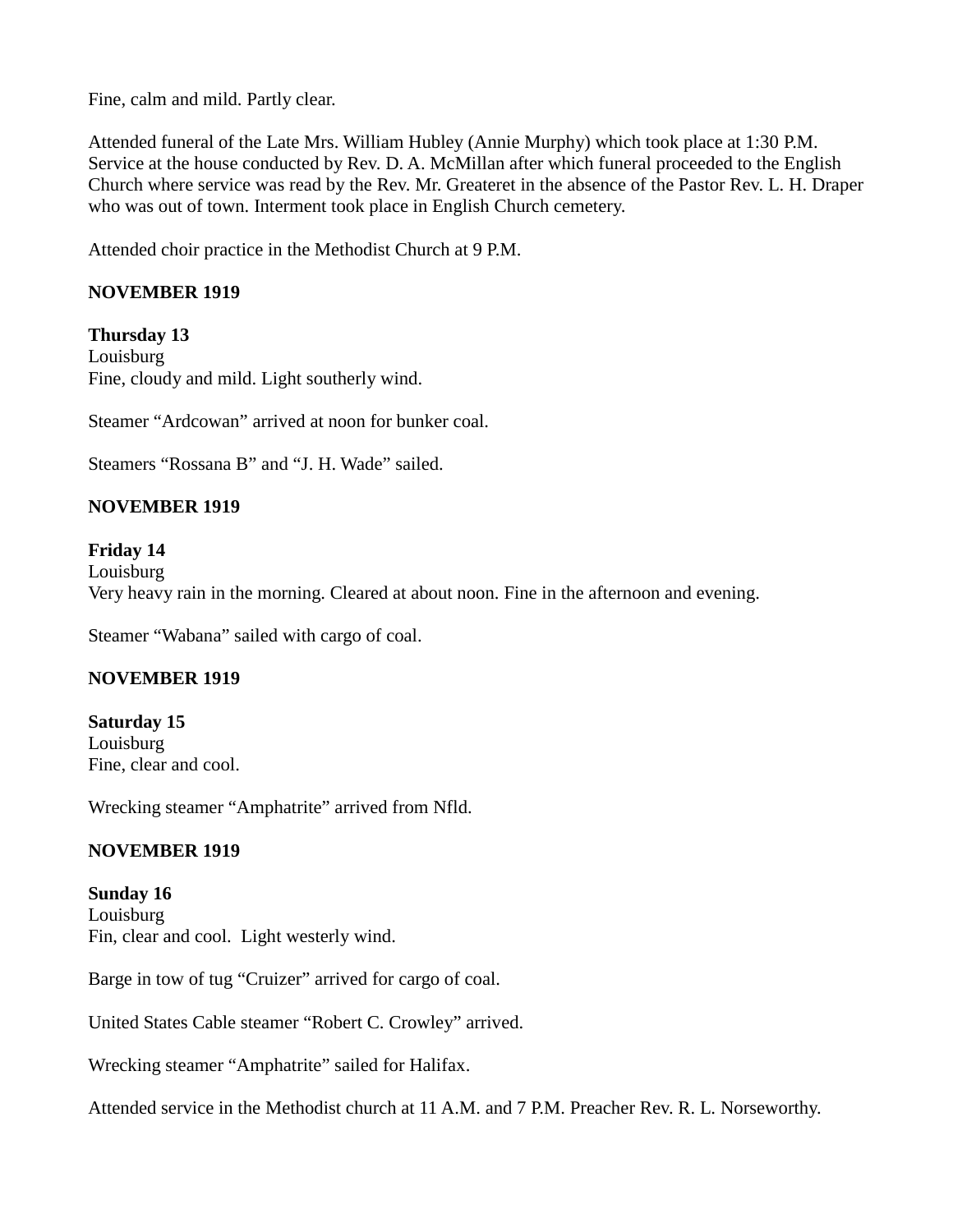#### **NOVEMBER 1919**

**Monday 17** Louisburg Fine, clear and cool.

#### **NOVEMBER 1919**

**Tuesday 18** Louisburg Fine, clear and cool. Cloudy in the evening. Wind southerly.

Barge in tow of tug "Cruizer" sailed with cargo of coal.

Cable steamer "Robert C. Crowley" sailed.

#### **NOVEMBER 1919**

#### **Wednesday 19**

Louisburg

Heavy rain in the morning. Stopped raining at about 10 A.M. Fine and cloudy during the remainder of the day.

Russian three masted schooner "Uranus" arrived.

#### **NOVEMBER 1919**

#### **Thursday 20**

Louisburg Cloudy, foggy and rainy in the morning. Chilly. Snow squalls in the afternoon and evening.

British steamer "Parisian" arrived in the forenoon for bunker coal. The "Parisian" was formerly a German ship and was captured by the British during the war. She is a four masted steamer of about 4000 tons net.

#### **NOVEMBER 1919**

**Friday 21** Louisburg Fine and chilly, cloudy. Light winds.

#### **NOVEMBER 1919**

**Saturday 22** Louisburg Fine, clear and mild. Wind westerly.

Steamers "Nevada" and "Lingan" arrived for cargoes of coal.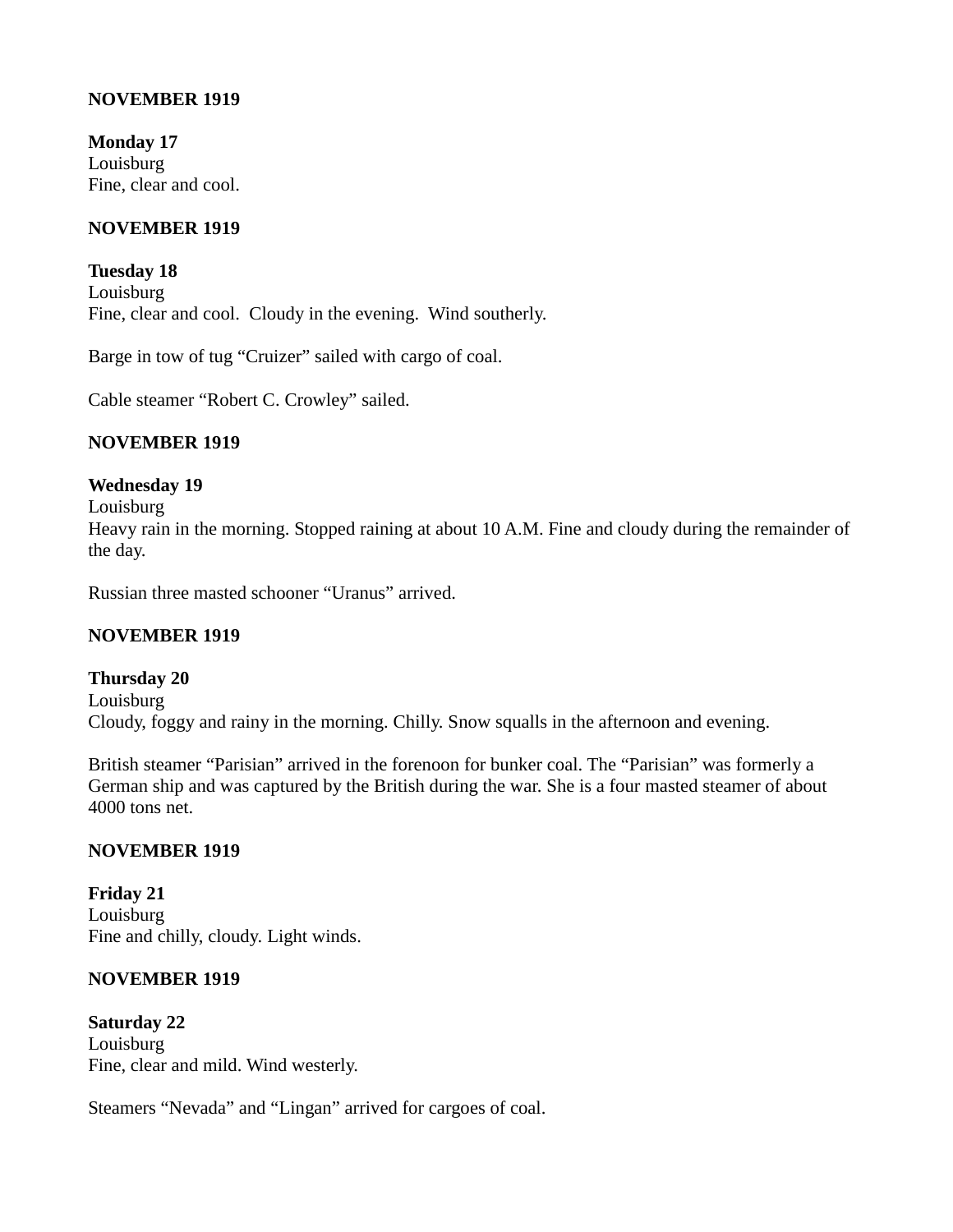Steamer "Thetis" arrived from New York enroute to Newfoundland.

Steamer "Parisian" sailed for Portland, Maine.

Meeting held in Parish hall at 8 P.M. under the auspices of the U. M. W. Local for the purpose of making a presentation to Rev. L. H. Draper and Hon. H. C. V. Levatte in recognition of their services on committees, appointed to interview the management of the Dominion Coal Company in respect to the closing down of the shipping pier on May 23 last.

#### **NOVEMBER 1919**

#### **Sunday 23**

**Louisburg** 

Fine, clear and mild in the morning. Clouded in the forenoon. Wind south-east increasing to a gale in the evening changing to westerly at about 11 P.M. Heavy rain in the evening and first part of the night.

Steamer "Huntscaft" arrived for bunker coal and anchored in the upper harbour.

Steamers "Thetis", "Rossand B" and "Robert C. Clowry" sailed.

Attended service in the Methodist Church at 11 A.M. and 7 P.M. Preacher Rev. R. L. Norseworthy.

#### **NOVEMBER 1919**

#### **Monday 24**

#### Louisburg

Fine. Partly clear and mild in the forenoon. Cloudy in the afternoon. Rain during the night. Wind southwest changing to north-east at night.

Steamer "Lingan" sailed with cargo of coal.

British steamer "Menoninee" (four masted) arrived for bunker coal and anchored in the upper harbour.

## **NOVEMBER 1919**

## **Tuesday 25**

Louisburg

Fine and mild. Mostly clear. About 2 inches of snow on the ground in the morning which thawed off during the day. Wind north west in the early part of the day changing to west in the afternoon.

Attended Band practice at 9:30 P.M.

## **NOVEMBER 1919**

**Wednesday 26** Louisburg Cloudy and mild. Misty. leet during the night.

Attended choir practice at Robert Peters at 9 P.M.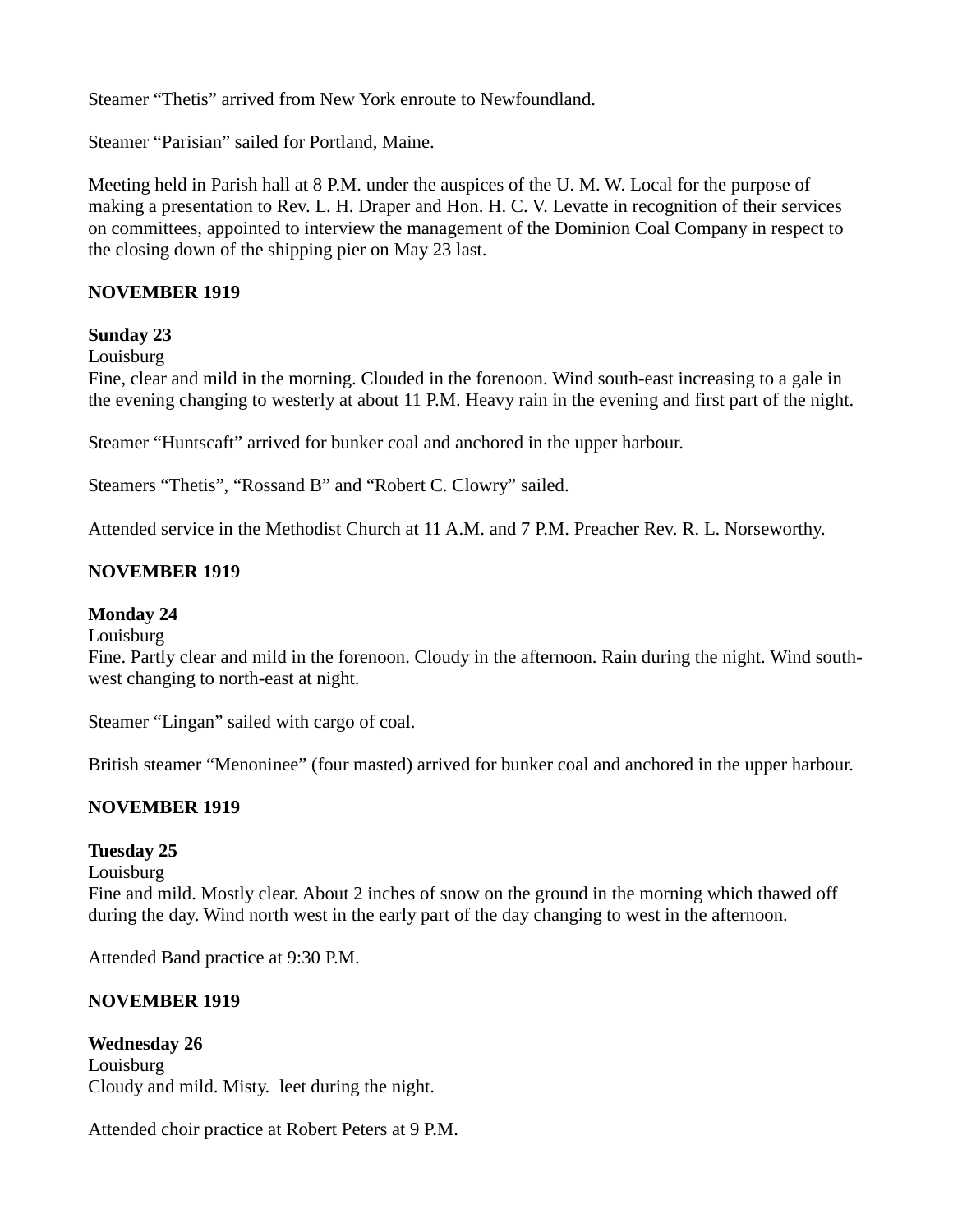#### **NOVEMBER 1919**

#### **Thursday 27**

**Louisburg** About 3 inches of snow on the ground in the morning. Squalls of snow, sleet and rain during the day.

British steamer "Waiwera" and Italian steamer "Mouriso Primo" arrived for bunker coal and anchored in the upper harbour.

Steamer "La Canadienne" arrived.

Death took place at General Hospital, Glace Bay, of Capt P. H. Wilcox of this town. Capt. Wilcox entered the Hospital on the 2<sup>nd</sup> inst. for an operation from which he did not recover. His remains arrived here on the 7 P.M. train.

#### **NOVEMBER 1919**

**Friday 28** Louisburg Fine and clear. Moderately cold.

British steamer "Menoninee" sailed.

Government steamer "Stanley" arrived.

Dance in Peters Hall in the evening given by Brass Band. Was present.

#### **NOVEMBER 1919**

**Saturday 29** Louisburg Partly clear in the forenoon. Cloudy, chilly and raw in the afternoon. Wind west and south west.

Attended funeral of the Late Capt. P. H. Wilcox at 1:30 P.M. Service in English Church conducted by Rev. L. H. Draper. After which burial took place in English cemetery.

#### **NOVEMBER 1919**

**Sunday 30** Louisburg Rained heavily nearly all day. Very disagreeable. Strong southerly wind.

Death of 3 year old child of James H. McKinnon.

Attended service in the Methodist Church at 11 A.M. and 7 P.M. Preacher Rev. R. L. Norseworthy.

#### **DECEMBER 1919**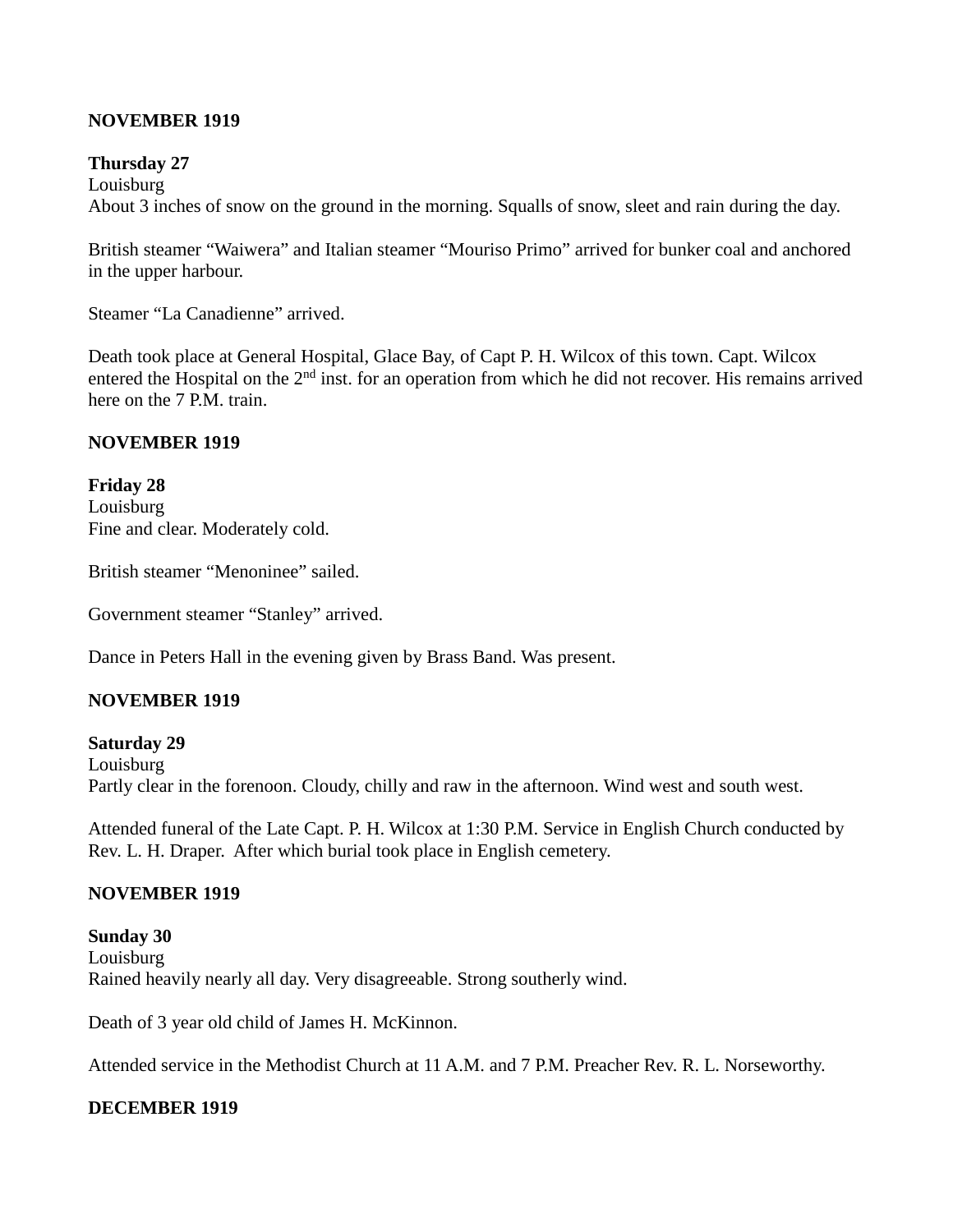**Monday 1** Louisburg Fine and mild.

#### **DECEMBER 1919**

**Tuesday 2 Louisburg** Fine, clear and moderately cold. Wind north-west.

Steamer "War Convoy" arrived for bunker coal.

Attended Band practice at 9:30 P.M.

#### **DECEMBER 1919**

#### **Wednesday 3**

**Louisburg** 

Snowed about 5 inches in the morning. Stopped snowing at about 9 A.M. Fine and clear in the afternoon and evening. Moderately cold. Temperature about 17 above zero in the evening.

Steamer "General Church" arrived for bunker coal.

Attended choir practice in the Methodist Church at 9 P.M.

#### **DECEMBER 1919**

#### **Thursday 4** Louisburg Fine, clear and moderately cold. Min. temperature about 16 above zero. A typical winter day.

Steamers "War Convoy" and "General Church" sailed.

Word received from Heber by telephone that Uncle Alfred Huntington had died last night.

Canadian Government steamer "Aranmore" enroute to Strait of Belle Isle, stranded at Wolf Cove.

#### **DECEMBER 1919**

#### **Friday 5**

Louisburg

Fine, clear and moderately cold in the forenoon. Partly clear and mild in the afternoon and evening. Light south-east wind in the afternoon. Storm threatening.

Italian steamers "Firnne" and Perseveranse" arrived for bunker coal.

I. O. G. L. held concert and box social in Masonic hall in the evening.

## **DECEMBER 1919**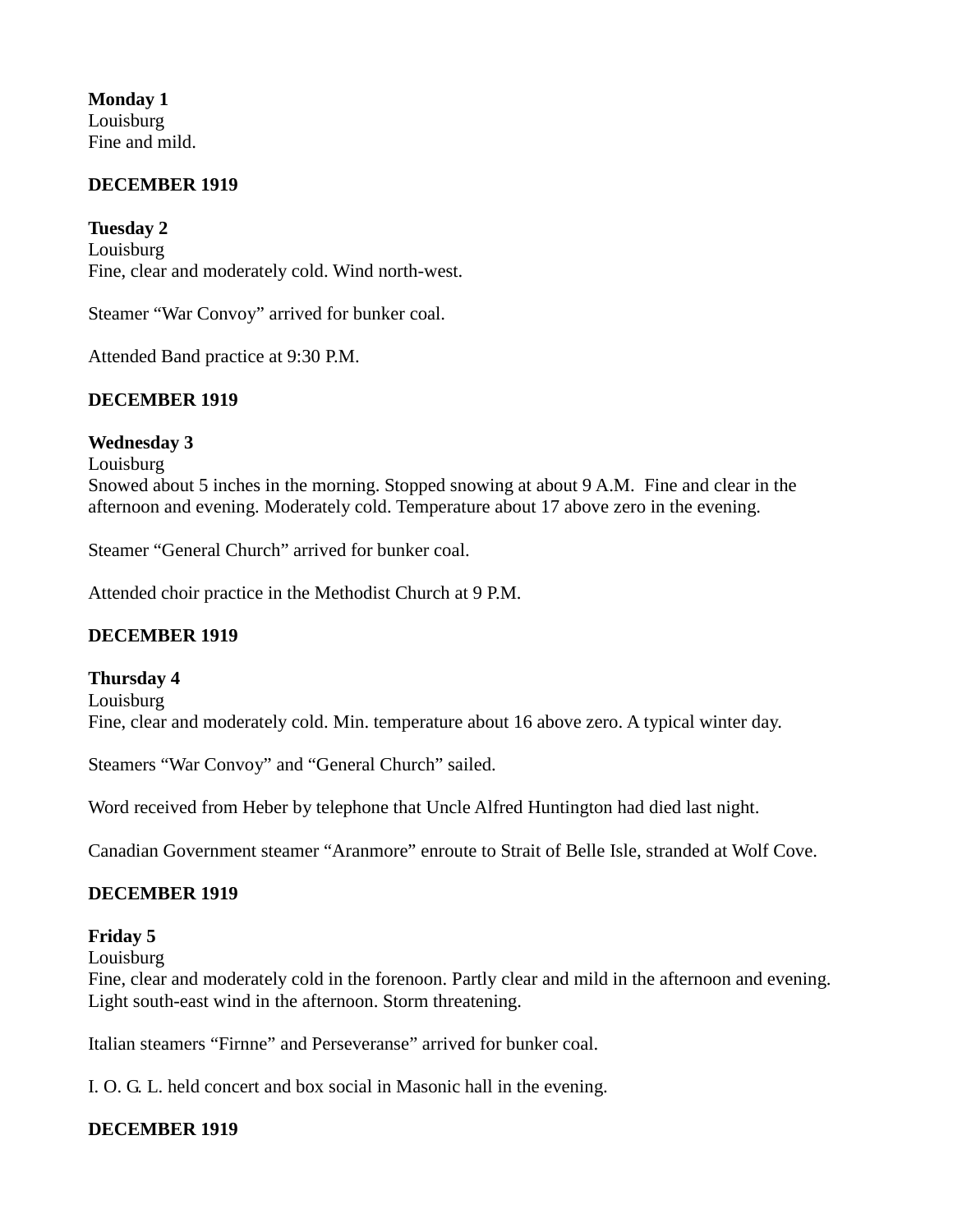**Saturday 6 Louisburg** Fine and moderately cold.

Italian steamers "Firnne" and "Perseveranse" sailed.

#### **DECEMBER 1919**

#### **Sunday 7**

Louisburg

Began to snow at about 11 A.M. and continued until about 5 P.M. Turned to rain at about 5 P.M. and rained heavily until about 11 P.M. Wind south-west in the morning changing to south-east shortly after noon. Snow fall about 5 inches.

Special train arrived at about 3:30 P.M. with Commander H. R. Sawbridge and Lieut. Commander D. DeSanis of the Royal Navy. Those two officers are on the staff of Lord Jellicoe, who is at present touring Canada in the interests of the Navy.

Had tea at R. McLean's Marine Hospital.

Attended service in the Methodist at 11 A.M. and 7 P.M. Preacher Rev. Mr. Palmer.

#### **DECEMBER 1919**

#### **Monday 8**

Louisburg Fine, clear and mild. Thawing. Streets slushy.

British steamers "Maryland" and "Mercian" arrived for bunker coal.

Steamer "Lingan" arrived for cargo of coal.

Attended Band practice at 9:30 P.M.

## **DECEMBER 1919**

**Tuesday 9** Louisburg Cloudy and mild. Light south west wind.

Steamer "Nevada" arrived for cargo of coal.

## **DECEMBER 1919**

## **Wednesday 10**

**Louisburg** 

Rained heavily nearly all day. Stopped raining at about 7 P.M. Wind changing from southerly to northwest and increasing to a gale during the night, accompanied by heavy frost.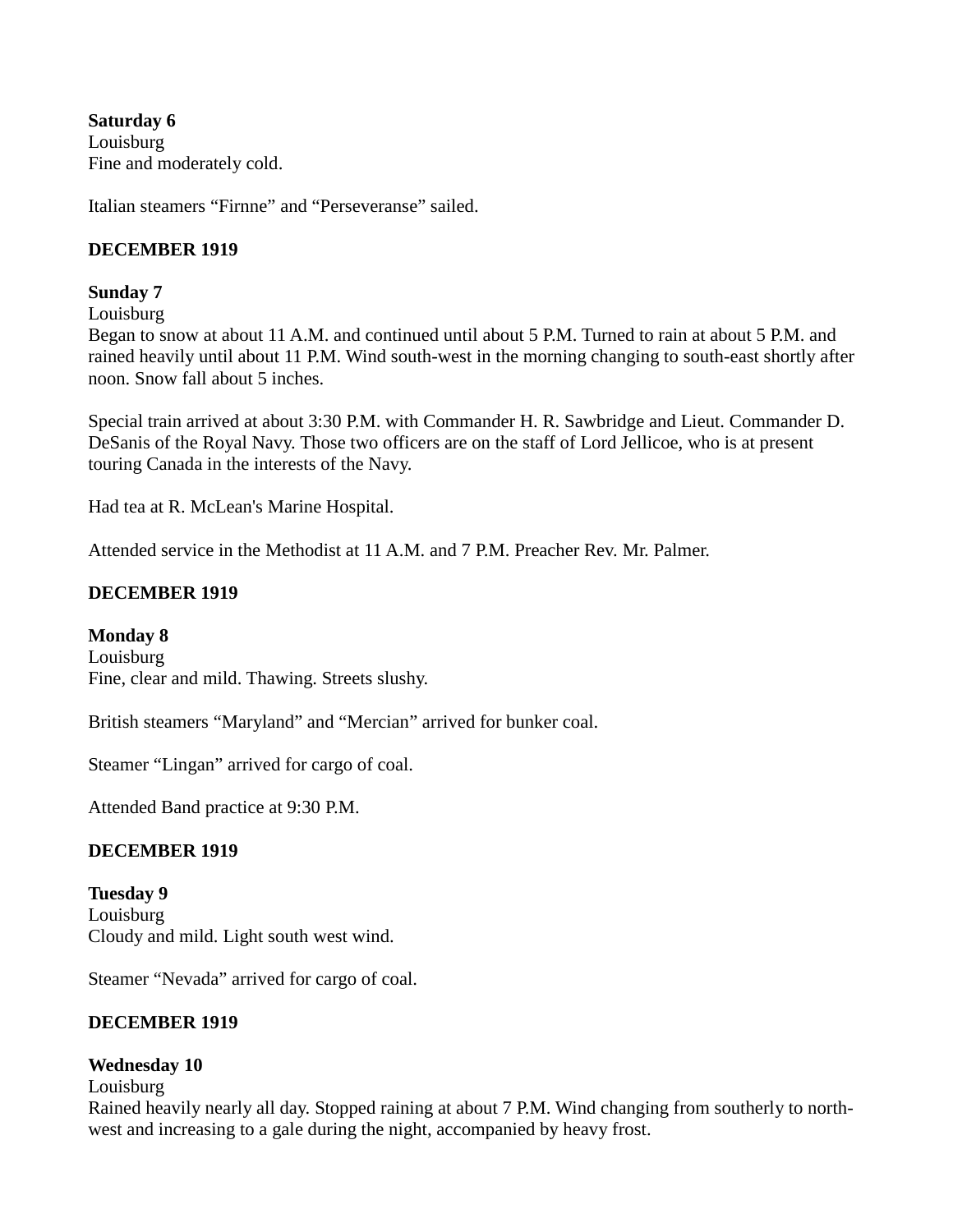British steamer "Dunmore Castle" arrived for bunker coal.

Attended choir practice in the Methodist Church at 9 P.M. After choir practice, attended rehearsal for Band concert in Masonic hall.

#### **DECEMBER 1919**

#### **Thursday 11**

## Louisburg

Clear and very cold. Heavy gale from north-west. A very disagreeable day. Wind moderated during the night. Min. temperature about 12 above zero.

Special train arrived at about 7:45 P.M. from Glace Bay with members of Great War Veterans Association, who came to organize a branch in this town.

Concert in Masonic hall at 8:30 P.M. by Brass Band assisted by Glace Bay talent. The Glace Bay performers were Messrs. Anderson, McKeigan, Close and Hull, Mrs. Close, Miss Lawly and Mr. Crompton. Louisburg talent outside the Band were M. Ballah, M. Kerr and Miss Marion Kerr. Was present and sang solo entitled "O'er the Billowy Sea".

#### **DECEMBER 1919**

#### **Friday 12**

Louisburg

Cold in the morning. Moderated in the forenoon. Cloudy and threatening in the afternoon. Begun to snow at about 6 P.M. After snowing about 1 inch, turned to rain.Wind south-west.

British steamer "Partosi" arrived in the afternoon for bunker coal. Tug "Cruizer" arrived in the morning from Sable Island. Both those vessels were out in yesterday's gale and cold weather and were coated with tons of ice from stern to stern when they reached port.

British steamer "Dunmore Castle" sailed.

## **DECEMBER 1919**

**Saturday 13 Louisburg** Cloudy and mild. Misty and showery in the afternoon and evening. Wind southerly.

British steamers "Ardgyle" and "War Earl" arrived for bunker coal.

## **DECEMBER 1919**

## **Sunday 14** Louisburg Cloudy, misty and foggy. Showery in the evening. Wind southerly changing to east during the night.

British steamers "Ardgyle" and "Partosi" sailed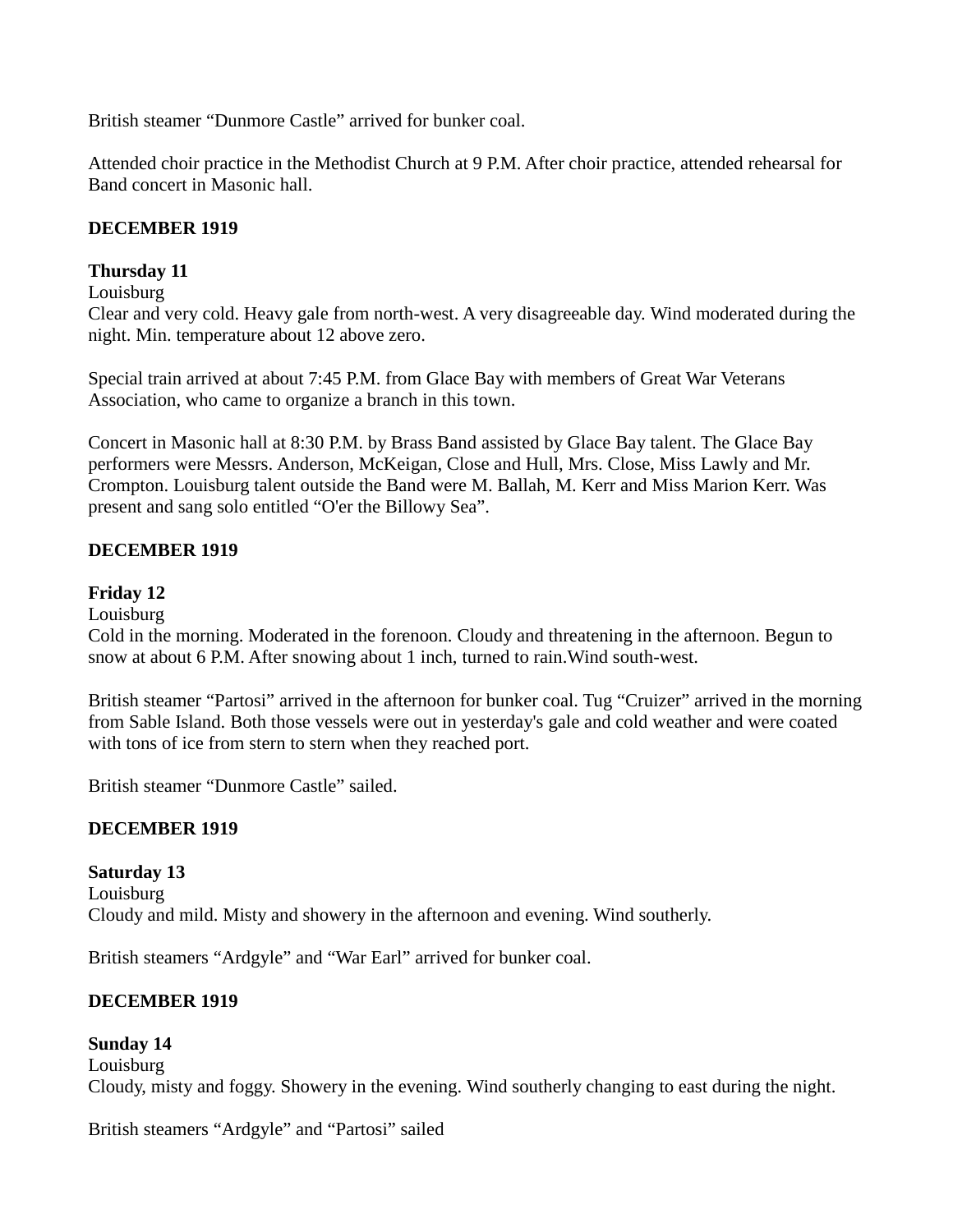British steamer "Sussex" arrived for bunker coal.

Attended service in the Methodist Church at 11 A.M. and 7 P.M. Preacher R. L. Norseworthy.

#### **DECEMBER 1919**

#### **Monday 15**

Louisburg Fine. Light frost in the morning. Mild at noon. Moderately cold at night. Snow squalls during the day.

British steamer "Cape Natal" arrived for bunker coal.

British steamer "War Earl" sailed.

#### **DECEMBER 1919**

#### **Tuesday 16**

Louisburg

Fine and clear. Moderately cold. Min. temperature about 12 above zero in the evening. Light northwest wind.

British steamer "Caledonian" arrived for bunker coal.

Methodist congregation held Tea, meeting and Fancy sale in Masonic hall in the evening. Was present for about a half an hour and had tea.

#### **DECEMBER 1919**

#### **Wednesday 17**

Louisburg

Fine, clear and cold in the morning. Clouded in the forenoon. Began to snow at about 5 P.M. Min. temperature about 3 below zero in the morning continued cold all day. Snow fall about 5 inches.

Steamer "Lady Laurier" arrived in the evening.

Marriage of Johnathan Cann and Agnes Parsons of this town took place at Sydney today.

## **DECEMBER 1919**

#### **Thursday 18**

#### Louisburg

Fine, clear and very cold. Min. temperature in the morning about 5 above zero. Continued cold all day, temperature not rising higher than about 15 above zero. At 11 P.M, thermometer registered 1 above zero. About 5 inches of light snow on the ground. Not sufficient for sleighing. Wind northerly.

#### **DECEMBER 1919**

**Friday 19**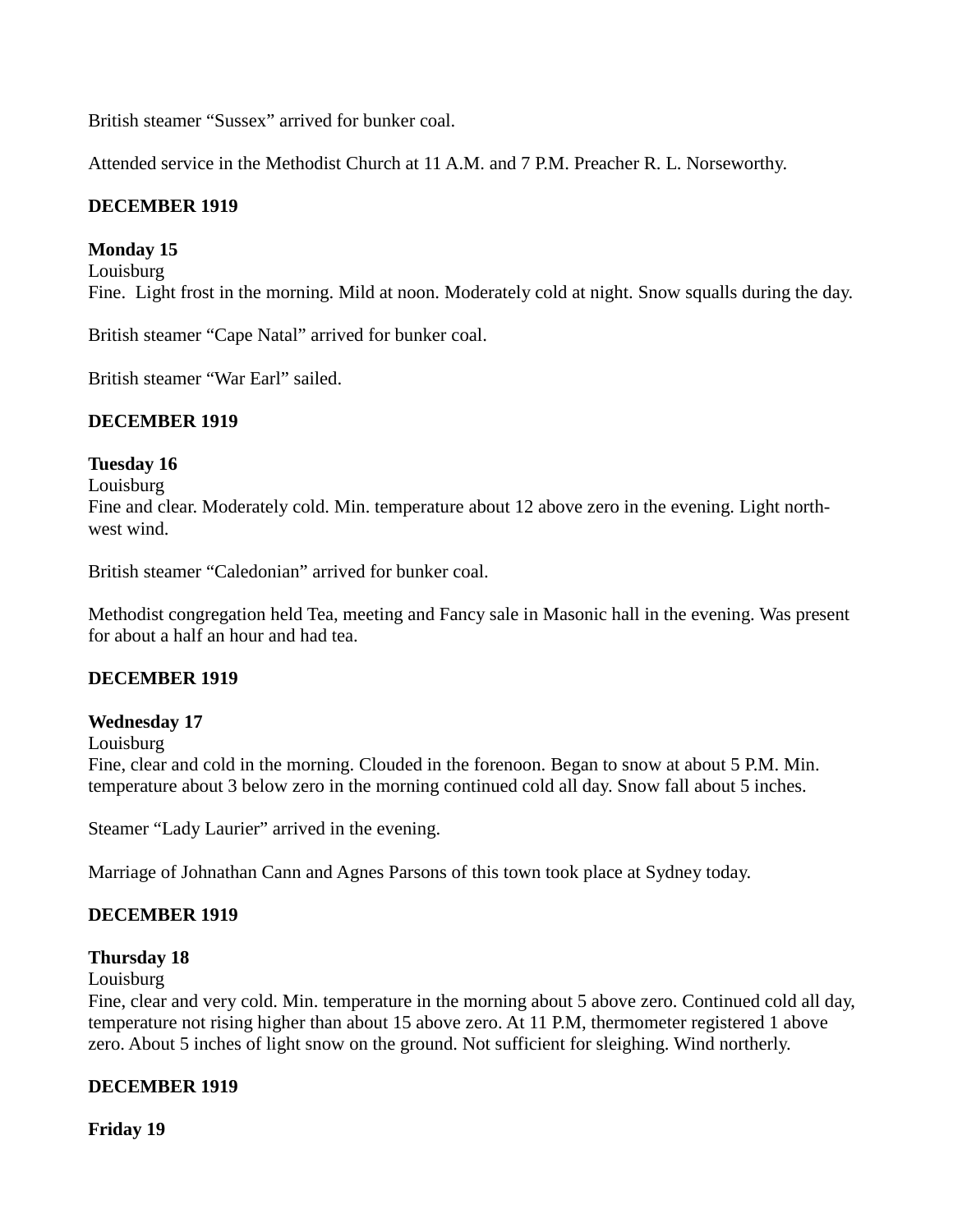**Louisburg** 

Fine, clear and cold. Min. temperature, morning about 3 below zero, night 2 above zero. A typical winter day. Max. temperature about 15 above zero. Light north west wind.

Steamers "O. A. Knudsen", "Levenpool", "Royal" and "Maskmonge" arrived.

Steamers "Sussex" and "Caledonian" sailed.

# **DECEMBER 1919**

# **Saturday 20**

Louisburg

Heavy snow storm. Snowed from early morning until late at night with the exception of about one hour in the evening. Light north-east wind in the morning increasing to a gale at night. Cold and very disagreeable. Snow fall about 9 inches.

# **DECEMBER 1919**

# **Sunday 21**

**Louisburg** Fine, clear and moderately cold. Light north west wind. Min. temperature about 5 above zero.

Steamers "Nevada", "Lingan", "Turret Court" and "Trevanian" arrived. "Turret Court" came from Sydney to avoid being caught in there by ice. She is partly loaded with steel products and will discharge here. Steamer "Trevanian" has on board the body of the steward, Thomas S. Raven, who was suffocated during a fire in the officers quarters on board on the  $18<sup>th</sup>$  inst. Burial will take place here.

Attended service in the Methodist Church at 11 A.M. and 7 P.M. Preacher Rev. R. L. Norseworthy.

# **DECEMBER 1919**

# **Monday 22**

Louisburg Fine, clear and moderately cold. Light west wind.

Steamer "Cape Breton" arrived from Halifax. First trip to this port since the explosion which took place on board on April 5th last.

There are fifteen steamers in port today, mostly for bunker coal. The largest number at one time for some years. Among today's arrivals is the steamer "Argyleshire". In all probability the largest steamer that ever entered this port having 6222 net register and 526 feet long.

Foremen and office men of the steel company arrived from Sydney to superintend the discharging of the steamer "Turret Court".

# **DECEMBER 1919**

**Tuesday 23** Louisburg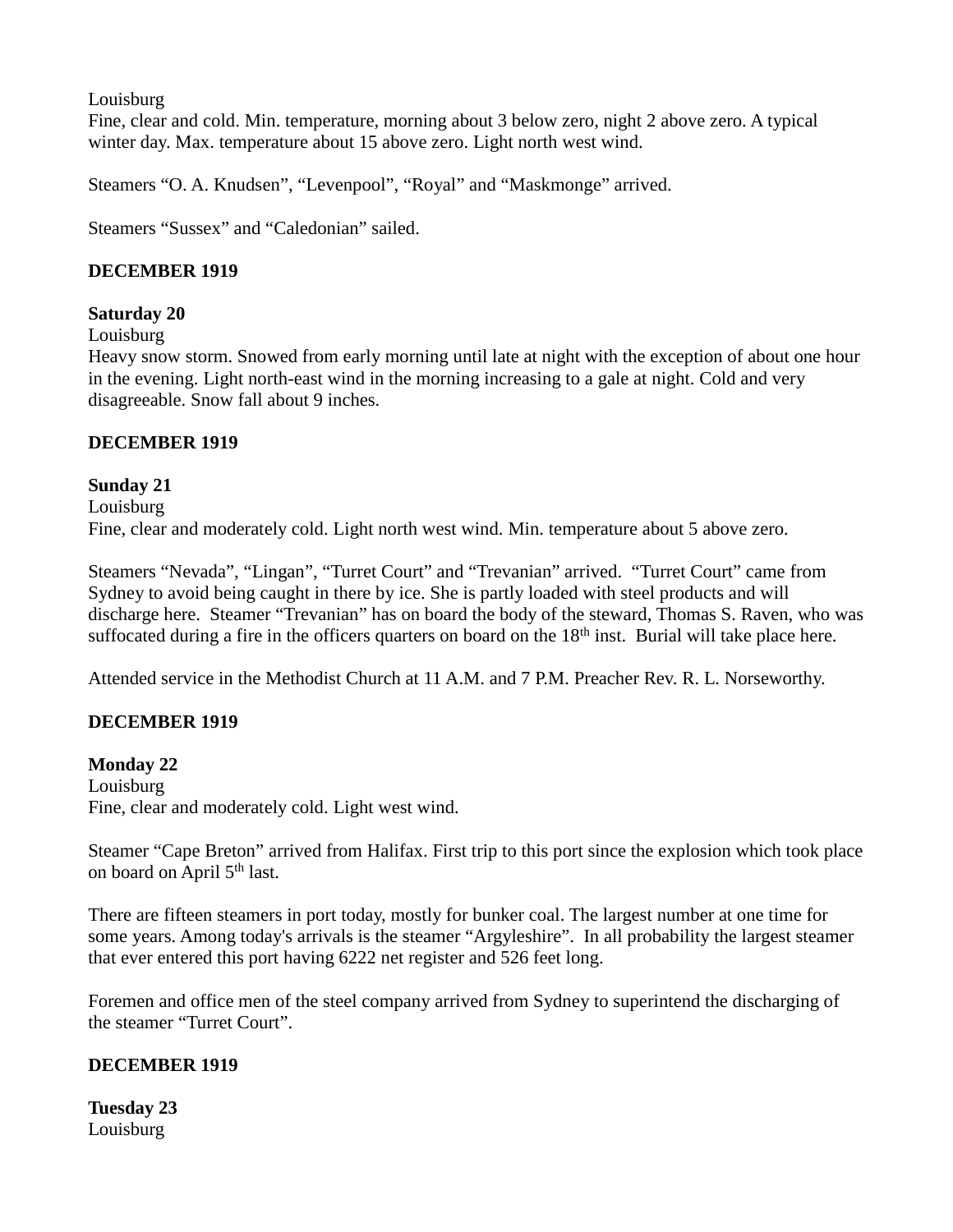Fine, partly clear and mild. Thawing. Wind west and south west.

Steamer "Lingan" sailed with cargo of coal.

Funeral of the Late Thomas S. Raven, Steward of the S. S. "Trevanion" took place at 10 A.M. from the English Church.

#### **DECEMBER 1919**

#### **Wednesday 24**

Louisburg Cloudy, mild. Partly foggy. Light north-east wind.

Harbour alive with shipping. About fifteen large steamers in port.

#### **DECEMBER 1919**

# **Thursday 25**

Louisburg

Fine and moderate in the forenoon with light north-west wind. Very chilly and raw in the afternoon with strong north-east wind.

Went to Havenside in the afternoon and took photographs of the harbour and shipping. Also photographed the harbour and shipping from the north side and pier in the morning.

Attended service in the Methodist Church at 11 A.M. Preacher Rev. R. L. Norseworthy. Attended service in the English Church at 7:30 P.M. Preacher Rev. L. H. Draper.

# **DECEMBER 1919**

**Friday 26** Louisburg Cloudy, chilly and blustery. Snow squalls. Strong north east wind.

Attended choir practice at A. W. Stacey's at 9 P.M.

# **DECEMBER 1919**

# **Saturday 27**

Louisburg

Cloudy and threatening in the morning. Cleared shortly before noon. Fine and mild during the afternoon. Cloudy in the evening. Rained during the night.

Harbour full of shipping. About seventeen steamers in port besides several three masted schooners.

Steamer "Argyleshire" finished bunkering and sailed for England at noon.

In the forenoon, took photographs of the harbour and shipping from various points along the water front.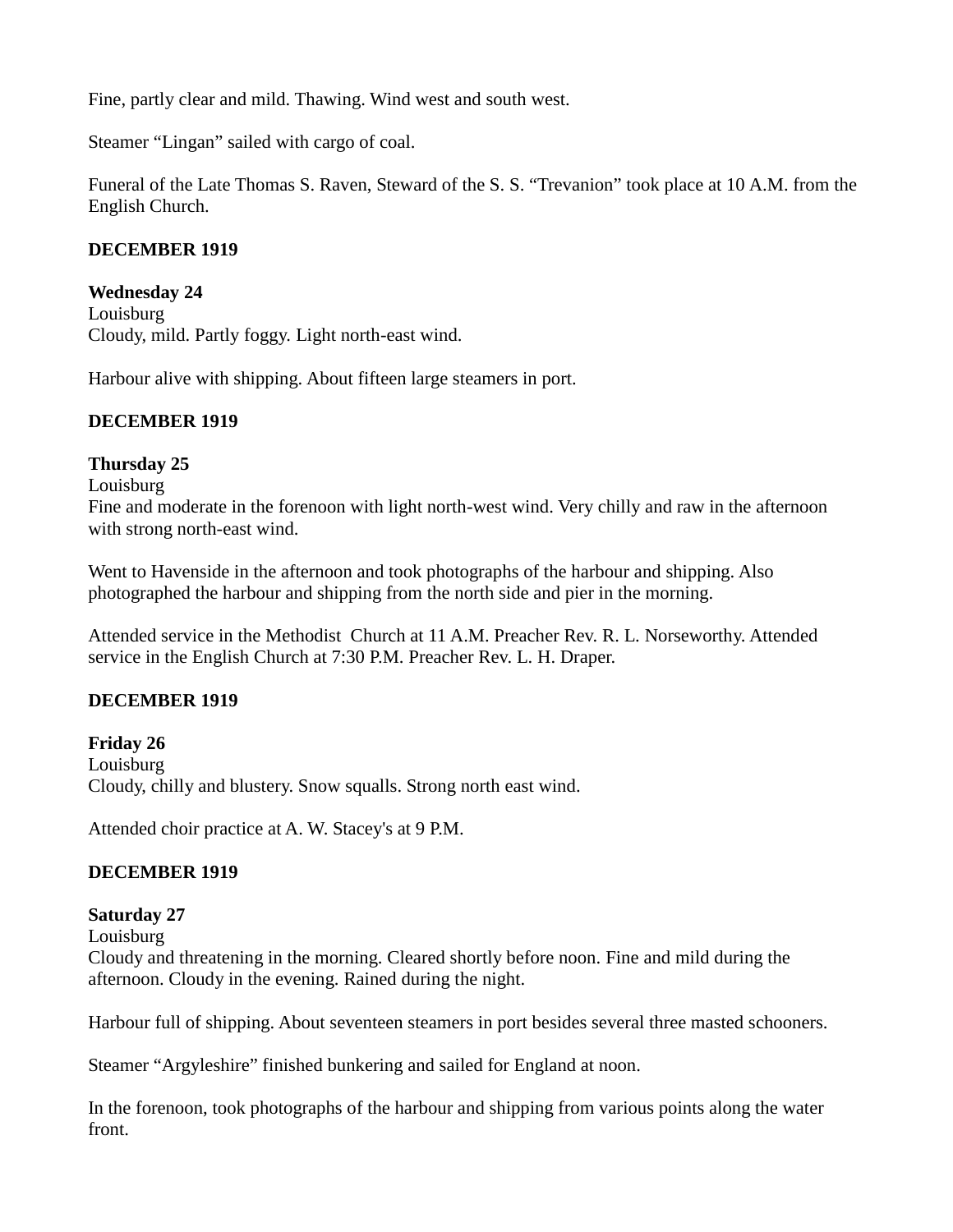#### **DECEMBER 1919**

#### **Sunday 28**

#### **Louisburg**

Fine and mild. Cloudy and foggy part of the day. Light northeast wind in the morning changing to north west in the afternoon. Light frost during the night.

Seventeen steamers in port.

Government steamer "Lady Laurier" arrived.

Russian Three masted schooner "Uranus" which had been here since Nov 19<sup>th</sup> sailed for Halifax at noon.

Went for a walk to Havenside in the afternoon.

Attended service in the Methodist Church at 11 A.M. and 7 P.M. Preacher Rev. R. L. Norseworthy. Masonic Lodge attended in a body.

# **DECEMBER 1919**

#### **Monday 29**

Louisburg Fine and remarkably clear. Moderately cold. Light north-west wind. An ideal winter day.

Two steamers and two three masted schooners arrived.

Nineteen ocean going steamers in port. No doubt the largest amount of tonnage in the history of the port.

Tug D. A. Thomas arrived from Sydney with scow in tow.

Drove to south side of harbour and took photographs of the shipping in port. Also to Old Town in the afternoon and photographed the harbour and shipping from several points.

# **DECEMBER 1919**

#### **Tuesday 30**

Louisburg Fine, clear and moderately cold. Light north-west wind. Min temperature about 10 above zero.

21 ocean going steamers in port.

Tug "D. H. Thomas" sailed for Sydney.

Tug "C. M. Winch" arrived from Sydney.

Steamer "Cape Breton" arrived for cargo of coal.